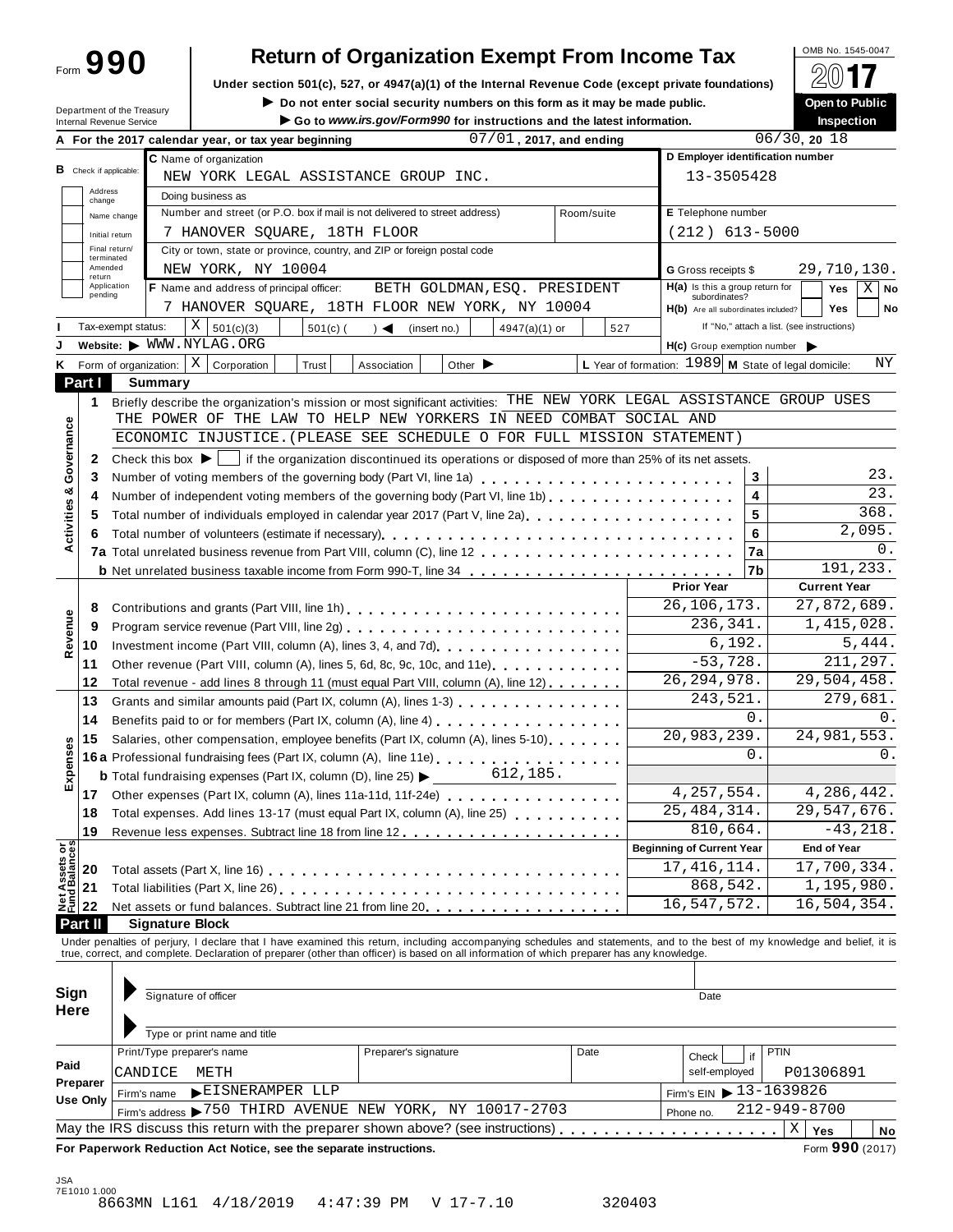|              | 13-3505428<br>NEW YORK LEGAL ASSISTANCE GROUP INC.                                                                                                                                                                                                                                                                                              |
|--------------|-------------------------------------------------------------------------------------------------------------------------------------------------------------------------------------------------------------------------------------------------------------------------------------------------------------------------------------------------|
|              | Form 990 (2017)<br>Page 2<br>Part III<br><b>Statement of Program Service Accomplishments</b>                                                                                                                                                                                                                                                    |
|              | $\mathbf{x}$                                                                                                                                                                                                                                                                                                                                    |
| 1.           | Briefly describe the organization's mission:<br>ATTACHMENT 1                                                                                                                                                                                                                                                                                    |
|              |                                                                                                                                                                                                                                                                                                                                                 |
|              |                                                                                                                                                                                                                                                                                                                                                 |
| $\mathbf{2}$ | Did the organization undertake any significant program services during the year which were not listed on the<br>$\mathbf{X}$                                                                                                                                                                                                                    |
|              | Yes<br>No<br>If "Yes," describe these new services on Schedule O.                                                                                                                                                                                                                                                                               |
|              | 3 Did the organization cease conducting, or make significant changes in how it conducts, any program<br>$X \mid N$ o<br>Yes                                                                                                                                                                                                                     |
|              | If "Yes," describe these changes on Schedule O.                                                                                                                                                                                                                                                                                                 |
| 4            | Describe the organization's program service accomplishments for each of its three largest program services, as measured by<br>expenses. Section $501(c)(3)$ and $501(c)(4)$ organizations are required to report the amount of grants and allocations to others,<br>the total expenses, and revenue, if any, for each program service reported. |
|              |                                                                                                                                                                                                                                                                                                                                                 |
|              | LEGALHEALTH UNIT:                                                                                                                                                                                                                                                                                                                               |
|              | NYLAG'S LEGALHEALTH PARTNERS WITH MEDICAL PROFESSIONALS TO ADDRESS<br>THE NON-MEDICAL NEEDS OF LOW-INCOME PEOPLE WITH SERIOUS HEALTH                                                                                                                                                                                                            |
|              | PROBLEMS. LEGALHEALTH COMPLEMENTS HEALTH CARE WITH LEGAL CARE -                                                                                                                                                                                                                                                                                 |
|              | PROVIDING FREE LEGAL SERVICES IN MEDICAL FACILITIES AND TRAINING                                                                                                                                                                                                                                                                                |
|              | HEALTHCARE PROFESSIONALS TO UNDERSTAND THE LEGAL ISSUES THEIR                                                                                                                                                                                                                                                                                   |
|              | PATIENTS FACE. LEGALHEALTH EXTENDS ITS MISSION NATIONALLY BY                                                                                                                                                                                                                                                                                    |
|              | PROVIDING TECHNICAL ASSISTANCE TO BRING MEDICAL AND LEGAL PARTNERS                                                                                                                                                                                                                                                                              |
|              | TOGETHER.                                                                                                                                                                                                                                                                                                                                       |
|              |                                                                                                                                                                                                                                                                                                                                                 |
|              |                                                                                                                                                                                                                                                                                                                                                 |
|              | (Expenses $\$$ 5, 125, 550. including grants of $\$$ 43, 222. ) (Revenue $\$$ )<br>4b (Code:                                                                                                                                                                                                                                                    |
|              | ATTACHMENT 2                                                                                                                                                                                                                                                                                                                                    |
|              |                                                                                                                                                                                                                                                                                                                                                 |
|              |                                                                                                                                                                                                                                                                                                                                                 |
|              |                                                                                                                                                                                                                                                                                                                                                 |
|              |                                                                                                                                                                                                                                                                                                                                                 |
|              |                                                                                                                                                                                                                                                                                                                                                 |
|              |                                                                                                                                                                                                                                                                                                                                                 |
|              |                                                                                                                                                                                                                                                                                                                                                 |
|              |                                                                                                                                                                                                                                                                                                                                                 |
|              |                                                                                                                                                                                                                                                                                                                                                 |
|              |                                                                                                                                                                                                                                                                                                                                                 |
|              | ) (Expenses \$<br>2,885,525. including grants of \$<br>) (Revenue \$<br>4c (Code:                                                                                                                                                                                                                                                               |
|              | ATTACHMENT 3                                                                                                                                                                                                                                                                                                                                    |
|              |                                                                                                                                                                                                                                                                                                                                                 |
|              |                                                                                                                                                                                                                                                                                                                                                 |
|              |                                                                                                                                                                                                                                                                                                                                                 |
|              |                                                                                                                                                                                                                                                                                                                                                 |
|              |                                                                                                                                                                                                                                                                                                                                                 |
|              |                                                                                                                                                                                                                                                                                                                                                 |
|              |                                                                                                                                                                                                                                                                                                                                                 |
|              |                                                                                                                                                                                                                                                                                                                                                 |
|              |                                                                                                                                                                                                                                                                                                                                                 |
|              |                                                                                                                                                                                                                                                                                                                                                 |
|              | 4d Other program services (Describe in Schedule O.)                                                                                                                                                                                                                                                                                             |
|              | (Expenses \$<br>12,678,099. including grants of \$<br>) (Revenue \$<br>236,459.<br>1,177,470.                                                                                                                                                                                                                                                   |
| <b>JSA</b>   | 25,936,006.<br>4e Total program service expenses >                                                                                                                                                                                                                                                                                              |
|              | Form 990 (2017)<br>7E1020 1.000<br>8663MN L161 4/18/2019<br>$4:47:39$ PM<br>$V$ 17-7.10<br>320403                                                                                                                                                                                                                                               |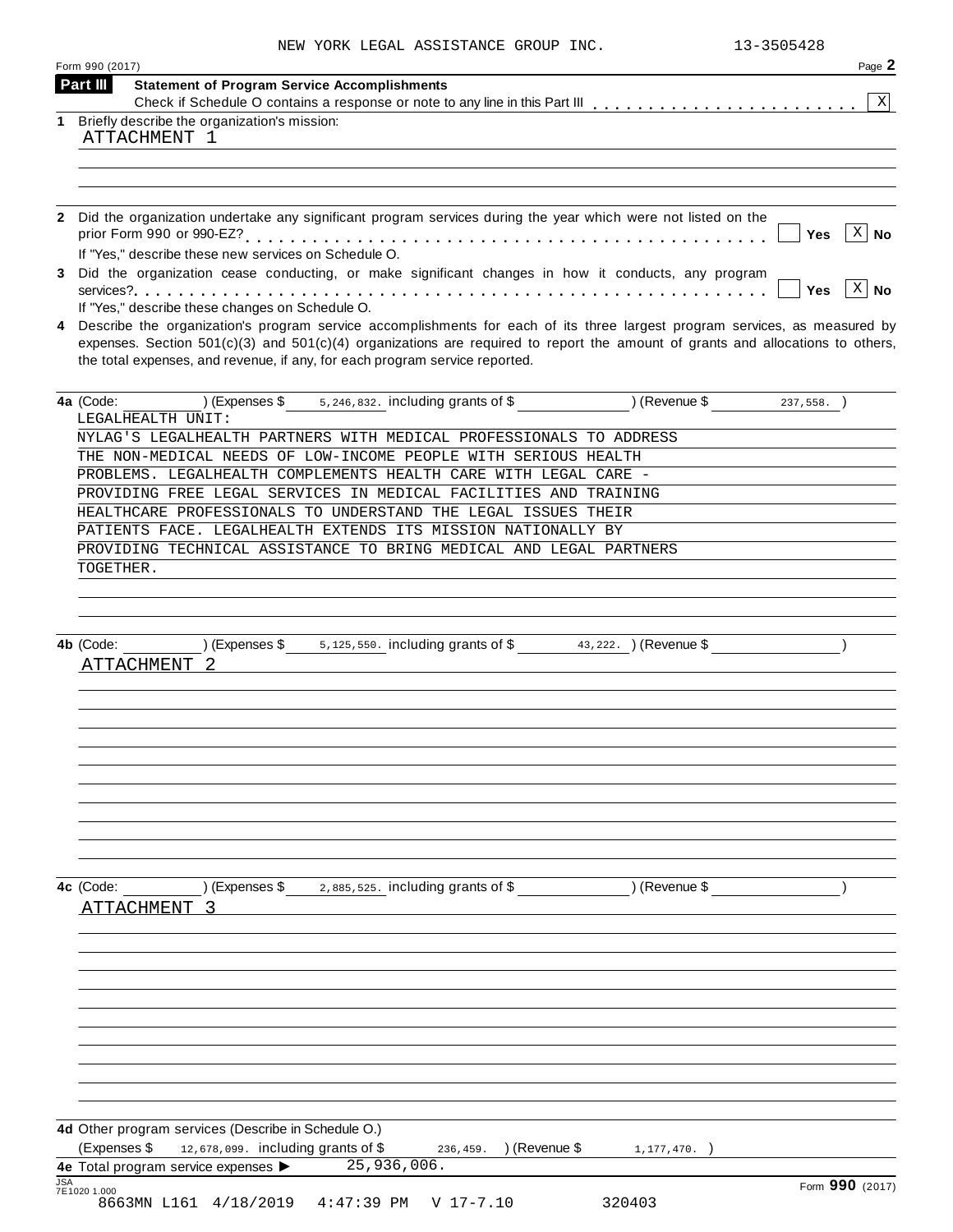|         | Form 990 (2017)                                                                                                                                                                                                                                                                                                                                                                               |                 |                  | Page 3 |
|---------|-----------------------------------------------------------------------------------------------------------------------------------------------------------------------------------------------------------------------------------------------------------------------------------------------------------------------------------------------------------------------------------------------|-----------------|------------------|--------|
| Part IV | <b>Checklist of Required Schedules</b>                                                                                                                                                                                                                                                                                                                                                        |                 |                  |        |
|         |                                                                                                                                                                                                                                                                                                                                                                                               |                 | Yes              | No     |
| 1       | Is the organization described in section $501(c)(3)$ or $4947(a)(1)$ (other than a private foundation)? If "Yes,"                                                                                                                                                                                                                                                                             |                 |                  |        |
|         |                                                                                                                                                                                                                                                                                                                                                                                               | 1               | Χ<br>$\mathbf X$ |        |
| 2       | Is the organization required to complete Schedule B, Schedule of Contributors (see instructions)?.                                                                                                                                                                                                                                                                                            | $\mathbf{2}$    |                  |        |
| 3       | Did the organization engage in direct or indirect political campaign activities on behalf of or in opposition to                                                                                                                                                                                                                                                                              |                 |                  | Χ      |
|         | candidates for public office? If "Yes," complete Schedule C, Part I.                                                                                                                                                                                                                                                                                                                          | 3               |                  |        |
| 4       | Section 501(c)(3) organizations. Did the organization engage in lobbying activities, or have a section 501(h)                                                                                                                                                                                                                                                                                 |                 | Χ                |        |
|         |                                                                                                                                                                                                                                                                                                                                                                                               | 4               |                  |        |
| 5       | Is the organization a section $501(c)(4)$ , $501(c)(5)$ , or $501(c)(6)$ organization that receives membership dues,                                                                                                                                                                                                                                                                          |                 |                  |        |
|         | assessments, or similar amounts as defined in Revenue Procedure 98-19? If "Yes," complete Schedule C,                                                                                                                                                                                                                                                                                         | 5               |                  | Χ      |
| 6       | Did the organization maintain any donor advised funds or any similar funds or accounts for which donors                                                                                                                                                                                                                                                                                       |                 |                  |        |
|         | have the right to provide advice on the distribution or investment of amounts in such funds or accounts? If                                                                                                                                                                                                                                                                                   |                 |                  |        |
|         | "Yes," complete Schedule D, Part $l_1, \ldots, l_k, \ldots, l_k, \ldots, l_k, \ldots, l_k, \ldots, l_k, \ldots, l_k, \ldots, l_k, \ldots, l_k, \ldots, l_k, \ldots, l_k, \ldots, l_k, \ldots, l_k, \ldots, l_k, \ldots, l_k, \ldots, l_k, \ldots, l_k, \ldots, l_k, \ldots, l_k, \ldots, l_k, \ldots, l_k, \ldots, l_k, \ldots, l_k, \ldots, l_k, \ldots, l_k, \ldots, l_k, \ldots, l_k, \ld$ | 6               |                  | Χ      |
| 7       | Did the organization receive or hold a conservation easement, including easements to preserve open space,                                                                                                                                                                                                                                                                                     |                 |                  |        |
|         | the environment, historic land areas, or historic structures? If "Yes," complete Schedule D, Part II.                                                                                                                                                                                                                                                                                         | $\overline{7}$  |                  | Χ      |
| 8       | Did the organization maintain collections of works of art, historical treasures, or other similar assets? If "Yes,"                                                                                                                                                                                                                                                                           |                 |                  |        |
|         |                                                                                                                                                                                                                                                                                                                                                                                               | 8               |                  | Χ      |
| 9       | Did the organization report an amount in Part X, line 21, for escrow or custodial account liability, serve as a                                                                                                                                                                                                                                                                               |                 |                  |        |
|         | custodian for amounts not listed in Part X; or provide credit counseling, debt management, credit repair, or                                                                                                                                                                                                                                                                                  |                 |                  |        |
|         |                                                                                                                                                                                                                                                                                                                                                                                               | 9               |                  | Χ      |
| 10      | Did the organization, directly or through a related organization, hold assets in temporarily restricted                                                                                                                                                                                                                                                                                       |                 |                  |        |
|         | endowments, permanent endowments, or quasi-endowments? If "Yes," complete Schedule D, Part V.                                                                                                                                                                                                                                                                                                 | 10              |                  | X      |
| 11      | If the organization's answer to any of the following questions is "Yes," then complete Schedule D, Parts VI,                                                                                                                                                                                                                                                                                  |                 |                  |        |
|         | VII, VIII, IX, or X as applicable.                                                                                                                                                                                                                                                                                                                                                            |                 |                  |        |
|         | a Did the organization report an amount for land, buildings, and equipment in Part X, line 10? If "Yes,"                                                                                                                                                                                                                                                                                      |                 |                  |        |
|         |                                                                                                                                                                                                                                                                                                                                                                                               | 11a             | Χ                |        |
|         | <b>b</b> Did the organization report an amount for investments-other securities in Part X, line 12 that is 5% or more                                                                                                                                                                                                                                                                         |                 |                  |        |
|         |                                                                                                                                                                                                                                                                                                                                                                                               | 11 <sub>b</sub> |                  | Χ      |
|         | c Did the organization report an amount for investments-program related in Part X, line 13 that is 5% or more                                                                                                                                                                                                                                                                                 |                 |                  |        |
|         |                                                                                                                                                                                                                                                                                                                                                                                               | 11c             |                  | Χ      |
|         | d Did the organization report an amount for other assets in Part X, line 15 that is 5% or more of its total assets                                                                                                                                                                                                                                                                            |                 |                  |        |
|         | reported in Part X, line 16? If "Yes," complete Schedule D, Part IX.                                                                                                                                                                                                                                                                                                                          | 11d             |                  | Χ      |
|         | e Did the organization report an amount for other liabilities in Part X, line 25? If "Yes," complete Schedule D, Part X                                                                                                                                                                                                                                                                       | 11e             | Χ                |        |
|         | f Did the organization's separate or consolidated financial statements for the tax year include a footnote that addresses                                                                                                                                                                                                                                                                     |                 |                  |        |
|         | the organization's liability for uncertain tax positions under FIN 48 (ASC 740)? If "Yes," complete Schedule D, Part X                                                                                                                                                                                                                                                                        | 11f             | Χ                |        |
|         | 12a Did the organization obtain separate, independent audited financial statements for the tax year? If "Yes," complete                                                                                                                                                                                                                                                                       |                 |                  |        |
|         |                                                                                                                                                                                                                                                                                                                                                                                               | 12a             | Χ                |        |
|         | <b>b</b> Was the organization included in consolidated, independent audited financial statements for the tax year? If                                                                                                                                                                                                                                                                         |                 |                  |        |
|         | "Yes," and if the organization answered "No" to line 12a, then completing Schedule D, Parts XI and XII is optional .                                                                                                                                                                                                                                                                          | 12 <sub>b</sub> |                  | Χ      |
| 13      | Is the organization a school described in section $170(b)(1)(A)(ii)?$ If "Yes," complete Schedule E.                                                                                                                                                                                                                                                                                          | 13              |                  | Χ      |
|         | 14a Did the organization maintain an office, employees, or agents outside of the United States?.                                                                                                                                                                                                                                                                                              | 14a             |                  | X      |
|         | <b>b</b> Did the organization have aggregate revenues or expenses of more than \$10,000 from grantmaking,                                                                                                                                                                                                                                                                                     |                 |                  |        |
|         | fundraising, business, investment, and program service activities outside the United States, or aggregate                                                                                                                                                                                                                                                                                     |                 |                  |        |
|         | foreign investments valued at \$100,000 or more? If "Yes," complete Schedule F, Parts I and IV                                                                                                                                                                                                                                                                                                | 14 <sub>b</sub> |                  | Χ      |
| 15      | Did the organization report on Part IX, column (A), line 3, more than \$5,000 of grants or other assistance to or                                                                                                                                                                                                                                                                             |                 |                  |        |
|         |                                                                                                                                                                                                                                                                                                                                                                                               | 15              |                  | Χ      |
| 16      | Did the organization report on Part IX, column (A), line 3, more than \$5,000 of aggregate grants or other                                                                                                                                                                                                                                                                                    |                 |                  |        |
|         | assistance to or for foreign individuals? If "Yes," complete Schedule F, Parts III and IV                                                                                                                                                                                                                                                                                                     | 16              |                  | Χ      |
| 17      | Did the organization report a total of more than \$15,000 of expenses for professional fundraising services on                                                                                                                                                                                                                                                                                |                 |                  |        |
|         | Part IX, column (A), lines 6 and 11e? If "Yes," complete Schedule G, Part I (see instructions)                                                                                                                                                                                                                                                                                                | 17              |                  | Χ      |
| 18      | Did the organization report more than \$15,000 total of fundraising event gross income and contributions on                                                                                                                                                                                                                                                                                   |                 |                  |        |
|         |                                                                                                                                                                                                                                                                                                                                                                                               | 18              | Χ                |        |
| 19      | Did the organization report more than \$15,000 of gross income from gaming activities on Part VIII, line 9a?                                                                                                                                                                                                                                                                                  |                 |                  |        |
|         |                                                                                                                                                                                                                                                                                                                                                                                               | 19              |                  | Χ      |

Form **990** (2017)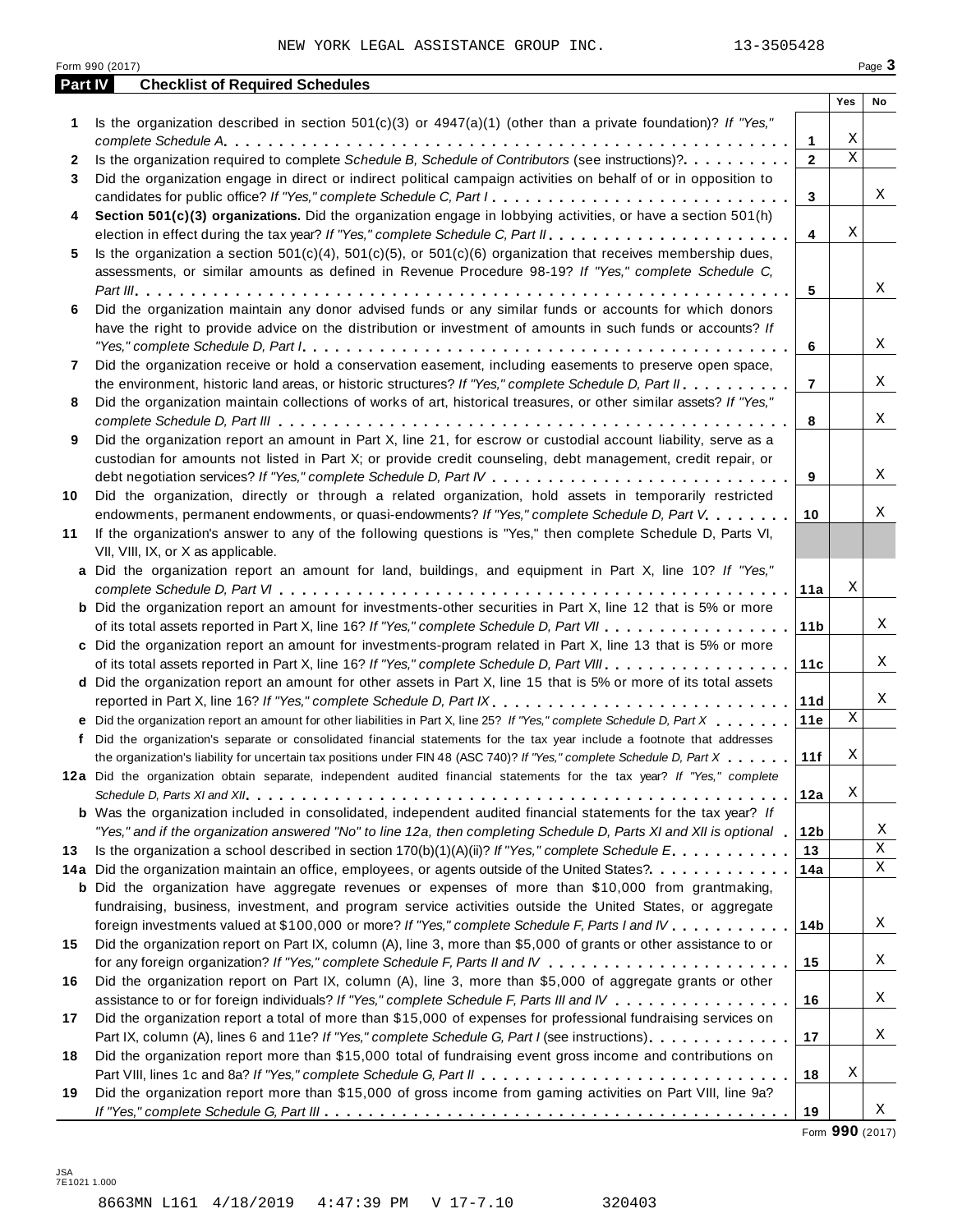|         | Form 990 (2017)                                                                                                                                                                  |                       |     | Page 4      |
|---------|----------------------------------------------------------------------------------------------------------------------------------------------------------------------------------|-----------------------|-----|-------------|
| Part IV | <b>Checklist of Required Schedules (continued)</b>                                                                                                                               |                       |     |             |
|         |                                                                                                                                                                                  |                       | Yes | No          |
| 20 a    | Did the organization operate one or more hospital facilities? If "Yes," complete Schedule H.                                                                                     | 20a                   |     | X           |
| b       | If "Yes" to line 20a, did the organization attach a copy of its audited financial statements to this return?                                                                     | 20b                   |     |             |
| 21      | Did the organization report more than \$5,000 of grants or other assistance to any domestic organization or                                                                      |                       | Χ   |             |
|         | domestic government on Part IX, column (A), line 1? If "Yes," complete Schedule I, Parts I and II.                                                                               | 21                    |     |             |
| 22      | Did the organization report more than \$5,000 of grants or other assistance to or for domestic individuals on                                                                    |                       |     |             |
|         |                                                                                                                                                                                  | 22                    | Χ   |             |
| 23      | Did the organization answer "Yes" to Part VII, Section A, line 3, 4, or 5 about compensation of the                                                                              |                       |     |             |
|         | organization's current and former officers, directors, trustees, key employees, and highest compensated                                                                          |                       |     |             |
|         |                                                                                                                                                                                  | 23                    | Χ   |             |
| 24 a    | Did the organization have a tax-exempt bond issue with an outstanding principal amount of more than                                                                              |                       |     |             |
|         | \$100,000 as of the last day of the year, that was issued after December 31, 2002? If "Yes," answer lines 24b                                                                    |                       |     |             |
|         | through 24d and complete Schedule K. If "No," go to line 25a. $\ldots \ldots \ldots \ldots \ldots \ldots \ldots \ldots \ldots \ldots \ldots$                                     | 24a                   |     | Χ           |
| b       | Did the organization invest any proceeds of tax-exempt bonds beyond a temporary period exception?                                                                                | 24b                   |     |             |
| c       | Did the organization maintain an escrow account other than a refunding escrow at any time during the year                                                                        |                       |     |             |
|         |                                                                                                                                                                                  | 24с                   |     |             |
| d       | Did the organization act as an "on behalf of" issuer for bonds outstanding at any time during the year?                                                                          | 24d                   |     |             |
|         | 25a Section 501(c)(3), 501(c)(4), and 501(c)(29) organizations. Did the organization engage in an excess benefit                                                                 |                       |     |             |
|         | transaction with a disqualified person during the year? If "Yes," complete Schedule L, Part $1, \ldots, \ldots, \ldots$                                                          | 25a                   |     | Χ           |
| b       | Is the organization aware that it engaged in an excess benefit transaction with a disqualified person in a prior                                                                 |                       |     |             |
|         | year, and that the transaction has not been reported on any of the organization's prior Forms 990 or 990-EZ?                                                                     |                       |     |             |
|         |                                                                                                                                                                                  | 25 <sub>b</sub>       |     | Χ           |
| 26      | Did the organization report any amount on Part X, line 5, 6, or 22 for receivables from or payables to any                                                                       |                       |     |             |
|         | current or former officers, directors, trustees, key employees, highest compensated employees, or                                                                                |                       |     |             |
|         |                                                                                                                                                                                  | 26                    |     | Χ           |
| 27      | Did the organization provide a grant or other assistance to an officer, director, trustee, key employee,                                                                         |                       |     |             |
|         | substantial contributor or employee thereof, a grant selection committee member, or to a 35% controlled                                                                          |                       |     |             |
|         | entity or family member of any of these persons? If "Yes," complete Schedule L, Part III.                                                                                        | 27                    |     | Χ           |
| 28      | Was the organization a party to a business transaction with one of the following parties (see Schedule L,                                                                        |                       |     |             |
|         | Part IV instructions for applicable filing thresholds, conditions, and exceptions):                                                                                              |                       |     |             |
| a       | A current or former officer, director, trustee, or key employee? If "Yes," complete Schedule L, Part IV                                                                          | 28a                   |     | Χ           |
| b       | A family member of a current or former officer, director, trustee, or key employee? If "Yes," complete                                                                           |                       |     |             |
|         |                                                                                                                                                                                  | 28b                   |     | Χ           |
| C       | An entity of which a current or former officer, director, trustee, or key employee (or a family member thereof)                                                                  |                       |     |             |
|         | was an officer, director, trustee, or direct or indirect owner? If "Yes," complete Schedule L, Part IV.                                                                          | 28c                   |     | Χ           |
| 29      | Did the organization receive more than \$25,000 in non-cash contributions? If "Yes," complete Schedule M                                                                         | 29                    |     | $\mathbf X$ |
| 30      | Did the organization receive contributions of art, historical treasures, or other similar assets, or qualified                                                                   |                       |     |             |
|         |                                                                                                                                                                                  | 30                    |     | Χ           |
| 31      | Did the organization liquidate, terminate, or dissolve and cease operations? If "Yes," complete Schedule N,                                                                      |                       |     |             |
|         |                                                                                                                                                                                  | 31                    |     | Χ           |
| 32      | Did the organization sell, exchange, dispose of, or transfer more than 25% of its net assets? If "Yes,"                                                                          |                       |     |             |
|         |                                                                                                                                                                                  | 32                    |     | Χ           |
| 33      | Did the organization own 100% of an entity disregarded as separate from the organization under Regulations                                                                       |                       |     |             |
|         | sections 301.7701-2 and 301.7701-3? If "Yes," complete Schedule R, Part $1, \ldots, \ldots, \ldots, \ldots, \ldots, \ldots$                                                      | 33                    |     | Χ           |
| 34      | Was the organization related to any tax-exempt or taxable entity? If "Yes," complete Schedule R, Part II, III,                                                                   |                       |     |             |
|         |                                                                                                                                                                                  | 34                    |     | Χ           |
| 35a     | Did the organization have a controlled entity within the meaning of section $512(b)(13)? \ldots \ldots \ldots \ldots$                                                            | 35a                   |     | X           |
| b       | If "Yes" to line 35a, did the organization receive any payment from or engage in any transaction with a                                                                          |                       |     |             |
|         | controlled entity within the meaning of section 512(b)(13)? If "Yes," complete Schedule R, Part V, line 2                                                                        | 35 <sub>b</sub>       |     |             |
|         | Section 501(c)(3) organizations. Did the organization make any transfers to an exempt non-charitable                                                                             |                       |     |             |
| 36      |                                                                                                                                                                                  | 36                    |     | Χ           |
|         |                                                                                                                                                                                  |                       |     |             |
| 37      | Did the organization conduct more than 5% of its activities through an entity that is not a related organization                                                                 |                       |     |             |
|         | and that is treated as a partnership for federal income tax purposes? If "Yes," complete Schedule R,                                                                             |                       |     | Χ           |
|         |                                                                                                                                                                                  | 37                    |     |             |
|         |                                                                                                                                                                                  |                       |     |             |
| 38      | Did the organization complete Schedule O and provide explanations in Schedule O for Part VI, lines 11b and<br>19? Note. All Form 990 filers are required to complete Schedule O. | 38<br>Form 990 (2017) |     | Χ           |

JSA 7E1030 1.000 8663MN L161 4/18/2019 4:47:39 PM V 17-7.10 320403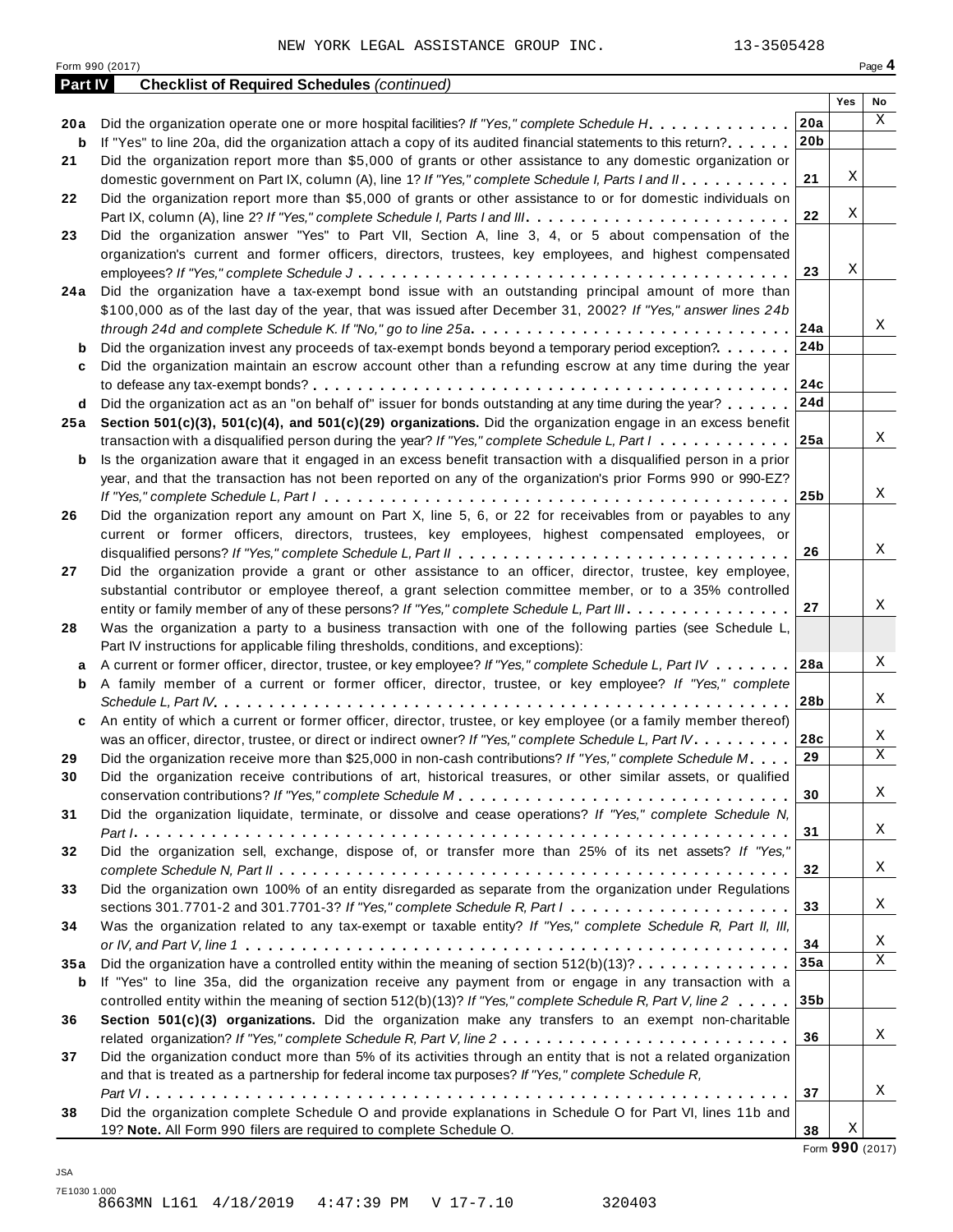NEW YORK LEGAL ASSISTANCE GROUP INC.  $13-3505428$ 

Form <sup>990</sup> (2017) Page **5**

| <b>Part V</b> | <b>Statements Regarding Other IRS Filings and Tax Compliance</b>                                                                                                                                                     |     |            | X  |
|---------------|----------------------------------------------------------------------------------------------------------------------------------------------------------------------------------------------------------------------|-----|------------|----|
|               | Check if Schedule O contains a response or note to any line in this Part $V_1, \ldots, V_k, \ldots, V_k, \ldots$                                                                                                     |     | <b>Yes</b> | No |
|               | 23<br>1a<br>1a Enter the number reported in Box 3 of Form 1096. Enter -0- if not applicable                                                                                                                          |     |            |    |
|               | 0.<br>1b<br><b>b</b> Enter the number of Forms W-2G included in line 1a. Enter -0- if not applicable                                                                                                                 |     |            |    |
|               | c Did the organization comply with backup withholding rules for reportable payments to vendors and                                                                                                                   |     |            |    |
|               |                                                                                                                                                                                                                      | 1c  | Χ          |    |
|               | 2a Enter the number of employees reported on Form W-3, Transmittal of Wage and Tax                                                                                                                                   |     |            |    |
|               | 368<br>2a<br>Statements, filed for the calendar year ending with or within the year covered by this return.                                                                                                          |     |            |    |
|               | <b>b</b> If at least one is reported on line 2a, did the organization file all required federal employment tax returns?                                                                                              | 2b  | Χ          |    |
|               | Note. If the sum of lines 1a and 2a is greater than 250, you may be required to e-file (see instructions)                                                                                                            |     |            |    |
|               | 3a Did the organization have unrelated business gross income of \$1,000 or more during the year?                                                                                                                     | 3a  | Χ          |    |
|               | <b>b</b> If "Yes," has it filed a Form 990-T for this year? If "No" to line 3b, provide an explanation in Schedule O.                                                                                                | 3b  | Χ          |    |
|               | 4a At any time during the calendar year, did the organization have an interest in, or a signature or other authority                                                                                                 |     |            |    |
|               | over, a financial account in a foreign country (such as a bank account, securities account, or other financial                                                                                                       |     |            |    |
|               |                                                                                                                                                                                                                      | 4a  |            | Χ  |
|               |                                                                                                                                                                                                                      |     |            |    |
|               |                                                                                                                                                                                                                      |     |            |    |
|               | See instructions for filing requirements for FinCEN Form 114, Report of Foreign Bank and Financial Accounts                                                                                                          |     |            |    |
|               | (FBAR).<br>5a Was the organization a party to a prohibited tax shelter transaction at any time during the tax year?                                                                                                  | 5a  |            | Χ  |
|               |                                                                                                                                                                                                                      | 5b  |            | Χ  |
|               | <b>b</b> Did any taxable party notify the organization that it was or is a party to a prohibited tax shelter transaction?                                                                                            | 5c  |            |    |
|               |                                                                                                                                                                                                                      |     |            |    |
|               | 6a Does the organization have annual gross receipts that are normally greater than \$100,000, and did the                                                                                                            |     |            | Χ  |
|               |                                                                                                                                                                                                                      | 6a  |            |    |
|               | <b>b</b> If "Yes," did the organization include with every solicitation an express statement that such contributions or                                                                                              |     |            |    |
|               |                                                                                                                                                                                                                      | 6b  |            |    |
| 7             | Organizations that may receive deductible contributions under section 170(c).                                                                                                                                        |     |            |    |
|               | a Did the organization receive a payment in excess of \$75 made partly as a contribution and partly for goods                                                                                                        |     |            |    |
|               |                                                                                                                                                                                                                      | 7a  | Χ          |    |
|               | <b>b</b> If "Yes," did the organization notify the donor of the value of the goods or services provided?                                                                                                             | 7b  | Χ          |    |
|               | c Did the organization sell, exchange, or otherwise dispose of tangible personal property for which it was                                                                                                           |     |            |    |
|               |                                                                                                                                                                                                                      | 7c  |            | Χ  |
|               |                                                                                                                                                                                                                      |     |            |    |
|               | e Did the organization receive any funds, directly or indirectly, to pay premiums on a personal benefit contract?                                                                                                    | 7e  |            | Χ  |
|               | f Did the organization, during the year, pay premiums, directly or indirectly, on a personal benefit contract?                                                                                                       | 7f  |            | Χ  |
|               | g If the organization received a contribution of qualified intellectual property, did the organization file Form 8899 as required?                                                                                   | 7g  |            |    |
|               | h If the organization received a contribution of cars, boats, airplanes, or other vehicles, did the organization file a Form 1098-C?. .                                                                              | 7h  |            |    |
|               | Sponsoring organizations maintaining donor advised funds. Did a donor advised fund maintained by the                                                                                                                 |     |            |    |
|               | sponsoring organization have excess business holdings at any time during the year?                                                                                                                                   | 8   |            |    |
| 9             | Sponsoring organizations maintaining donor advised funds.                                                                                                                                                            |     |            |    |
|               | a Did the sponsoring organization make any taxable distributions under section 4966?                                                                                                                                 | 9а  |            |    |
|               | <b>b</b> Did the sponsoring organization make a distribution to a donor, donor advisor, or related person?                                                                                                           | 9b  |            |    |
| 10            | Section 501(c)(7) organizations. Enter:                                                                                                                                                                              |     |            |    |
|               | 10a<br>a Initiation fees and capital contributions included on Part VIII, line 12                                                                                                                                    |     |            |    |
|               | 10b<br><b>b</b> Gross receipts, included on Form 990, Part VIII, line 12, for public use of club facilities                                                                                                          |     |            |    |
| 11            | Section 501(c)(12) organizations. Enter:                                                                                                                                                                             |     |            |    |
|               | 11a                                                                                                                                                                                                                  |     |            |    |
|               | <b>b</b> Gross income from other sources (Do not net amounts due or paid to other sources                                                                                                                            |     |            |    |
|               | 11b<br>against amounts due or received from them.) $\ldots \ldots \ldots \ldots \ldots \ldots \ldots \ldots \ldots$                                                                                                  |     |            |    |
|               | 12a Section 4947(a)(1) non-exempt charitable trusts. Is the organization filing Form 990 in lieu of Form 1041?                                                                                                       | 12a |            |    |
|               | <b>b</b> If "Yes," enter the amount of tax-exempt interest received or accrued during the year 12b                                                                                                                   |     |            |    |
| 13.           | Section 501(c)(29) qualified nonprofit health insurance issuers.                                                                                                                                                     |     |            |    |
|               | a Is the organization licensed to issue qualified health plans in more than one state?                                                                                                                               | 13a |            |    |
|               |                                                                                                                                                                                                                      |     |            |    |
|               | Note. See the instructions for additional information the organization must report on Schedule O.                                                                                                                    |     |            |    |
|               | <b>b</b> Enter the amount of reserves the organization is required to maintain by the states in which<br>13 <sub>b</sub>                                                                                             |     |            |    |
|               | the organization is licensed to issue qualified health plans $\dots \dots \dots \dots \dots \dots \dots$                                                                                                             |     |            |    |
|               | 13с                                                                                                                                                                                                                  |     |            | Χ  |
|               | 14a Did the organization receive any payments for indoor tanning services during the tax year?<br><b>b</b> If "Yes," has it filed a Form 720 to report these payments? If "No," provide an explanation in Schedule O | 14a |            |    |
|               |                                                                                                                                                                                                                      | 14b |            |    |

8663MN L161 4/18/2019 4:47:39 PM V 17-7.10 320403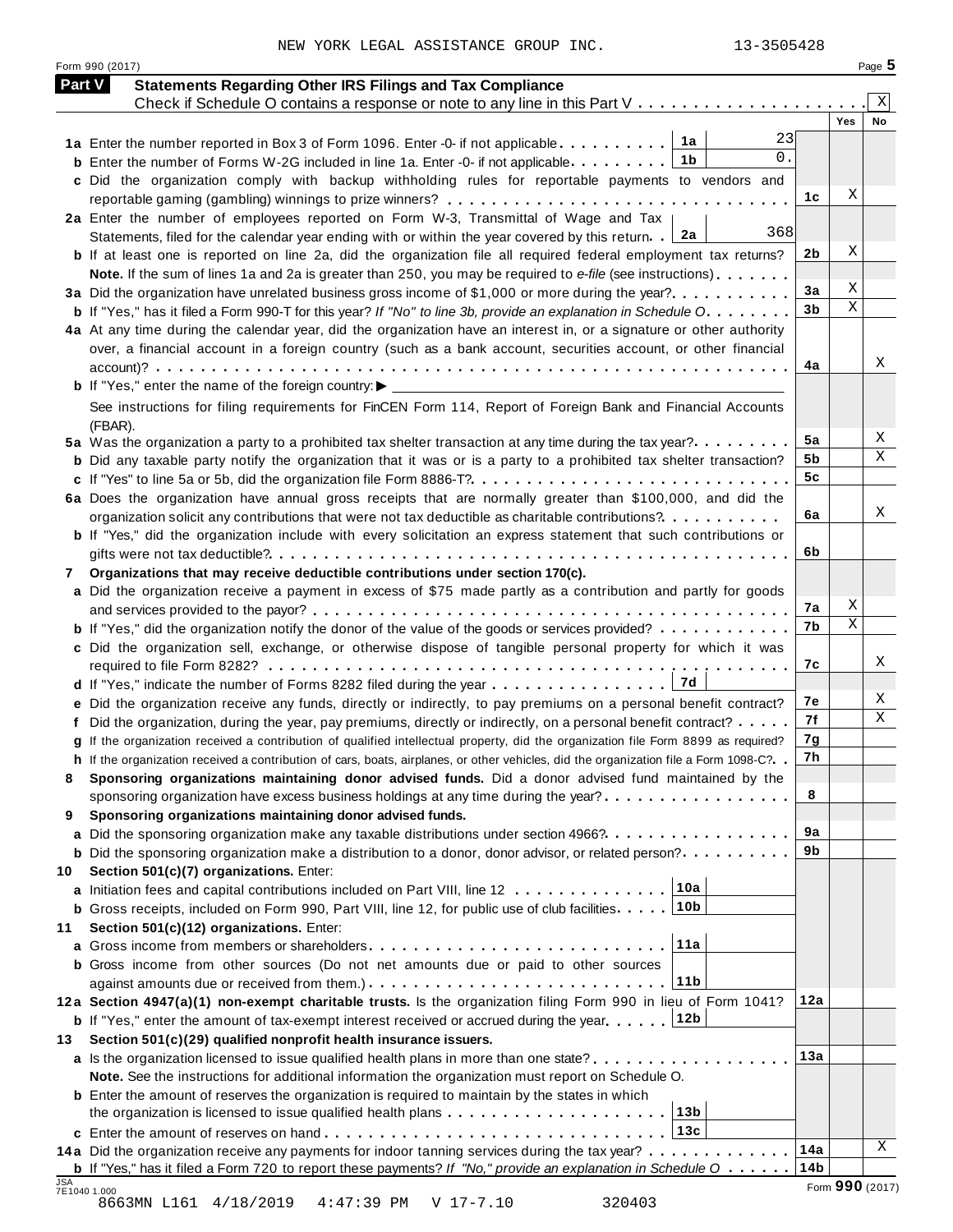|  | Form 990 (2017) |  |
|--|-----------------|--|
|  |                 |  |

Part VI Governance, Management, and Disclosure For each "Yes" response to lines 2 through 7b below, and for a "No" response to line 8a, 8b, or 10b below, describe the circumstances, processes, or changes in Schedule O. See instructions.<br>Check if Schedule O contains a response or note to any line in this Part VI . . . . . . . . . . . .  $\vert x \vert$ 

|      | Section A. Governing Body and Management                                                                                                                                                                                                                                                                                                                                                                                                                                   |                 |     |             |
|------|----------------------------------------------------------------------------------------------------------------------------------------------------------------------------------------------------------------------------------------------------------------------------------------------------------------------------------------------------------------------------------------------------------------------------------------------------------------------------|-----------------|-----|-------------|
|      |                                                                                                                                                                                                                                                                                                                                                                                                                                                                            |                 | Yes | No          |
|      | 1a<br>1a Enter the number of voting members of the governing body at the end of the tax year                                                                                                                                                                                                                                                                                                                                                                               | 23              |     |             |
|      | If there are material differences in voting rights among members of the governing body, or<br>if the governing body delegated broad authority to an executive committee or similar                                                                                                                                                                                                                                                                                         |                 |     |             |
|      | committee, explain in Schedule O.                                                                                                                                                                                                                                                                                                                                                                                                                                          |                 |     |             |
| b    | 1b<br>Enter the number of voting members included in line 1a, above, who are independent                                                                                                                                                                                                                                                                                                                                                                                   | 23              |     |             |
| 2    | Did any officer, director, trustee, or key employee have a family relationship or a business relationship with                                                                                                                                                                                                                                                                                                                                                             |                 |     |             |
|      |                                                                                                                                                                                                                                                                                                                                                                                                                                                                            | 2               |     | Χ           |
| 3    | Did the organization delegate control over management duties customarily performed by or under the direct                                                                                                                                                                                                                                                                                                                                                                  |                 |     |             |
|      | supervision of officers, directors, or trustees, or key employees to a management company or other person?                                                                                                                                                                                                                                                                                                                                                                 | 3               |     | Χ           |
| 4    | Did the organization make any significant changes to its governing documents since the prior Form 990 was filed?                                                                                                                                                                                                                                                                                                                                                           | 4               |     | $\mathbf x$ |
| 5    | Did the organization become aware during the year of a significant diversion of the organization's assets?                                                                                                                                                                                                                                                                                                                                                                 | 5               |     | $\mathbf X$ |
| 6    |                                                                                                                                                                                                                                                                                                                                                                                                                                                                            | 6               |     | X           |
| 7a   | Did the organization have members, stockholders, or other persons who had the power to elect or appoint                                                                                                                                                                                                                                                                                                                                                                    |                 |     |             |
|      |                                                                                                                                                                                                                                                                                                                                                                                                                                                                            | 7a              |     | Х           |
| b    | Are any governance decisions of the organization reserved to (or subject to approval by) members,                                                                                                                                                                                                                                                                                                                                                                          |                 |     |             |
|      | stockholders, or persons other than the governing body? $\dots \dots \dots \dots \dots \dots \dots \dots \dots \dots \dots \dots$                                                                                                                                                                                                                                                                                                                                          | 7b              |     | Χ           |
| 8    | Did the organization contemporaneously document the meetings held or written actions undertaken during                                                                                                                                                                                                                                                                                                                                                                     |                 |     |             |
|      | the year by the following:                                                                                                                                                                                                                                                                                                                                                                                                                                                 |                 |     |             |
| а    |                                                                                                                                                                                                                                                                                                                                                                                                                                                                            | 8а              | X   |             |
| b    |                                                                                                                                                                                                                                                                                                                                                                                                                                                                            | 8b              | Χ   |             |
| 9    | Is there any officer, director, trustee, or key employee listed in Part VII, Section A, who cannot be reached at                                                                                                                                                                                                                                                                                                                                                           |                 |     |             |
|      | the organization's mailing address? If "Yes," provide the names and addresses in Schedule O                                                                                                                                                                                                                                                                                                                                                                                | 9               |     | Χ           |
|      | Section B. Policies (This Section B requests information about policies not required by the Internal Revenue Code.)                                                                                                                                                                                                                                                                                                                                                        |                 |     |             |
|      |                                                                                                                                                                                                                                                                                                                                                                                                                                                                            |                 | Yes | No          |
|      |                                                                                                                                                                                                                                                                                                                                                                                                                                                                            | 10a             |     | Χ           |
| b    | If "Yes," did the organization have written policies and procedures governing the activities of such chapters,                                                                                                                                                                                                                                                                                                                                                             |                 |     |             |
|      | affiliates, and branches to ensure their operations are consistent with the organization's exempt purposes?                                                                                                                                                                                                                                                                                                                                                                | 10 <sub>b</sub> |     |             |
| 11 a | Has the organization provided a complete copy of this Form 990 to all members of its governing body before filing the form?                                                                                                                                                                                                                                                                                                                                                | 11a             | Χ   |             |
| b    | Describe in Schedule O the process, if any, used by the organization to review this Form 990.                                                                                                                                                                                                                                                                                                                                                                              |                 |     |             |
| 12a  | Did the organization have a written conflict of interest policy? If "No," go to line 13                                                                                                                                                                                                                                                                                                                                                                                    | 12a             | Χ   |             |
| b    | Were officers, directors, or trustees, and key employees required to disclose annually interests that could give                                                                                                                                                                                                                                                                                                                                                           |                 |     |             |
|      |                                                                                                                                                                                                                                                                                                                                                                                                                                                                            | 12 <sub>b</sub> | X   |             |
| с    | Did the organization regularly and consistently monitor and enforce compliance with the policy? If "Yes,"                                                                                                                                                                                                                                                                                                                                                                  |                 |     |             |
|      |                                                                                                                                                                                                                                                                                                                                                                                                                                                                            | 12c             | X   |             |
| 13   |                                                                                                                                                                                                                                                                                                                                                                                                                                                                            | 13              | Χ   |             |
| 14   | Did the organization have a written document retention and destruction policy?                                                                                                                                                                                                                                                                                                                                                                                             | 14              | Χ   |             |
| 15   | Did the process for determining compensation of the following persons include a review and approval by                                                                                                                                                                                                                                                                                                                                                                     |                 |     |             |
|      | independent persons, comparability data, and contemporaneous substantiation of the deliberation and decision?                                                                                                                                                                                                                                                                                                                                                              |                 |     |             |
| a    |                                                                                                                                                                                                                                                                                                                                                                                                                                                                            | 15a             | X   |             |
| b    |                                                                                                                                                                                                                                                                                                                                                                                                                                                                            | 15 <sub>b</sub> | Χ   |             |
|      | If "Yes" to line 15a or 15b, describe the process in Schedule O (see instructions).                                                                                                                                                                                                                                                                                                                                                                                        |                 |     |             |
|      |                                                                                                                                                                                                                                                                                                                                                                                                                                                                            |                 |     |             |
|      | 16a Did the organization invest in, contribute assets to, or participate in a joint venture or similar arrangement                                                                                                                                                                                                                                                                                                                                                         | 16a             |     | Χ           |
|      |                                                                                                                                                                                                                                                                                                                                                                                                                                                                            |                 |     |             |
|      | b If "Yes," did the organization follow a written policy or procedure requiring the organization to evaluate its<br>participation in joint venture arrangements under applicable federal tax law, and take steps to safeguard the                                                                                                                                                                                                                                          |                 |     |             |
|      |                                                                                                                                                                                                                                                                                                                                                                                                                                                                            | 16 <sub>b</sub> |     |             |
|      | <b>Section C. Disclosure</b>                                                                                                                                                                                                                                                                                                                                                                                                                                               |                 |     |             |
|      |                                                                                                                                                                                                                                                                                                                                                                                                                                                                            |                 |     |             |
| 17   | List the states with which a copy of this Form 990 is required to be filed $\blacktriangleright^{\underline{NY}}$ .                                                                                                                                                                                                                                                                                                                                                        |                 |     |             |
| 18   | Section 6104 requires an organization to make its Forms 1023 (or 1024 if applicable), 990, and 990-T (Section 501(c)(3)s only)                                                                                                                                                                                                                                                                                                                                             |                 |     |             |
|      | available for public inspection. Indicate how you made these available. Check all that apply.<br>Own website $\begin{vmatrix} 1 & \text{hophatic}} \\ 0 & \text{hophatic}} \end{vmatrix}$ $\begin{vmatrix} x \\ y \end{vmatrix}$ $\begin{vmatrix} 1 \\ 1 \end{vmatrix}$ $\begin{vmatrix} 0 \\ 0 \end{vmatrix}$ $\begin{vmatrix} 0 \\ 1 \end{vmatrix}$ $\begin{vmatrix} 0 \\ 0 \end{vmatrix}$ $\begin{vmatrix} 0 \\ 0 \end{vmatrix}$ $\begin{vmatrix} 0 \\ 0 \end{vmatrix}$ |                 |     |             |

Own website  $\begin{bmatrix} \end{bmatrix}$  Another's website  $\begin{bmatrix} X \\ Y \end{bmatrix}$  Upon request  $\begin{bmatrix} \end{bmatrix}$  Other *(explain in Schedule O)* 

**19** Describe in Schedule O whether (and if so, how) the organization made its governing documents, conflict of interest policy, and financial statements available to the public during the tax year.

**20** nnancial statements available to the public during the tax year.<br>State the name, address, and telephone number of the person who possesses the organization's books and records:<br><sup>BETH GOLDMAN, ESQ 7 HANOVER SQUARE, 18TH FL </sup>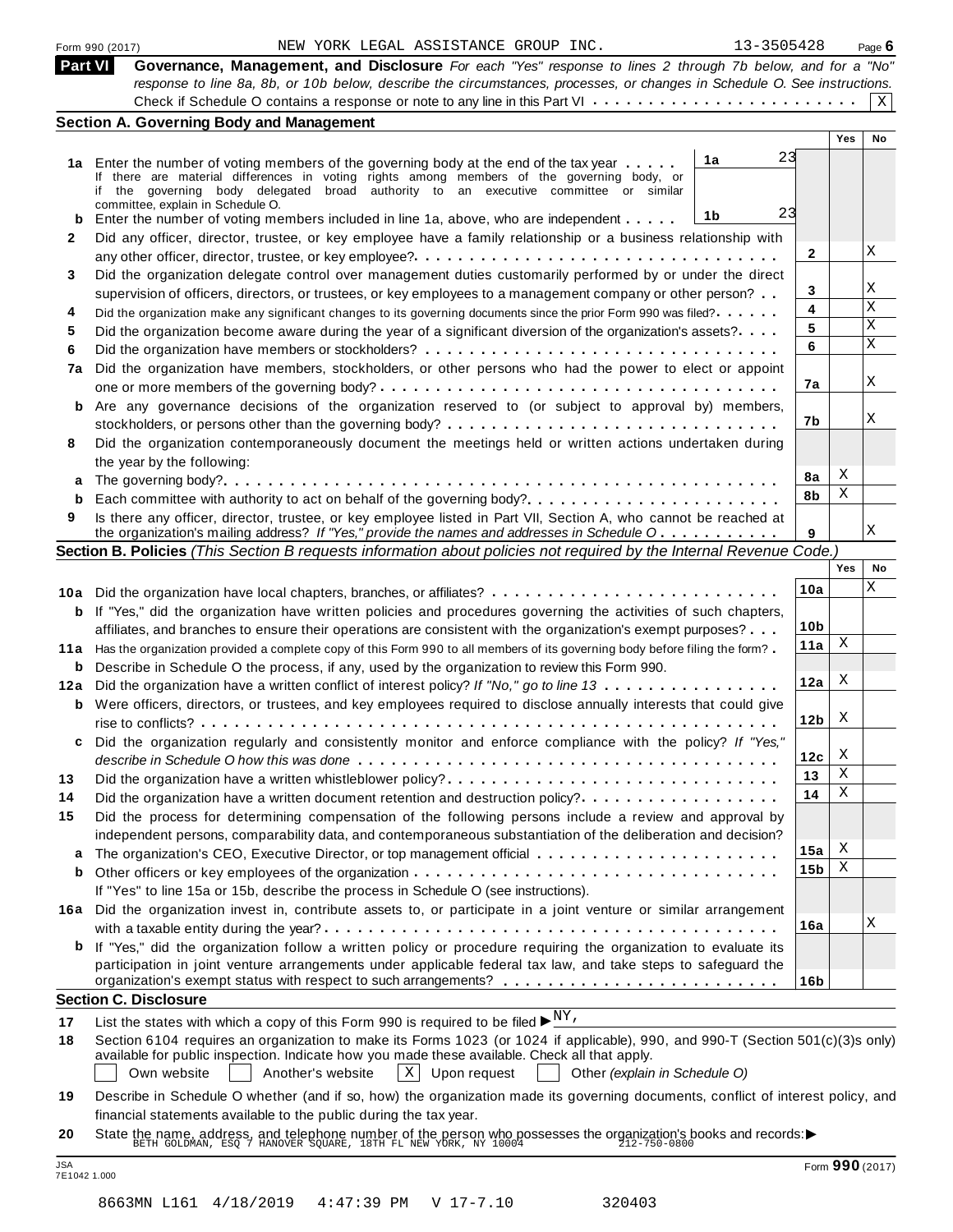| Part VII Compensation of Officers, Directors, Trustees, Key Employees, Highest Compensated Employees, and                                                     |                                |  |  |  |  |  |  |  |  |  |
|---------------------------------------------------------------------------------------------------------------------------------------------------------------|--------------------------------|--|--|--|--|--|--|--|--|--|
|                                                                                                                                                               | <b>Independent Contractors</b> |  |  |  |  |  |  |  |  |  |
|                                                                                                                                                               |                                |  |  |  |  |  |  |  |  |  |
| Section A. Officers, Directors, Trustees, Key Employees, and Highest Compensated Employees                                                                    |                                |  |  |  |  |  |  |  |  |  |
| 1a Complete this table for all persons required to be listed. Report compensation for the calendar year ending with or within the<br>organization's tax year. |                                |  |  |  |  |  |  |  |  |  |

anization's lax year.<br>● List all of the organization's **current** officers, directors, trustees (whether individuals or organizations), regardless of amount of<br>nnensation Enter -0- in columns (D) (E) and (E) if no compensa compensation. Enter -0- in columns (D), (E), and (F) if no compensation was paid.

• List all of the organization's **current** key employees, if any. See instructions for definition of "key employee."<br>● List the experientials five expect highest expressed explores (other than an efficer director of

**Example in the organization's current** key employees, if any. See instructions for definition of key employee.<br>• List the organization's five **current** highest compensated employees (other than an officer, director, trust who received reportable compensation (Box 5 of Form W-2 and/or Box 7 of Form 1099-MISC) of more than \$100,000 from the

organization and any related organizations.<br>• List all of the organization's **former** officers, key employees, and highest compensated employees who received more than<br>\$1.00.000 of reportable componention from the erganiza \$100,000 of reportable compensation from the organization and any related organizations.

% List all of the organization's **former directors or trustees** that received, in the capacity as a former director or trustee of the organization, more than \$10,000 of reportable compensation from the organization and any related organizations.

List persons in the following order: individual trustees or directors; institutional trustees; officers; key employees; highest compensated employees; and former such persons.

┯

Check this box if neither the organization nor any related organization compensated any current officer, director, or trustee.

┰

| (A)<br>Name and Title         | (B)<br>Average<br>hours per                                    |                                     |                       |         | (C)<br>Position | (do not check more than one<br>box, unless person is both an |        | (D)<br>Reportable<br>compensation      | (E)<br>Reportable<br>compensation from | (F)<br>Estimated<br>amount of                                            |
|-------------------------------|----------------------------------------------------------------|-------------------------------------|-----------------------|---------|-----------------|--------------------------------------------------------------|--------|----------------------------------------|----------------------------------------|--------------------------------------------------------------------------|
|                               | week (list any                                                 |                                     |                       |         |                 | officer and a director/trustee)                              |        | from                                   | related                                | other                                                                    |
|                               | hours for<br>related<br>organizations<br>below dotted<br>line) | Individual trustee<br>  or director | Institutional trustee | Officer | Key employee    | Highest compensated<br>employee                              | Former | the<br>organization<br>(W-2/1099-MISC) | organizations<br>(W-2/1099-MISC)       | compensation<br>from the<br>organization<br>and related<br>organizations |
| (1) JILL L. ROSENBERG, ESQ.   | 4.00                                                           |                                     |                       |         |                 |                                                              |        |                                        |                                        |                                                                          |
| CHAIRMAN                      | 0.                                                             | Χ                                   |                       | Χ       |                 |                                                              |        | 0.                                     | 0.                                     | 0.                                                                       |
| (2) ABBY S. MILSTEIN, ESQ.    | 4.00                                                           |                                     |                       |         |                 |                                                              |        |                                        |                                        |                                                                          |
| <b>BOARD MEMBER</b>           | 0.                                                             | X                                   |                       |         |                 |                                                              |        | $0$ .                                  | 0.                                     | $\mathsf 0$ .                                                            |
| (3) ALAN S. JAFFE, ESQ.       | 2.00                                                           |                                     |                       |         |                 |                                                              |        |                                        |                                        |                                                                          |
| VICE CHAIRMAN (THRU 06/2018)  | 0.                                                             | Χ                                   |                       | Χ       |                 |                                                              |        | $0$ .                                  | $0$ .                                  | $\mathsf 0$ .                                                            |
| (4) JOSEPH POLIZZOTTO, ESQ.   | 2.00                                                           |                                     |                       |         |                 |                                                              |        |                                        |                                        |                                                                          |
| VICE CHAIRMAN                 | 0.                                                             | Χ                                   |                       | Χ       |                 |                                                              |        | 0.                                     | 0.                                     | 0.                                                                       |
| (5) DAVID I. SULTANIK, CPA    | 2.00                                                           |                                     |                       |         |                 |                                                              |        |                                        |                                        |                                                                          |
| TREASURER                     | 0.                                                             | Χ                                   |                       | Χ       |                 |                                                              |        | 0.                                     | 0.                                     | $\mathsf 0$ .                                                            |
| (6) RON ABRAMSON, ESQ.        | 2.00                                                           |                                     |                       |         |                 |                                                              |        |                                        |                                        |                                                                          |
| SECRETARY                     | 0.                                                             | Χ                                   |                       | Χ       |                 |                                                              |        | 0.                                     | 0.                                     | 0.                                                                       |
| (7) ELKAN ABRAMOWITZ, ESQ.    | 1.00                                                           |                                     |                       |         |                 |                                                              |        |                                        |                                        |                                                                          |
| <b>BOARD MEMBER</b>           | 0.                                                             | Χ                                   |                       |         |                 |                                                              |        | 0.                                     | 0.                                     | 0.                                                                       |
| (8) IRA AKSELRAD              | 1.00                                                           |                                     |                       |         |                 |                                                              |        |                                        |                                        |                                                                          |
| <b>BOARD MEMBER</b>           | 0.                                                             | Χ                                   |                       |         |                 |                                                              |        | 0.                                     | 0.                                     | 0.                                                                       |
| (9)JOSEPH S. ALLERHAND, ESQ.  | 1.00                                                           |                                     |                       |         |                 |                                                              |        |                                        |                                        |                                                                          |
| BOARD MEMBER                  | 0.                                                             | Χ                                   |                       |         |                 |                                                              |        | 0.                                     | 0.                                     | 0.                                                                       |
| (10) DANIEL S. ALTER, ESQ.    | 1.00                                                           |                                     |                       |         |                 |                                                              |        |                                        |                                        |                                                                          |
| <b>BOARD MEMBER</b>           | 0.                                                             | Χ                                   |                       |         |                 |                                                              |        | 0.                                     | 0.                                     | $0$ .                                                                    |
| (11) JOSEPH BAUMGARTEN        | 1.00                                                           |                                     |                       |         |                 |                                                              |        |                                        |                                        |                                                                          |
| BOARD MEMBER                  | 0.                                                             | Χ                                   |                       |         |                 |                                                              |        | 0.                                     | 0.                                     | 0.                                                                       |
| (12) MATTHEW BIBEN, ESQ.      | 1.00                                                           |                                     |                       |         |                 |                                                              |        |                                        |                                        |                                                                          |
| BOARD MEMBER                  | 0.                                                             | Χ                                   |                       |         |                 |                                                              |        | 0.                                     | 0.                                     | 0.                                                                       |
| (13) JAMES E. BRANDT, ESQ.    | 1.00                                                           |                                     |                       |         |                 |                                                              |        |                                        |                                        |                                                                          |
| BOARD MEMBER                  | 0.                                                             | Χ                                   |                       |         |                 |                                                              |        | 0.                                     | 0.                                     | 0.                                                                       |
| (14) SHARON COHEN LEVIN, ESQ. | 1.00                                                           |                                     |                       |         |                 |                                                              |        |                                        |                                        |                                                                          |
| BOARD MEMBER (AS OF 02/2018)  | 0.                                                             | Χ                                   |                       |         |                 |                                                              |        | 0.                                     | $0$ .                                  | 0.                                                                       |

7E1041 1.000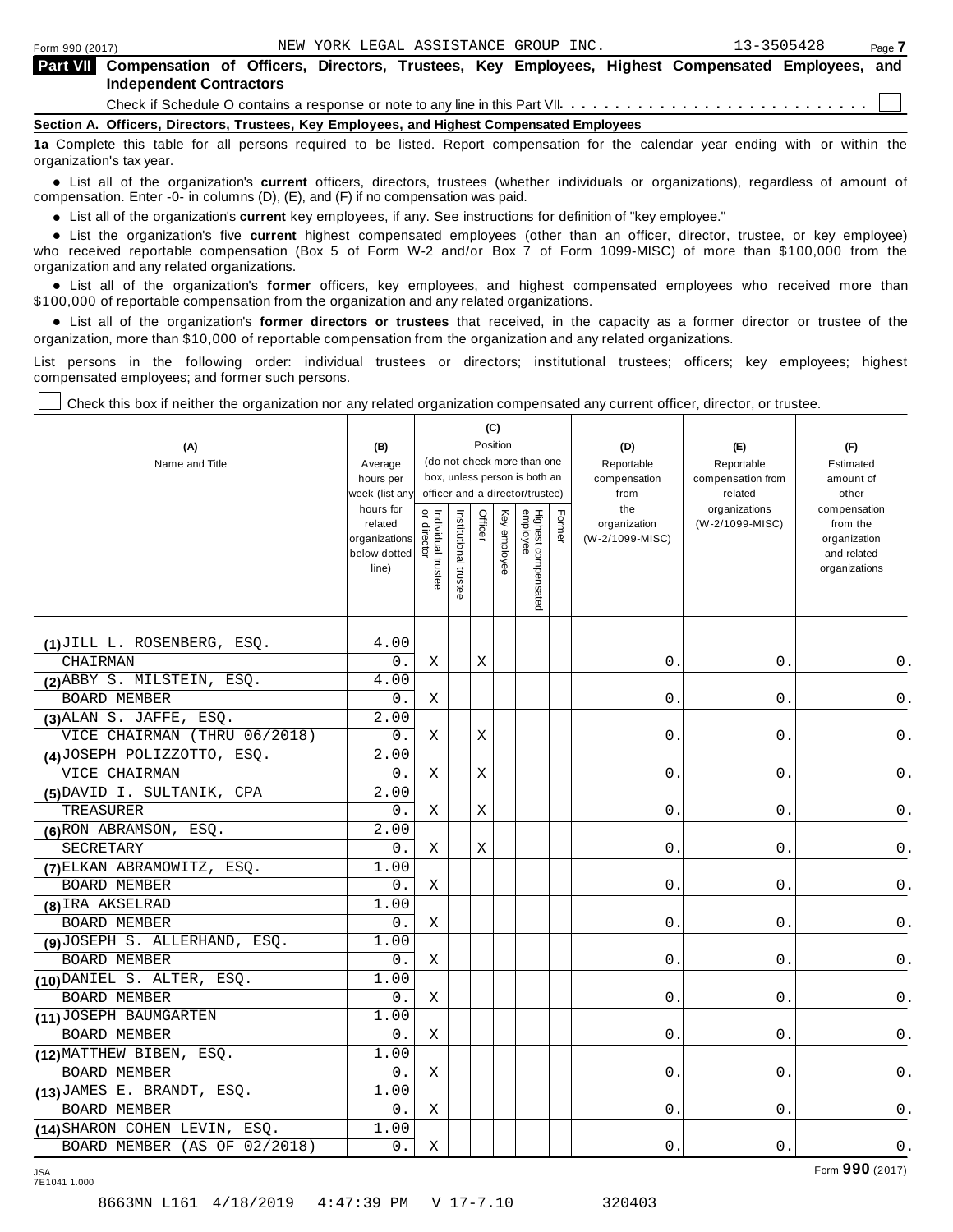| Form 990 (2017) |  |  |  |  |
|-----------------|--|--|--|--|
|-----------------|--|--|--|--|

|            | Name and title                                                                                                                                                                                                                                                                                                                                               | Average<br>hours per<br>week (list any<br>hours for |                                     |                       | (C)     | Position     | (do not check more than one<br>box, unless person is both an<br>officer and a director/trustee) |        | Reportable<br>compensation<br>from<br>the | Reportable<br>compensation from<br>related<br>organizations | Estimated<br>amount of<br>other<br>compensation          |
|------------|--------------------------------------------------------------------------------------------------------------------------------------------------------------------------------------------------------------------------------------------------------------------------------------------------------------------------------------------------------------|-----------------------------------------------------|-------------------------------------|-----------------------|---------|--------------|-------------------------------------------------------------------------------------------------|--------|-------------------------------------------|-------------------------------------------------------------|----------------------------------------------------------|
|            |                                                                                                                                                                                                                                                                                                                                                              | related<br>organizations<br>below dotted<br>line)   | Individual trustee<br>  or director | Institutional trustee | Officer | Key employee | Highest compensated<br>employee                                                                 | Former | organization<br>(W-2/1099-MISC)           | (W-2/1099-MISC)                                             | from the<br>organization<br>and related<br>organizations |
|            | (15) BRIDGET M. HEALY, ESQ.                                                                                                                                                                                                                                                                                                                                  | 1.00                                                |                                     |                       |         |              |                                                                                                 |        |                                           |                                                             |                                                          |
|            | <b>BOARD MEMBER</b><br>(16) LINDA JESSELSON, ESQ.<br><b>BOARD MEMBER</b>                                                                                                                                                                                                                                                                                     | $0$ .<br>1.00<br>0.                                 | Χ<br>Χ                              |                       |         |              |                                                                                                 |        | 0.<br>0.                                  | 0.<br>0                                                     | 0.<br>0.                                                 |
|            | (17) PAUL LEVY, ESQ.<br><b>BOARD MEMBER</b>                                                                                                                                                                                                                                                                                                                  | 1.00<br>0.                                          | Χ                                   |                       |         |              |                                                                                                 |        | 0.                                        | 0                                                           | 0.                                                       |
|            | $(18)$ LEWIS J. LIMAN, ESQ.<br><b>BOARD MEMBER</b>                                                                                                                                                                                                                                                                                                           | 1.00<br>$0$ .                                       | Χ                                   |                       |         |              |                                                                                                 |        | 0.                                        | 0                                                           | 0.                                                       |
|            | (19) THEODORE N. MIRVIS, ESQ.<br><b>BOARD MEMBER</b>                                                                                                                                                                                                                                                                                                         | 1.00<br>$0$ .                                       | Χ                                   |                       |         |              |                                                                                                 |        | 0.                                        | 0                                                           | 0.                                                       |
|            | (20) SCOTT D. MUSOFF, ESQ.<br><b>BOARD MEMBER</b>                                                                                                                                                                                                                                                                                                            | 1.00<br>0.                                          | Χ                                   |                       |         |              |                                                                                                 |        | 0.                                        | 0                                                           | 0.                                                       |
|            | (21) PAUL S. PEARLMAN, ESQ.<br><b>BOARD MEMBER</b>                                                                                                                                                                                                                                                                                                           | 1.00<br>0.                                          | Χ                                   |                       |         |              |                                                                                                 |        | 0.                                        | 0                                                           | 0.                                                       |
|            | (22) STEPHEN A. RADIN, ESQ.<br><b>BOARD MEMBER</b>                                                                                                                                                                                                                                                                                                           | 1.00<br>$0$ .                                       | Χ                                   |                       |         |              |                                                                                                 |        | 0.                                        | 0                                                           | 0.                                                       |
|            | (23) MARCIA N. RIKLIS<br>BOARD MEMBER (THRU 06/2018)                                                                                                                                                                                                                                                                                                         | 1.00<br>$0$ .                                       | Χ                                   |                       |         |              |                                                                                                 |        | 0.                                        | 0                                                           | 0.                                                       |
|            | (24) MICHELE COHN TOCCI<br><b>BOARD MEMBER</b>                                                                                                                                                                                                                                                                                                               | 1.00<br>0.                                          | Χ                                   |                       |         |              |                                                                                                 |        | 0.                                        | 0                                                           | 0.                                                       |
|            | 25) RICHARD ZABEL, ESQ.<br><b>BOARD MEMBER</b>                                                                                                                                                                                                                                                                                                               | 1.00<br>0.                                          | Χ                                   |                       |         |              |                                                                                                 |        | 0                                         | 0                                                           | 0.                                                       |
|            | 1b Sub-total<br>.<br>c Total from continuation sheets to Part VII, Section A                                                                                                                                                                                                                                                                                 |                                                     |                                     |                       |         |              |                                                                                                 | ▶      | 0<br>1,554,920.<br>1,554,920.             | $\mathbf 0$ .<br>0.<br>$\Omega$ .                           | 0.<br>225,970.<br>225,970.                               |
| 3          | 2 Total number of individuals (including but not limited to those listed above) who received more than \$100,000 of<br>reportable compensation from the organization ▶<br>Did the organization list any former officer, director, or trustee, key employee, or highest compensated<br>employee on line 1a? If "Yes," complete Schedule J for such individual |                                                     | 29                                  |                       |         |              |                                                                                                 |        |                                           |                                                             | <b>Yes</b><br>No.<br>X<br>3                              |
| 4<br>5.    | For any individual listed on line 1a, is the sum of reportable compensation and other compensation from the<br>organization and related organizations greater than \$150,000? If "Yes," complete Schedule J for such<br>Did any person listed on line 1a receive or accrue compensation from any unrelated organization or individual                        |                                                     |                                     |                       |         |              |                                                                                                 |        |                                           |                                                             | Χ<br>4                                                   |
|            | for services rendered to the organization? If "Yes," complete Schedule J for such person<br><b>Section B. Independent Contractors</b>                                                                                                                                                                                                                        |                                                     |                                     |                       |         |              |                                                                                                 |        |                                           |                                                             | х<br>5                                                   |
| 1<br>year. | Complete this table for your five highest compensated independent contractors that received more than \$100,000 of<br>compensation from the organization. Report compensation for the calendar year ending with or within the organization's tax                                                                                                             |                                                     |                                     |                       |         |              |                                                                                                 |        |                                           |                                                             |                                                          |
|            | (A)<br>Name and business address                                                                                                                                                                                                                                                                                                                             |                                                     |                                     |                       |         |              |                                                                                                 |        | (B)<br>Description of services            |                                                             | (C)<br>Compensation                                      |
|            | ATTACHMENT 4                                                                                                                                                                                                                                                                                                                                                 |                                                     |                                     |                       |         |              |                                                                                                 |        |                                           |                                                             |                                                          |
|            |                                                                                                                                                                                                                                                                                                                                                              |                                                     |                                     |                       |         |              |                                                                                                 |        |                                           |                                                             |                                                          |

JSA Form **990** (2017) 7E1055 1.000 8663MN L161 4/18/2019 4:47:39 PM V 17-7.10 320403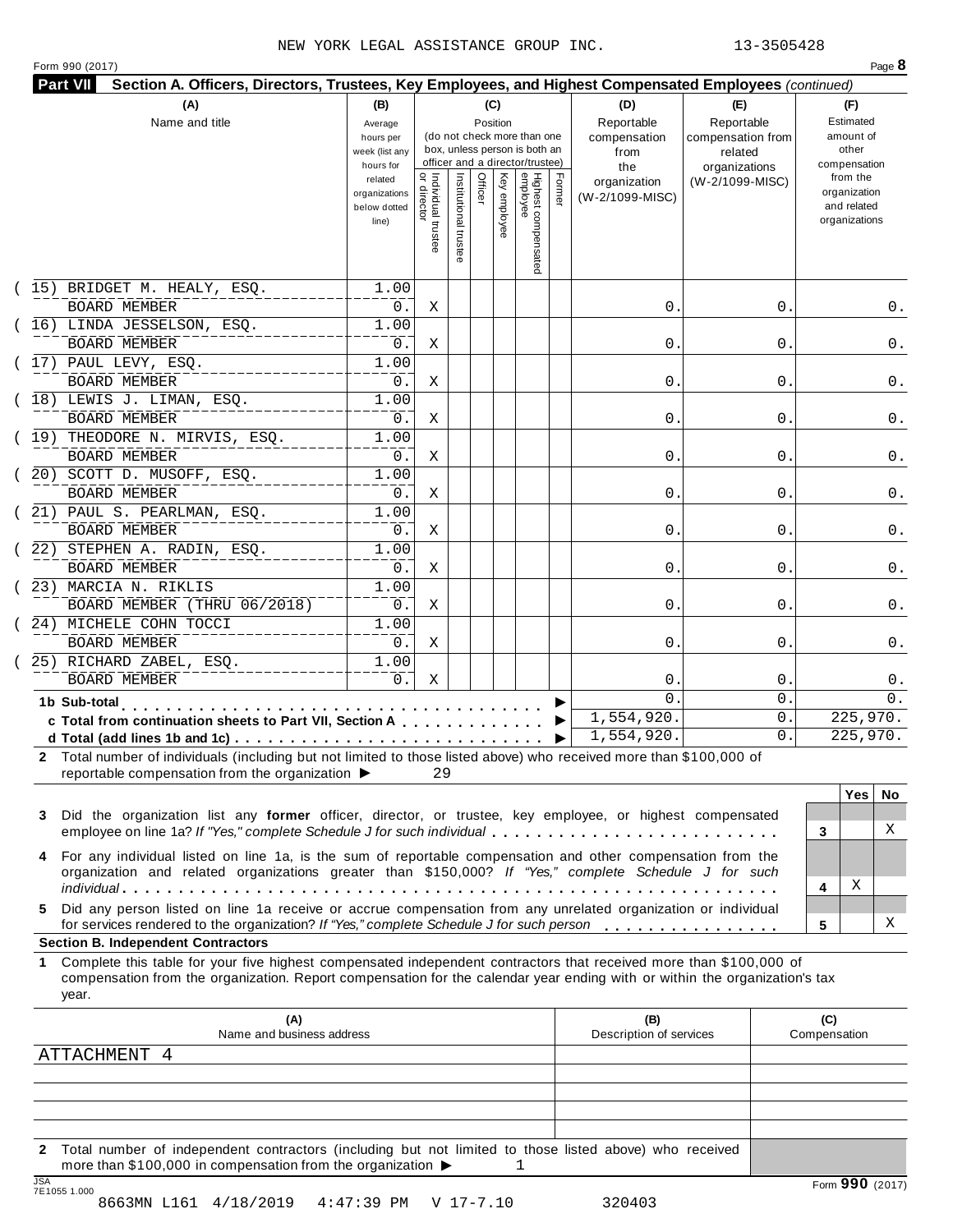| (A)<br>Name and title                                                                                                                                                                                                                                                                           | (B)<br>Average<br>hours per<br>week (list any<br>hours for |                                   |                      | (C)<br>Position |              | (do not check more than one<br>box, unless person is both an<br>officer and a director/trustee) |        | (D)<br>Reportable<br>compensation<br>from<br>the | (E)<br>Reportable<br>compensation from<br>related<br>organizations | (F)<br>Estimated<br>amount of<br>other<br>compensation   |
|-------------------------------------------------------------------------------------------------------------------------------------------------------------------------------------------------------------------------------------------------------------------------------------------------|------------------------------------------------------------|-----------------------------------|----------------------|-----------------|--------------|-------------------------------------------------------------------------------------------------|--------|--------------------------------------------------|--------------------------------------------------------------------|----------------------------------------------------------|
|                                                                                                                                                                                                                                                                                                 | related<br>organizations<br>below dotted<br>line)          | Individual trustee<br>or director | Institutional truste | Officer         | Key employee | Highest compensated<br>employee                                                                 | Former | organization<br>(W-2/1099-MISC)                  | (W-2/1099-MISC)                                                    | from the<br>organization<br>and related<br>organizations |
| (26) BETH GOLDMAN, ESQ.                                                                                                                                                                                                                                                                         | 40.00                                                      |                                   |                      |                 |              |                                                                                                 |        |                                                  |                                                                    |                                                          |
| PRESIDENT & ATTORNEY-IN-CHARGE<br>27) SARA MEYERS                                                                                                                                                                                                                                               | $0$ .<br>40.00                                             |                                   |                      | х               |              |                                                                                                 |        | 223,731.                                         | 0.                                                                 | 16,868.                                                  |
| CHIEF OPERATING OFFICER                                                                                                                                                                                                                                                                         | $0$ .                                                      |                                   |                      | Χ               |              |                                                                                                 |        | 174,282.                                         | 0.                                                                 | 12,739.                                                  |
| 28) ANNA M. GROSS                                                                                                                                                                                                                                                                               | 40.00                                                      |                                   |                      |                 |              |                                                                                                 |        |                                                  |                                                                    |                                                          |
| CFO                                                                                                                                                                                                                                                                                             | 0.                                                         |                                   |                      | Χ               |              |                                                                                                 |        | 170,100.                                         | 0.                                                                 | 24,667.                                                  |
| 29) RANDYE RETKIN                                                                                                                                                                                                                                                                               | 40.00                                                      |                                   |                      |                 |              |                                                                                                 |        |                                                  |                                                                    |                                                          |
| DIRECTOR, LEGAL HEALTH                                                                                                                                                                                                                                                                          | 0.                                                         |                                   |                      |                 | Χ            |                                                                                                 |        | 181,146.                                         | 0.                                                                 | 31,224.                                                  |
| 30) IRINA MATIYCHENKO                                                                                                                                                                                                                                                                           | 40.00                                                      |                                   |                      |                 |              |                                                                                                 |        |                                                  |                                                                    |                                                          |
| DIRECTOR, IMMIGRANT PROTECTION                                                                                                                                                                                                                                                                  | $0$ .                                                      |                                   |                      |                 | Χ            |                                                                                                 |        | 155,616.                                         | 0.                                                                 | 23,574.                                                  |
| 31) RANDAL JEFFREY                                                                                                                                                                                                                                                                              | 40.00                                                      |                                   |                      |                 |              |                                                                                                 |        |                                                  |                                                                    |                                                          |
| GENERAL COUNSEL<br>32) VALERIE BOGART                                                                                                                                                                                                                                                           | 0.<br>40.00                                                |                                   |                      |                 |              | Χ                                                                                               |        | 148,736.                                         | 0.                                                                 | 30,702.                                                  |
| DIRECTOR, EVELYN FRANK LEGAL                                                                                                                                                                                                                                                                    | 0.                                                         |                                   |                      |                 |              | Χ                                                                                               |        | 136,057.                                         | 0.                                                                 | 20,637.                                                  |
| 33) JANE STEVENS GREENGOLD                                                                                                                                                                                                                                                                      | 40.00                                                      |                                   |                      |                 |              |                                                                                                 |        |                                                  |                                                                    |                                                          |
| DIR, SPECIAL LITIGATION                                                                                                                                                                                                                                                                         | 0.                                                         |                                   |                      |                 |              | Χ                                                                                               |        | 120,135.                                         | 0.                                                                 | 21,578.                                                  |
| 34) ALISON LAVAN                                                                                                                                                                                                                                                                                | 40.00                                                      |                                   |                      |                 |              |                                                                                                 |        |                                                  |                                                                    |                                                          |
| CONTROLLER                                                                                                                                                                                                                                                                                      | 0.                                                         |                                   |                      |                 |              | Χ                                                                                               |        | 121,825.                                         | 0.                                                                 | 14,715.                                                  |
| 35) LISA RIVERA                                                                                                                                                                                                                                                                                 | 40.00                                                      |                                   |                      |                 |              |                                                                                                 |        |                                                  |                                                                    |                                                          |
| DIR OF STRATEGIC INITIATIVE                                                                                                                                                                                                                                                                     | 0.                                                         |                                   |                      |                 |              | Χ                                                                                               |        | 123,292.                                         | О.                                                                 | 29,266.                                                  |
|                                                                                                                                                                                                                                                                                                 |                                                            |                                   |                      |                 |              |                                                                                                 |        |                                                  |                                                                    |                                                          |
| c Total from continuation sheets to Part VII, Section A Part Lines Lines Lines                                                                                                                                                                                                                  |                                                            |                                   |                      |                 |              |                                                                                                 |        |                                                  |                                                                    |                                                          |
| d Total (add lines 1b and 1c) $\cdots$ $\cdots$ $\cdots$ $\cdots$ $\cdots$ $\cdots$ $\cdots$ $\cdots$ $\cdots$ $\cdots$ $\cdots$                                                                                                                                                                |                                                            |                                   |                      |                 |              |                                                                                                 |        |                                                  |                                                                    |                                                          |
| 2 Total number of individuals (including but not limited to those listed above) who received more than \$100,000 of<br>reportable compensation from the organization ▶                                                                                                                          |                                                            | 29                                |                      |                 |              |                                                                                                 |        |                                                  |                                                                    |                                                          |
|                                                                                                                                                                                                                                                                                                 |                                                            |                                   |                      |                 |              |                                                                                                 |        |                                                  |                                                                    | Yes<br>No                                                |
| Did the organization list any former officer, director, or trustee, key employee, or highest compensated                                                                                                                                                                                        |                                                            |                                   |                      |                 |              |                                                                                                 |        |                                                  |                                                                    |                                                          |
| employee on line 1a? If "Yes," complete Schedule J for such individual enterpretation on the state of the state                                                                                                                                                                                 |                                                            |                                   |                      |                 |              |                                                                                                 |        |                                                  |                                                                    | Χ<br>3                                                   |
| For any individual listed on line 1a, is the sum of reportable compensation and other compensation from the                                                                                                                                                                                     |                                                            |                                   |                      |                 |              |                                                                                                 |        |                                                  |                                                                    |                                                          |
| organization and related organizations greater than \$150,000? If "Yes," complete Schedule J for such                                                                                                                                                                                           |                                                            |                                   |                      |                 |              |                                                                                                 |        |                                                  |                                                                    |                                                          |
|                                                                                                                                                                                                                                                                                                 |                                                            |                                   |                      |                 |              |                                                                                                 |        |                                                  |                                                                    | Χ<br>4                                                   |
|                                                                                                                                                                                                                                                                                                 |                                                            |                                   |                      |                 |              |                                                                                                 |        |                                                  |                                                                    | Χ                                                        |
| Did any person listed on line 1a receive or accrue compensation from any unrelated organization or individual                                                                                                                                                                                   |                                                            |                                   |                      |                 |              |                                                                                                 |        |                                                  |                                                                    | 5                                                        |
| for services rendered to the organization? If "Yes," complete Schedule J for such person                                                                                                                                                                                                        |                                                            |                                   |                      |                 |              |                                                                                                 |        |                                                  |                                                                    |                                                          |
| <b>Section B. Independent Contractors</b><br>1 Complete this table for your five highest compensated independent contractors that received more than \$100,000 of<br>compensation from the organization. Report compensation for the calendar year ending with or within the organization's tax |                                                            |                                   |                      |                 |              |                                                                                                 |        |                                                  |                                                                    |                                                          |
| year.                                                                                                                                                                                                                                                                                           |                                                            |                                   |                      |                 |              |                                                                                                 |        |                                                  |                                                                    |                                                          |
| (A)<br>Name and business address                                                                                                                                                                                                                                                                |                                                            |                                   |                      |                 |              |                                                                                                 |        | (B)<br>Description of services                   |                                                                    | (C)<br>Compensation                                      |
|                                                                                                                                                                                                                                                                                                 |                                                            |                                   |                      |                 |              |                                                                                                 |        |                                                  |                                                                    |                                                          |
|                                                                                                                                                                                                                                                                                                 |                                                            |                                   |                      |                 |              |                                                                                                 |        |                                                  |                                                                    |                                                          |

JSA Form **990** (2017) 7E1055 1.000 8663MN L161 4/18/2019 4:47:39 PM V 17-7.10 320403

more than \$100,000 in compensation from the organization  $\blacktriangleright$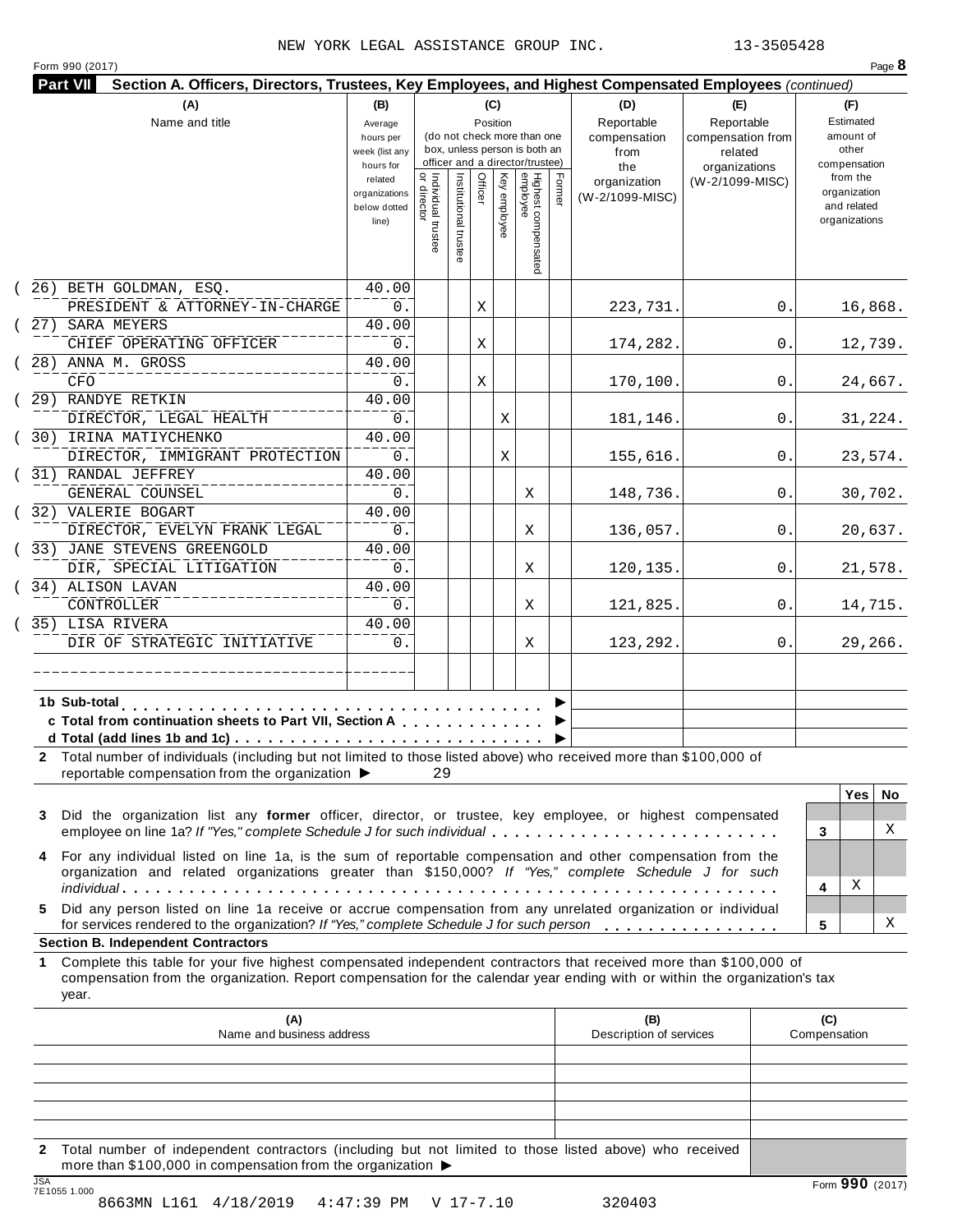|                                                                  | <b>Part VIII</b>                  | <b>Statement of Revenue</b>                                                                                                                                                                                                                                                                                                                                                                        |                                                                                             |                                           |                                                    |                                         |                                                                  |
|------------------------------------------------------------------|-----------------------------------|----------------------------------------------------------------------------------------------------------------------------------------------------------------------------------------------------------------------------------------------------------------------------------------------------------------------------------------------------------------------------------------------------|---------------------------------------------------------------------------------------------|-------------------------------------------|----------------------------------------------------|-----------------------------------------|------------------------------------------------------------------|
|                                                                  |                                   |                                                                                                                                                                                                                                                                                                                                                                                                    |                                                                                             | (A)<br>Total revenue                      | (B)<br>Related or<br>exempt<br>function<br>revenue | (C)<br>Unrelated<br>business<br>revenue | (D)<br>Revenue<br>excluded from tax<br>under sections<br>512-514 |
| <b>Contributions, Gifts, Grants</b><br>and Other Similar Amounts | 1a<br>b<br>c<br>d<br>е<br>f<br>g  | Federated campaigns <b>Federated</b><br>Membership dues<br>Fundraising events <b>Fundraising</b><br>Related organizations <b>contains</b> and <b>Related</b> organizations <b>and relations</b><br>Government grants (contributions)<br>All other contributions, gifts, grants,<br>and similar amounts not included above<br>Noncash contributions included in lines 1a-1f: \$                     | 1,395,702.<br>1a<br>1b<br>1,046,523.<br>1c<br>1d<br>18, 163, 126.<br>1е<br>7,267,338.<br>1f |                                           |                                                    |                                         |                                                                  |
|                                                                  | h                                 | Total. Add lines 1a-1f ▶                                                                                                                                                                                                                                                                                                                                                                           | <b>Business Code</b>                                                                        | 27,872,689                                |                                                    |                                         |                                                                  |
| Program Service Revenue                                          | 2a<br>b<br>с<br>d<br>е            | COURT ATTORNEY FEES                                                                                                                                                                                                                                                                                                                                                                                | 541100                                                                                      | 1,415,028.                                | 1,415,028.                                         |                                         |                                                                  |
|                                                                  | f                                 | All other program service revenue                                                                                                                                                                                                                                                                                                                                                                  |                                                                                             |                                           |                                                    |                                         |                                                                  |
|                                                                  | g                                 |                                                                                                                                                                                                                                                                                                                                                                                                    |                                                                                             | 1,415,028.                                |                                                    |                                         |                                                                  |
|                                                                  | 3<br>4<br>5                       | Investment<br>income<br>and other similar amounts) $\cdots$ $\cdots$ $\cdots$ $\cdots$<br>Income from investment of tax-exempt bond proceeds $\blacksquare$                                                                                                                                                                                                                                        | (including dividends,<br>interest,                                                          | 5,444<br>$\mathsf{0}$ .<br>$\mathbf{0}$ . |                                                    |                                         | 5,444.                                                           |
|                                                                  | 6a<br>$\mathbf b$<br>c<br>d<br>7a | Gross rents <b>Container and Container</b><br>Less: rental expenses<br>Rental income or (loss)<br>Net rental income or (loss) <b>interact in the set of the set of the set of the set of the set of the set of the set of the set of the set of the set of the set of the set of the set of the set of the set of the set of the </b><br>Gross amount from sales of<br>assets other than inventory | (i) Real<br>(ii) Personal<br>(ii) Other<br>(i) Securities                                   | $\mathsf{0}$ .                            |                                                    |                                         |                                                                  |
| Other Revenue                                                    | b<br>с<br>d<br>8а                 | Less: cost or other basis<br>and sales expenses<br>Gain or (loss)<br>Gross income from fundraising<br>$1\,, 046\,, 523\,.$<br>events (not including \$<br>of contributions reported on line 1c).                                                                                                                                                                                                   |                                                                                             | 0.                                        |                                                    |                                         |                                                                  |
|                                                                  |                                   | See Part IV, line 18 <b>a</b>                                                                                                                                                                                                                                                                                                                                                                      | 205,672.                                                                                    |                                           |                                                    |                                         |                                                                  |
|                                                                  | b                                 | Less: direct expenses                                                                                                                                                                                                                                                                                                                                                                              | 205,672.<br>b                                                                               |                                           |                                                    |                                         |                                                                  |
|                                                                  | c<br>9а                           | Net income or (loss) from fundraising events ________ ▶<br>Gross income from gaming activities.<br>See Part IV, line 19 and the Lines of Allen and Allen and Allen and Allen and Allen and Allen and Allen and Allen                                                                                                                                                                               |                                                                                             | 0.                                        |                                                    |                                         |                                                                  |
|                                                                  | b                                 | Less: direct expenses                                                                                                                                                                                                                                                                                                                                                                              | b                                                                                           |                                           |                                                    |                                         |                                                                  |
|                                                                  | c<br>10a                          | Net income or (loss) from gaming activities ________<br>Gross<br>sales of inventory, less<br>returns and allowances and allowances                                                                                                                                                                                                                                                                 |                                                                                             | $\mathbf{0}$ .                            |                                                    |                                         |                                                                  |
|                                                                  | b<br>c                            | Net income or (loss) from sales of inventory                                                                                                                                                                                                                                                                                                                                                       | b                                                                                           | $\mathsf{0}$ .                            |                                                    |                                         |                                                                  |
|                                                                  |                                   | Miscellaneous Revenue                                                                                                                                                                                                                                                                                                                                                                              | <b>Business Code</b>                                                                        |                                           |                                                    |                                         |                                                                  |
|                                                                  | 11a                               | RECOVERY OF FUNDS                                                                                                                                                                                                                                                                                                                                                                                  | 900099                                                                                      | 206, 213.                                 | 206, 213.                                          |                                         |                                                                  |
|                                                                  | b                                 | MISCELLANEOUS INCOME                                                                                                                                                                                                                                                                                                                                                                               | 900099                                                                                      | 5,084.                                    | 5,084.                                             |                                         |                                                                  |
|                                                                  | c                                 |                                                                                                                                                                                                                                                                                                                                                                                                    |                                                                                             |                                           |                                                    |                                         |                                                                  |
|                                                                  | d                                 | All other revenue entering the state of the state of the state of the state of the state of the state of the state of the state of the state of the state of the state of the state of the state of the state of the state of<br>Total. Add lines 11a-11d                                                                                                                                          |                                                                                             | 211,297.                                  |                                                    |                                         |                                                                  |
|                                                                  | е<br>12                           | Total revenue. See instructions.                                                                                                                                                                                                                                                                                                                                                                   |                                                                                             | 29,504,458.                               | 1,626,325.                                         |                                         | 5,444.                                                           |

JSA Form **990** (2017) 7E1051 1.000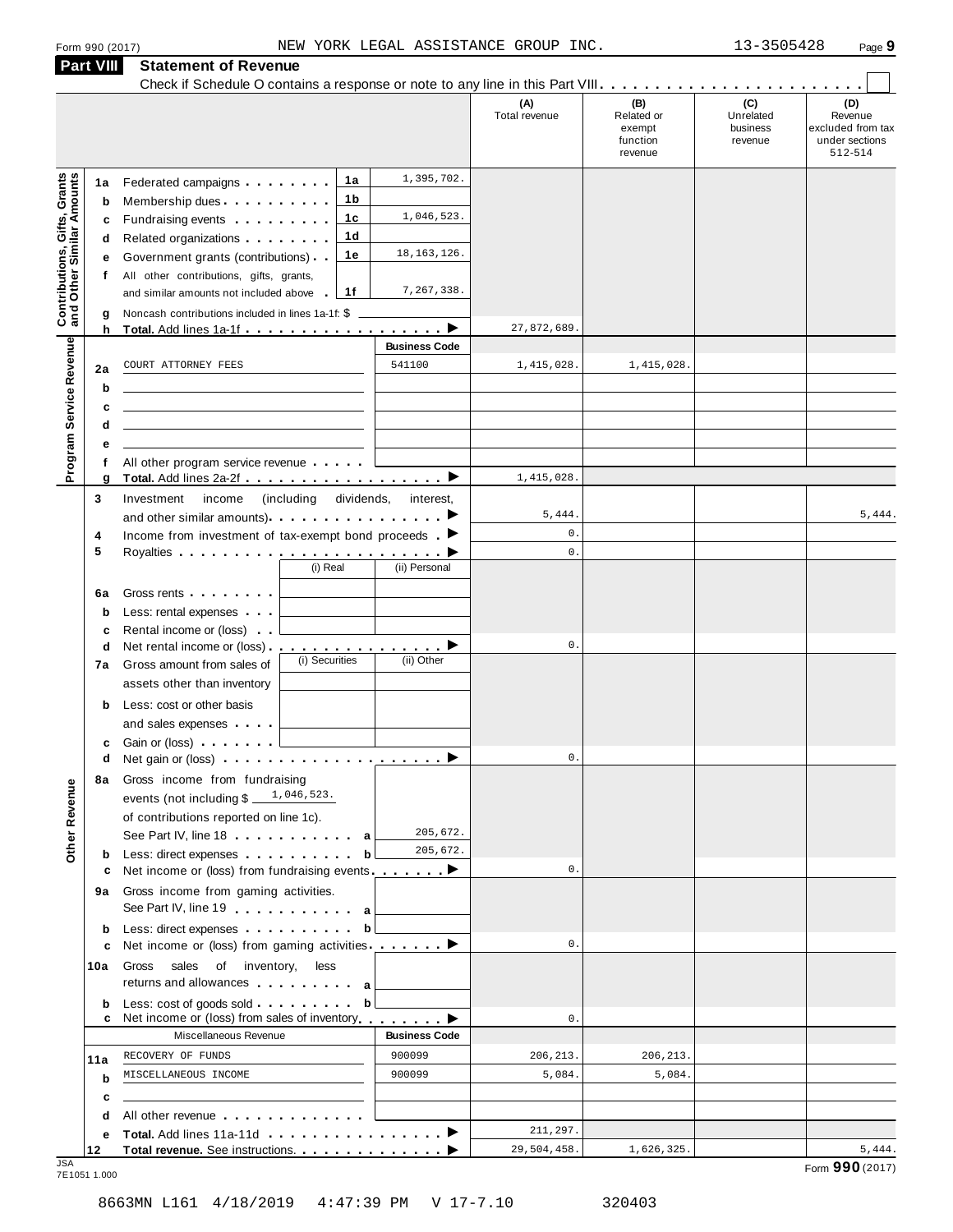### **Part IX Statement of Functional Expenses** Section 501(c)(3) and 501(c)(4) organizations must complete all columns. All other organizations must complete column (A). Check if Schedule <sup>O</sup> contains <sup>a</sup> response or note to any line in this Part IX m m m m m m m m m m m m m m m m m m m m m m m m *Do no* **(A) (B) (C) (D)** *t include amounts reported on lines 6b, 7b,* **8b, 9b, and 10b of Part VIII.** The construction of *B***, 9b, and 10b of Part VIII.** expenses Management and general expenses Fundraising expenses **1** Grants and other assistance to domestic organizations and domestic governments. See Part IV, line 21 **2** Grants and other assistance to domestic individuals. See Part IV, line 22 **3** Grants and other assistance to foreign organizations, foreign governments, and foreign individuals. See Part IV, lines <sup>15</sup> and <sup>16</sup> <sup>m</sup> <sup>m</sup> <sup>m</sup> <sup>m</sup> <sup>m</sup> **<sup>4</sup>** Benefits paid to or for members <sup>m</sup> <sup>m</sup> <sup>m</sup> <sup>m</sup> <sup>m</sup> <sup>m</sup> <sup>m</sup> <sup>m</sup> <sup>m</sup> **5** Compensation of current officers, directors, trustees, and key employees manufacturers. **6** Compensation not included above, to disqualified persons (as defined under section 4958(f)(1)) and persons described in section 4958(c)(3)(B) 7 Other salaries and wages **manual manual metallicity 8** Pension plan accruals and contributions (include section 401(k) and 403(b) employer contributions) **9** Section 401(k) and 403(b) employer contributions<br>9 Other employee benefits 9 Other employee benefits **10** Payroll taxes **10** Fees for services (non-employees): **11** Fees for services (non-employees):<br>**a** Management ..................<br>**b** Legal ......................... Legal m m m m m m m m m m m m m m m m m m m m m c Accounting extension and the set of the set of the set of the set of the set of the set of the set of the set of the set of the set of the set of the set of the set of the set of the set of the set of the set of the set Lobbying **cd** m m m m m m m m m m m m m m m m m m m A) amount, list line 11g expenses on Schedule O.<br>**12** Advertising and promotion **manual 13** Office expenses **13** Office expenses<br>**14** Information technology **manual manual metal of the metal of the metal of the metal of 15** Royalties m m m m m m m m m m m m m m m m m m m m **16** Occupancy m m m m m m m m m m m m m m m m m m **16** Occupancy ...................<br>17 Travel..................... **18** Payments of travel or entertainment expenses | for any federal, state, or local public officials<br>**19** Conferences, conventions, and meetings **19** Conferences, conventions, and meetings **endorship.**<br>20 Interest **manual meeting 21** Payments to affiliates 21 Payments to affiliates<br>22 Depreciation, depletion, and amortization <sub>1</sub> , , , **22** Depreciation, depletion, and amortization **manufation**<br>23 Insurance 24 Other expenses. Itemize expenses not covered **d** Lobbying **come and the services.** See Part IV, line 17 **P** Professional fundraising services. See Part IV, line 17<br>**f** Investment management fees **g** Other. (If line 11g amount exceeds 10% of line 25, column m m m m m m m m m m m m m m m m m m (A) amount, list line 11g expenses on Schedule O.) m m m m m m m m m m m m m m m m for any federal, state, or local public officials m m m m m m m m m m m m m m above (List miscellaneous expenses in line 24e. If line 24e amount exceeds 10% of line 25, column (A) amount, list line 24e expenses on Schedule O.) **a** <u>ADMINISTRATIVE EXPENSES</u> 230,507. 199,977. 20,476. 10,054.<br>**b** REPAIRS AND MAINTENANCE 189,299. 170,382. 14,966. 3,951. **c**<sup>MLHC</sup> VEHICLE COST 20,343. 20,343. 20,343. **e** All other expenses **25 Total functional expenses.** Add lines 1 through 24e **26 Joint costs.** Complete this line only if the organization reported in column (B) joint costs from a combined educational campaign and fundraising solicitation. Check here  $\triangleright$   $\Box$  if following SOP 98-2 (ASC 958-720) following SOP 98-2 (ASC 958-720) <sup>m</sup> <sup>m</sup> <sup>m</sup> <sup>m</sup> <sup>m</sup> <sup>m</sup> <sup>m</sup> JSA Form **<sup>990</sup>** (2017) 7E1052 1.000 265,079. 265,079. 14,602. 14,602. 0.  $\mathbf{0}$ . 914,969. 334,867. 580,102. 0. 19,052,330. 17,328,995. 1,300,329. 423,006.  $\Omega$ 3,440,378. 3,048,566. 320,023. 71,789. 1,573,876. 1,392,723. 147,787. 33,366.  $\Omega$ 54,903. 54,903. 57,000. 51,330. 4,485. 1,185. 156,672. 156,672. 0.  $\overline{0}$ 323,939. 289,664. 27,650. 6,625.  $\Omega$ 270,319. 235,296. 31,172. 3,851. 367,439. 331,214. 28,667. 7,558. 0. 2,119,576. 1,883,425. 193,216. 42,935. 33,333. 13,737. 18,460. 1,136. 0. 98,009. 67,426. 29,390. 1,193. 0.  $\overline{0}$ . 226,513. 204,526. 17,253. 4,734. 81,590. 77,854. 2,934. 802. **ADMINISTRATIVE EXPENSES** 230,507. 199,977. 20,476. 10,054.  $\epsilon$ MLHC VEHICLE COST 26,343. 26,343. 29,547,676. 25,936,006. 2,999,485. 612,185.

0.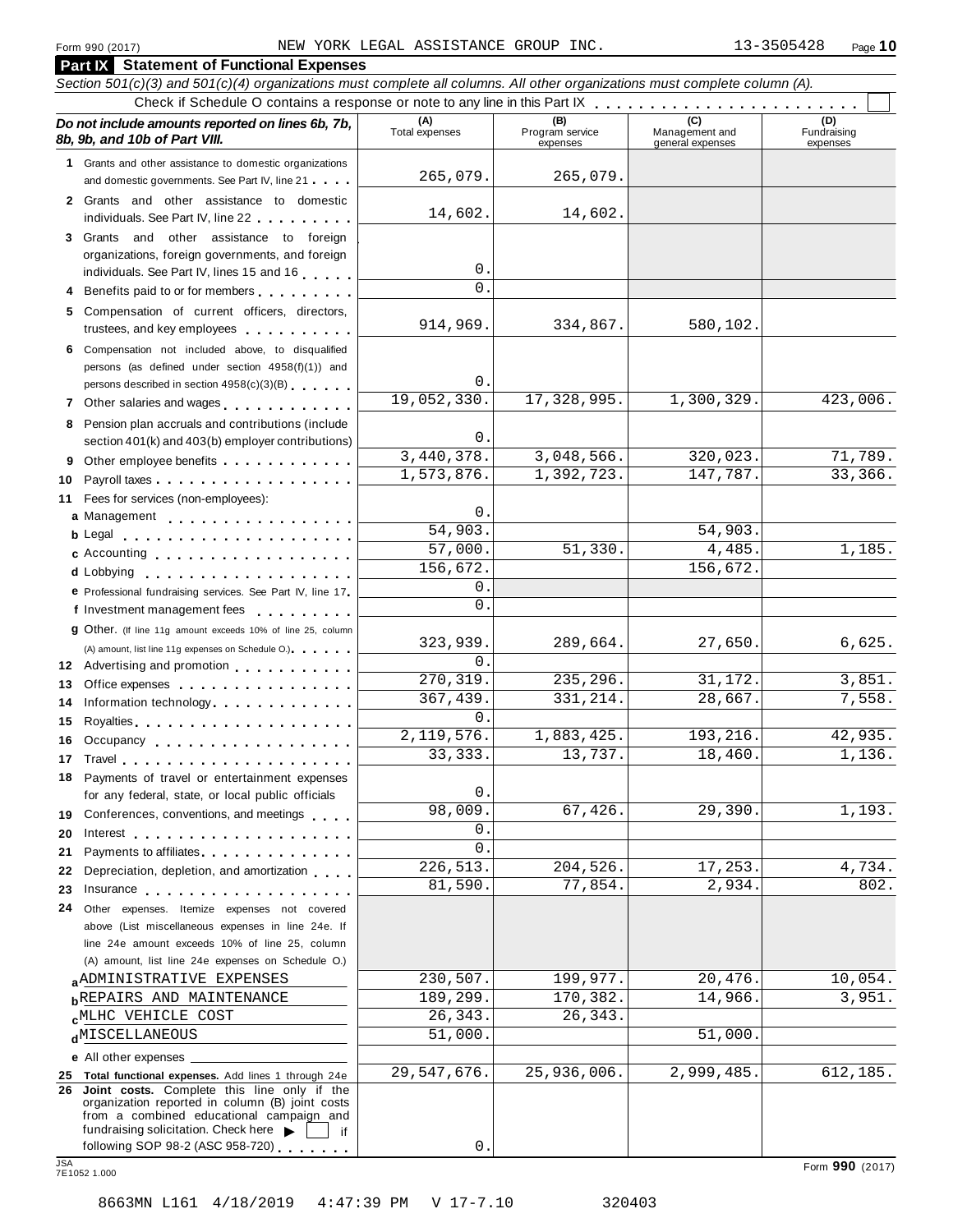| Form 990 (2017) | Page |
|-----------------|------|
|                 |      |

**Part X Balance Sheet** Check if Schedule O contains a response or note to any line in this Part X. m m m m m m m m m m m m m m m m m **(A)** Beginning of year **(B)** End of year Cash - non-interest-bearing **1** m m m m m m m m m m m m m m m m m m m m m m m m m m m Savings and temporary cash investments m m m m m m m m m m m m m m m m m m m Savings and temporary cash investments<br>Pledges and grants receivable, net<br>. Accounts receivable, net **1 2 3 4 5 6 7 8 9 10c 11 12 13 14 15 16 17**  $0.18$  0. **19 20 21 22 23 24 25 26 2 3 4** 5 Loans and other receivables from current and former officers, directors, Pledges and grants receivable, net<br>Accounts receivable, net<br>Loans and other receivables from current and former officers, directors, trustees, key employees, and highest compensated employees. trustees, key employees, and highest compensated employees.<br>**6** Loans and other receivables from other disqualified persons (as defined under section 4958(f)(1)), persons described in section 4958(c)(3)(B), and contributing employers and sponsoring organizations of section 501(c)(9) voluntary employees' beneficiary organizations (see instructions). Complete Part II of Schedule L and sponsoring organizations of section 501(c)(9) voluntary employees' beneficiary<br>organizations (see instructions). Complete Part II of Schedule L<br>Notes and loans receivable, net 7 Notes and loans receivable, net<br>8 Inventories for sale or use<br><u>Fig.es and the metal</u> Prepaid expenses and deferred charges **7 9** Notes and loans receivable, net  $\dots \dots \dots \dots \dots \dots \dots \dots \dots$ m m m m m m m m m m m m m m m m m m m m **10a 10b <sup>b</sup>** Less: accumulated depreciation m m m m m m m m m m **10 a** Land, buildings, and equipment: cost or **11 12 13 14 15 16** other basis. Complete Part VI of Schedule D Less: accumulated depreciation.<br>Investments - publicly traded securities<br>metal metal material metal metal metal metal metal metal metal metal metal metal metal metal metal metal metal Investments - publicly traded securities<br>Investments - other securities. See Part IV, line 11<br>. Investments - other securities. See Part IV, line 11<br>Investments - program-related. See Part IV, line 11<br>. Intangible assets m m m m m m m m m m m m m m m m m m m m m m m m m m m m m m m m m Other assets. See Part IV, line 11 m m m m m m m m m m m m m m m m m m m m m m m m **Total assets.** Add lines 1 through 15 (must equal line 34) m m m m m m m m m m **Assets 17 18 19 20** Accounts payable and accrued expenses m m m m m m m m m m m m m m m m m m m m Grants payable m m m m m m m m m m m m m m m m m m m m m m m m m m m m m m m m m m Deferred revenue m m m m m m m m m m m m m m m m m m m m m m m m m m m m m m m m Tax-exempt bond liabilities 19 Deferred revenue<br>20 Tax-exempt bond liabilities ............................<br>21 Escrow or custodial account liability. Complete Part IV of Schedule D <sub>....</sub> 22 Loans and other payables to current and former officers, directors, **23 24** 25 Other liabilities (including federal income tax, payables to related third **26** Escrow or custodial account liability. Complete Part IV of Schedule D trustees, key employees, highest compensated employees, and disqualified persons. Complete Part II of Schedule <sup>L</sup> m m m m m m m m m m m m m m Secured mortgages and notes payable to unrelated third parties Unsecured notes and loans payable to unrelated third parties Secured mortgages and notes payable to unrelated third parties Secured mortgages and notes payable to unrelated third parties<br>Unsecured notes and loans payable to unrelated third parties<br>Other liabilities (including federal income tax, payables to related third parties, and other liabilities not included on lines 17-24). Complete Part X of Schedule <sup>D</sup> m m m m m m m m m m m m m m m m m m m m m m m m m m m m m m m m m m **CORGIST BEST AND THEST IT INCOUGHT 25.**<br> **Organizations that follow SFAS 117 (ASC 958), check here ▶**  $\boxed{X}$  **and Total liabilities.** Add lines 17 through 25 mm m m m m m m **Liabilities complete lines 27 through 29, and lines 33 and 34. 27 28 29 30 31 32 33 34** <table>\n<tbody>\n<tr>\n<td>20</td>\n<td>complete lines 27 through 29, and lines 33 and 34.</td>\n</tr>\n<tr>\n<td>27</td>\n<td>Unrestricted net assets</td>\n</tr>\n<tr>\n<td>28</td>\n<td>Temporarily restricted net assets</td>\n</tr>\n<tr>\n<td>29</td>\n<td>Permanently restricted net assets</td>\n</tr>\n<tr>\n<td>29</td>\n<td>Permanently restricted net assets</td>\n</tr>\n<tr>\n<td>Organizations that do not follow SFAST 117 (ASC 958), check here</td>\n</tr>\n<tr>\n<td>20</td>\n<td>Organizations that do not follow SFAST 117 (ASC 958), check here onrestricted net assets<br>Temporarily restricted net assets<br>P Permanently restricted net assets<br>
in the set of the set of the set of the set of the set of the set of the set of the set of the set of the set of the set of the set of the set of the set of the set of the set of the set Capital stock or trust principal, or current funds m m m m m m m m m m m m m m m m Capital stock of trust principal, or current lunds<br>Paid-in or capital surplus, or land, building, or equipment fund Paid-in or capital surplus, or land, building, or equipment lund<br>Retained earnings, endowment, accumulated income, or other funds Retained earnings, endowment, accumulated income, or other lunds<br>Total net assets or fund balances<br>The distance Total liabilities and net assets/fund balances **27 28 29 30 31 32 33 34** I **Organizations that do not follow SFAS 117 (ASC 958), check here** m m m m m m m m m m m m m m m m m m m m m m m m **complete lines 30 through 34. and** Form **990** (2017)  $187,221.$  113,455.  $8,931,633.$   $\prime$  8,036,202.  $7,346,009.$  3 8,684,575.  $0.4$  0.  $0.\vert 5 \vert 0.$  $0.\vert$  6  $\vert$  0.  $0.7$  0.  $0. \ 8 \ 0.$  $343,620$ .  $9$  504,444. 2,003,036.  $1,729,268.$  421, 774. 10c 273, 768.  $0.111$  0.  $62,057.$  12  $\boxed{ }$  0.  $0.13$  0.  $0.14$  0.  $123,800.$  15 87,890.  $17,416,114.$  16 17,700,334.  $539,011.$  17 935,866.  $205,731.$  19 172, 224.  $0.20$  0.  $0.21$  0.  $0.22$  0.  $\overline{0.123}$  0.  $0.24$  0.  $123,800.$   $25$   $87,890.$  $868,542.$  26 1,195,980.  $14,885,388.$  27 | 15,335,071.  $1,662,184.$  | 28 | 1,169,283.  $0.29$  0.  $16,547,572.$  33 16,504,354.  $17,416,114.$  34 17,700,334.

JSA 7E1053 1.000 8663MN L161 4/18/2019 4:47:39 PM V 17-7.10 320403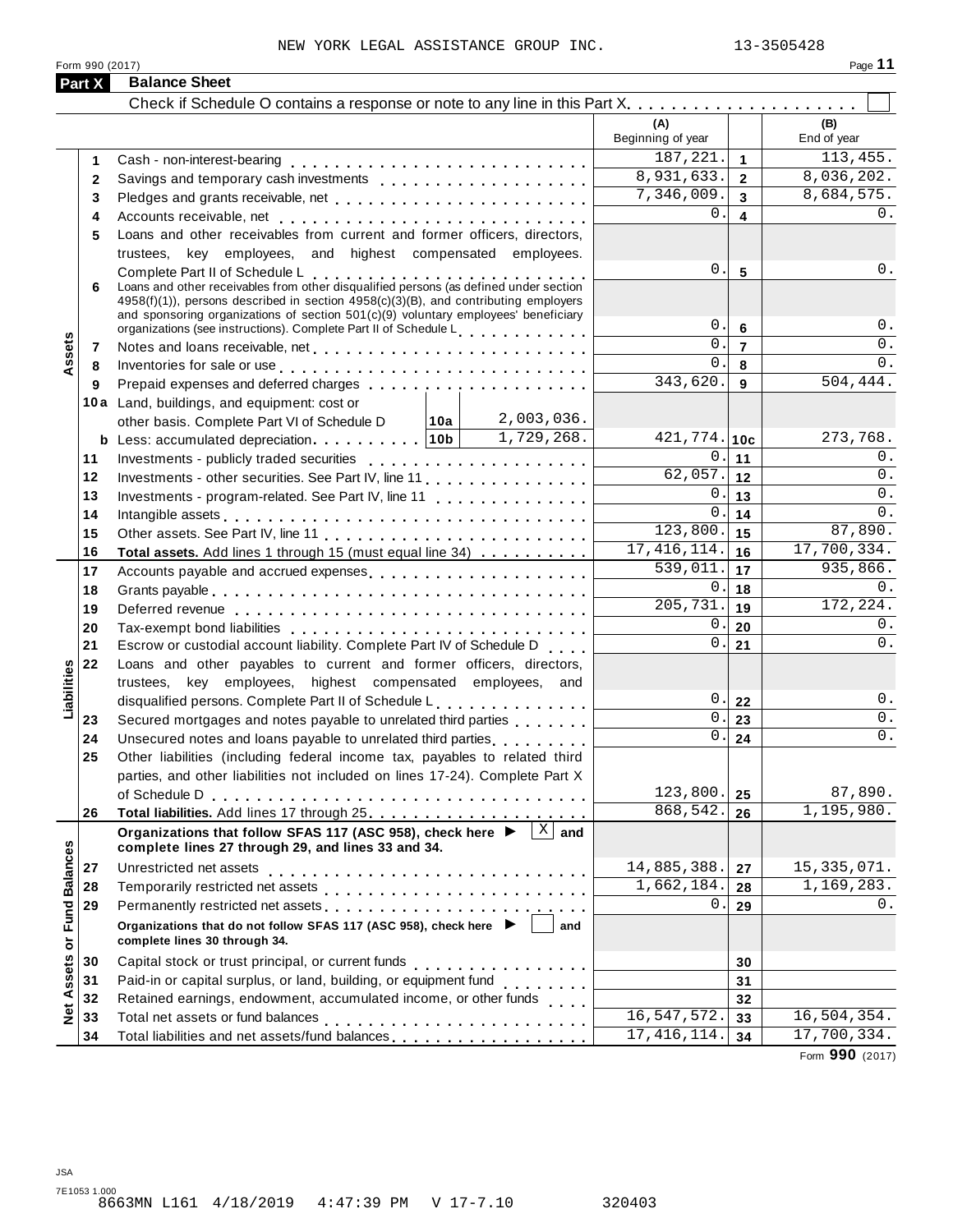NEW YORK LEGAL ASSISTANCE GROUP INC.  $13-3505428$ 

|          | Form 990 (2017)                                                                                                                                                                                                                                                                                                                                                   |                         |                |                           | Page 12 |
|----------|-------------------------------------------------------------------------------------------------------------------------------------------------------------------------------------------------------------------------------------------------------------------------------------------------------------------------------------------------------------------|-------------------------|----------------|---------------------------|---------|
| Part XI  | <b>Reconciliation of Net Assets</b>                                                                                                                                                                                                                                                                                                                               |                         |                |                           |         |
|          |                                                                                                                                                                                                                                                                                                                                                                   |                         |                |                           |         |
| 1        | Total revenue (must equal Part VIII, column (A), line 12)                                                                                                                                                                                                                                                                                                         | $\mathbf{1}$            |                | $\overline{29,504,458}$ . |         |
| 2        | Total expenses (must equal Part IX, column (A), line 25)                                                                                                                                                                                                                                                                                                          | $\overline{2}$          |                | 29,547,676.               |         |
| 3        |                                                                                                                                                                                                                                                                                                                                                                   | $\overline{3}$          |                | $-43, 218.$               |         |
| 4        | Net assets or fund balances at beginning of year (must equal Part X, line 33, column (A))                                                                                                                                                                                                                                                                         | $\overline{\mathbf{4}}$ |                | 16,547,572.               |         |
| 5        | Net unrealized gains (losses) on investments                                                                                                                                                                                                                                                                                                                      | 5                       |                |                           | 0.      |
| 6        |                                                                                                                                                                                                                                                                                                                                                                   | 6                       |                |                           | 0.      |
| 7        |                                                                                                                                                                                                                                                                                                                                                                   | $\overline{7}$          |                |                           | 0.      |
| 8        |                                                                                                                                                                                                                                                                                                                                                                   | 8                       |                |                           | 0.      |
| 9        | Other changes in net assets or fund balances (explain in Schedule O)                                                                                                                                                                                                                                                                                              | 9                       |                |                           | 0.      |
| 10       | Net assets or fund balances at end of year. Combine lines 3 through 9 (must equal Part X, line                                                                                                                                                                                                                                                                    |                         |                |                           |         |
|          |                                                                                                                                                                                                                                                                                                                                                                   | 10                      |                | 16,504,354.               |         |
| Part XII | <b>Financial Statements and Reporting</b>                                                                                                                                                                                                                                                                                                                         |                         |                |                           |         |
|          |                                                                                                                                                                                                                                                                                                                                                                   |                         |                |                           |         |
| 1        | $ X $ Accrual<br>Accounting method used to prepare the Form 990:     Cash<br>Other<br>If the organization changed its method of accounting from a prior year or checked "Other," explain in<br>Schedule O.                                                                                                                                                        |                         |                | Yes                       | No      |
|          | 2a Were the organization's financial statements compiled or reviewed by an independent accountant?<br>If "Yes," check a box below to indicate whether the financial statements for the year were compiled or<br>reviewed on a separate basis, consolidated basis, or both:<br>Separate basis<br><b>Consolidated basis</b><br>Both consolidated and separate basis |                         | 2a             |                           | Χ       |
|          | <b>b</b> Were the organization's financial statements audited by an independent accountant?                                                                                                                                                                                                                                                                       |                         | 2b             | X                         |         |
|          | If "Yes," check a box below to indicate whether the financial statements for the year were audited on a<br>separate basis, consolidated basis, or both:<br>$\mathbb{X}$ Separate basis<br>Consolidated basis<br>Both consolidated and separate basis                                                                                                              |                         |                |                           |         |
|          | c If "Yes" to line 2a or 2b, does the organization have a committee that assumes responsibility for oversight                                                                                                                                                                                                                                                     |                         |                |                           |         |
|          | of the audit, review, or compilation of its financial statements and selection of an independent accountant?                                                                                                                                                                                                                                                      |                         | 2c             | Χ                         |         |
|          | If the organization changed either its oversight process or selection process during the tax year, explain in<br>Schedule O.                                                                                                                                                                                                                                      |                         |                |                           |         |
|          | 3a As a result of a federal award, was the organization required to undergo an audit or audits as set forth in                                                                                                                                                                                                                                                    |                         |                |                           |         |
|          |                                                                                                                                                                                                                                                                                                                                                                   |                         | 3a             | X                         |         |
|          | <b>b</b> If "Yes," did the organization undergo the required audit or audits? If the organization did not undergo the<br>required audit or audits, explain why in Schedule O and describe any steps taken to undergo such audits.                                                                                                                                 |                         | 3 <sub>b</sub> | Χ                         |         |

Form **990** (2017)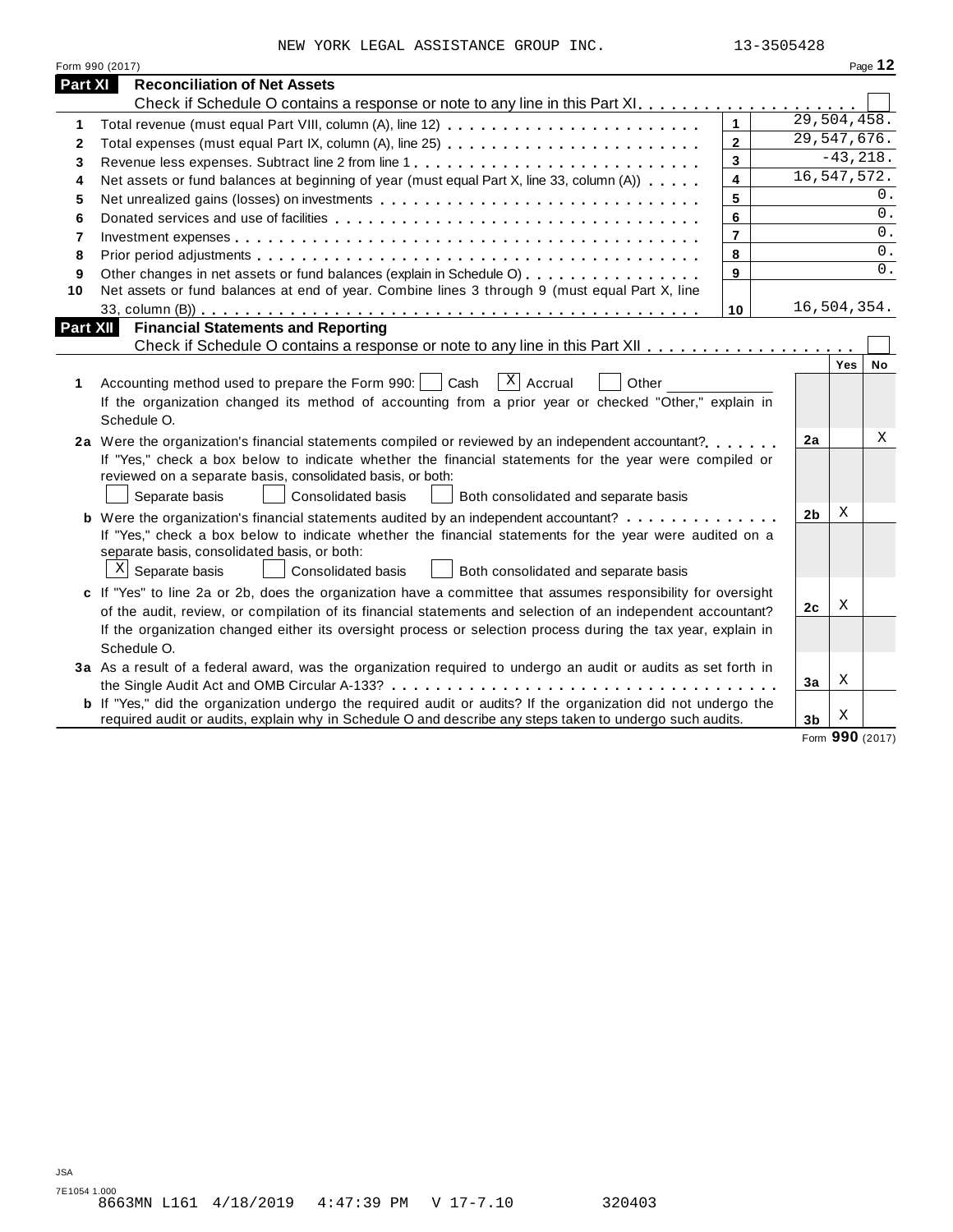## **CHEDULE A Public Charity Status and Public Support**  $\frac{100\text{dB No. }1545-0047}{000\text{dB}}$

(Form 990 or 990-EZ) complete if the organization is a section 501(c)(3) organization or a section 4947(a)(1) nonexempt charitable trust.  $2017$ 

|                                                                                                           |  |                                                            | Complete if the organization is a section 501(c)(3) organization or a section $4947(a)(1)$ nonexempt charitable trust.<br>Attach to Form 990 or Form 990-EZ.                                          |     |                                       |                                                                                                                                | ZV I I                                                                                                                           |
|-----------------------------------------------------------------------------------------------------------|--|------------------------------------------------------------|-------------------------------------------------------------------------------------------------------------------------------------------------------------------------------------------------------|-----|---------------------------------------|--------------------------------------------------------------------------------------------------------------------------------|----------------------------------------------------------------------------------------------------------------------------------|
| Department of the Treasury<br><b>Internal Revenue Service</b>                                             |  |                                                            | Go to www.irs.gov/Form990 for instructions and the latest information.                                                                                                                                |     |                                       |                                                                                                                                | <b>Open to Public</b><br>Inspection                                                                                              |
| Name of the organization                                                                                  |  |                                                            |                                                                                                                                                                                                       |     |                                       | <b>Employer identification number</b>                                                                                          |                                                                                                                                  |
| NEW YORK LEGAL ASSISTANCE GROUP INC.<br>13-3505428                                                        |  |                                                            |                                                                                                                                                                                                       |     |                                       |                                                                                                                                |                                                                                                                                  |
| Part I                                                                                                    |  |                                                            |                                                                                                                                                                                                       |     |                                       | Reason for Public Charity Status (All organizations must complete this part.) See instructions.                                |                                                                                                                                  |
| The organization is not a private foundation because it is: (For lines 1 through 12, check only one box.) |  |                                                            |                                                                                                                                                                                                       |     |                                       |                                                                                                                                |                                                                                                                                  |
| 1                                                                                                         |  |                                                            | A church, convention of churches, or association of churches described in section 170(b)(1)(A)(i).                                                                                                    |     |                                       |                                                                                                                                |                                                                                                                                  |
| 2                                                                                                         |  |                                                            | A school described in section 170(b)(1)(A)(ii). (Attach Schedule E (Form 990 or 990-EZ).)                                                                                                             |     |                                       |                                                                                                                                |                                                                                                                                  |
| 3                                                                                                         |  |                                                            | A hospital or a cooperative hospital service organization described in section 170(b)(1)(A)(iii).                                                                                                     |     |                                       |                                                                                                                                |                                                                                                                                  |
| 4                                                                                                         |  |                                                            |                                                                                                                                                                                                       |     |                                       | A medical research organization operated in conjunction with a hospital described in section 170(b)(1)(A)(iii). Enter the      |                                                                                                                                  |
| hospital's name, city, and state:                                                                         |  |                                                            |                                                                                                                                                                                                       |     |                                       |                                                                                                                                |                                                                                                                                  |
| 5                                                                                                         |  |                                                            |                                                                                                                                                                                                       |     |                                       |                                                                                                                                | An organization operated for the benefit of a college or university owned or operated by a governmental unit described in        |
|                                                                                                           |  | section 170(b)(1)(A)(iv). (Complete Part II.)              |                                                                                                                                                                                                       |     |                                       |                                                                                                                                |                                                                                                                                  |
| 6                                                                                                         |  |                                                            | A federal, state, or local government or governmental unit described in section 170(b)(1)(A)(v).                                                                                                      |     |                                       |                                                                                                                                |                                                                                                                                  |
| X<br>7                                                                                                    |  |                                                            |                                                                                                                                                                                                       |     |                                       |                                                                                                                                | An organization that normally receives a substantial part of its support from a governmental unit or from the general public     |
|                                                                                                           |  | described in section 170(b)(1)(A)(vi). (Complete Part II.) |                                                                                                                                                                                                       |     |                                       |                                                                                                                                |                                                                                                                                  |
| 8                                                                                                         |  |                                                            | A community trust described in section 170(b)(1)(A)(vi). (Complete Part II.)                                                                                                                          |     |                                       |                                                                                                                                |                                                                                                                                  |
| 9                                                                                                         |  |                                                            |                                                                                                                                                                                                       |     |                                       | An agricultural research organization described in section 170(b)(1)(A)(ix) operated in conjunction with a land-grant college  |                                                                                                                                  |
|                                                                                                           |  |                                                            |                                                                                                                                                                                                       |     |                                       | or university or a non-land-grant college of agriculture (see instructions). Enter the name, city, and state of the college or |                                                                                                                                  |
| university:<br>10                                                                                         |  |                                                            |                                                                                                                                                                                                       |     |                                       | An organization that normally receives: (1) more than 331/3% of its support from contributions, membership fees, and gross     |                                                                                                                                  |
|                                                                                                           |  |                                                            |                                                                                                                                                                                                       |     |                                       | receipts from activities related to its exempt functions - subject to certain exceptions, and (2) no more than 331/3% of its   |                                                                                                                                  |
|                                                                                                           |  |                                                            |                                                                                                                                                                                                       |     |                                       | support from gross investment income and unrelated business taxable income (less section 511 tax) from businesses              |                                                                                                                                  |
| 11                                                                                                        |  |                                                            | acquired by the organization after June 30, 1975. See section 509(a)(2). (Complete Part III.)<br>An organization organized and operated exclusively to test for public safety. See section 509(a)(4). |     |                                       |                                                                                                                                |                                                                                                                                  |
| 12                                                                                                        |  |                                                            |                                                                                                                                                                                                       |     |                                       |                                                                                                                                | An organization organized and operated exclusively for the benefit of, to perform the functions of, or to carry out the purposes |
|                                                                                                           |  |                                                            |                                                                                                                                                                                                       |     |                                       |                                                                                                                                | of one or more publicly supported organizations described in section 509(a)(1) or section 509(a)(2). See section 509(a)(3).      |
|                                                                                                           |  |                                                            |                                                                                                                                                                                                       |     |                                       |                                                                                                                                | Check the box in lines 12a through 12d that describes the type of supporting organization and complete lines 12e, 12f, and 12g.  |
| a                                                                                                         |  |                                                            |                                                                                                                                                                                                       |     |                                       | Type I. A supporting organization operated, supervised, or controlled by its supported organization(s), typically by giving    |                                                                                                                                  |
|                                                                                                           |  |                                                            |                                                                                                                                                                                                       |     |                                       | the supported organization(s) the power to regularly appoint or elect a majority of the directors or trustees of the           |                                                                                                                                  |
|                                                                                                           |  |                                                            | supporting organization. You must complete Part IV, Sections A and B.                                                                                                                                 |     |                                       |                                                                                                                                |                                                                                                                                  |
| b                                                                                                         |  |                                                            |                                                                                                                                                                                                       |     |                                       | Type II. A supporting organization supervised or controlled in connection with its supported organization(s), by having        |                                                                                                                                  |
|                                                                                                           |  |                                                            |                                                                                                                                                                                                       |     |                                       | control or management of the supporting organization vested in the same persons that control or manage the supported           |                                                                                                                                  |
|                                                                                                           |  |                                                            | organization(s). You must complete Part IV, Sections A and C.                                                                                                                                         |     |                                       |                                                                                                                                |                                                                                                                                  |
| c                                                                                                         |  |                                                            |                                                                                                                                                                                                       |     |                                       | Type III functionally integrated. A supporting organization operated in connection with, and functionally integrated with,     |                                                                                                                                  |
|                                                                                                           |  |                                                            | its supported organization(s) (see instructions). You must complete Part IV, Sections A, D, and E.                                                                                                    |     |                                       |                                                                                                                                |                                                                                                                                  |
| d                                                                                                         |  |                                                            |                                                                                                                                                                                                       |     |                                       | Type III non-functionally integrated. A supporting organization operated in connection with its supported organization(s)      |                                                                                                                                  |
|                                                                                                           |  |                                                            |                                                                                                                                                                                                       |     |                                       | that is not functionally integrated. The organization generally must satisfy a distribution requirement and an attentiveness   |                                                                                                                                  |
|                                                                                                           |  |                                                            | requirement (see instructions). You must complete Part IV, Sections A and D, and Part V.                                                                                                              |     |                                       |                                                                                                                                |                                                                                                                                  |
| е                                                                                                         |  |                                                            |                                                                                                                                                                                                       |     |                                       | Check this box if the organization received a written determination from the IRS that it is a Type I, Type II, Type III        |                                                                                                                                  |
|                                                                                                           |  |                                                            | functionally integrated, or Type III non-functionally integrated supporting organization.                                                                                                             |     |                                       |                                                                                                                                |                                                                                                                                  |
| t                                                                                                         |  |                                                            |                                                                                                                                                                                                       |     |                                       |                                                                                                                                |                                                                                                                                  |
| g                                                                                                         |  |                                                            | Provide the following information about the supported organization(s).                                                                                                                                |     |                                       |                                                                                                                                |                                                                                                                                  |
| (i) Name of supported organization                                                                        |  | (ii) EIN                                                   | (iii) Type of organization<br>(described on lines 1-10)                                                                                                                                               |     | (iv) Is the organization              | (v) Amount of monetary                                                                                                         | (vi) Amount of                                                                                                                   |
|                                                                                                           |  |                                                            | above (see instructions))                                                                                                                                                                             |     | listed in your governing<br>document? | support (see<br>instructions)                                                                                                  | other support (see<br>instructions)                                                                                              |
|                                                                                                           |  |                                                            |                                                                                                                                                                                                       | Yes | No                                    |                                                                                                                                |                                                                                                                                  |
| (A)                                                                                                       |  |                                                            |                                                                                                                                                                                                       |     |                                       |                                                                                                                                |                                                                                                                                  |
|                                                                                                           |  |                                                            |                                                                                                                                                                                                       |     |                                       |                                                                                                                                |                                                                                                                                  |
| (B)                                                                                                       |  |                                                            |                                                                                                                                                                                                       |     |                                       |                                                                                                                                |                                                                                                                                  |
|                                                                                                           |  |                                                            |                                                                                                                                                                                                       |     |                                       |                                                                                                                                |                                                                                                                                  |
| (C)                                                                                                       |  |                                                            |                                                                                                                                                                                                       |     |                                       |                                                                                                                                |                                                                                                                                  |
|                                                                                                           |  |                                                            |                                                                                                                                                                                                       |     |                                       |                                                                                                                                |                                                                                                                                  |
| (D)                                                                                                       |  |                                                            |                                                                                                                                                                                                       |     |                                       |                                                                                                                                |                                                                                                                                  |
|                                                                                                           |  |                                                            |                                                                                                                                                                                                       |     |                                       |                                                                                                                                |                                                                                                                                  |
| (E)                                                                                                       |  |                                                            |                                                                                                                                                                                                       |     |                                       |                                                                                                                                |                                                                                                                                  |
|                                                                                                           |  |                                                            |                                                                                                                                                                                                       |     |                                       |                                                                                                                                |                                                                                                                                  |
| Total                                                                                                     |  |                                                            |                                                                                                                                                                                                       |     |                                       |                                                                                                                                |                                                                                                                                  |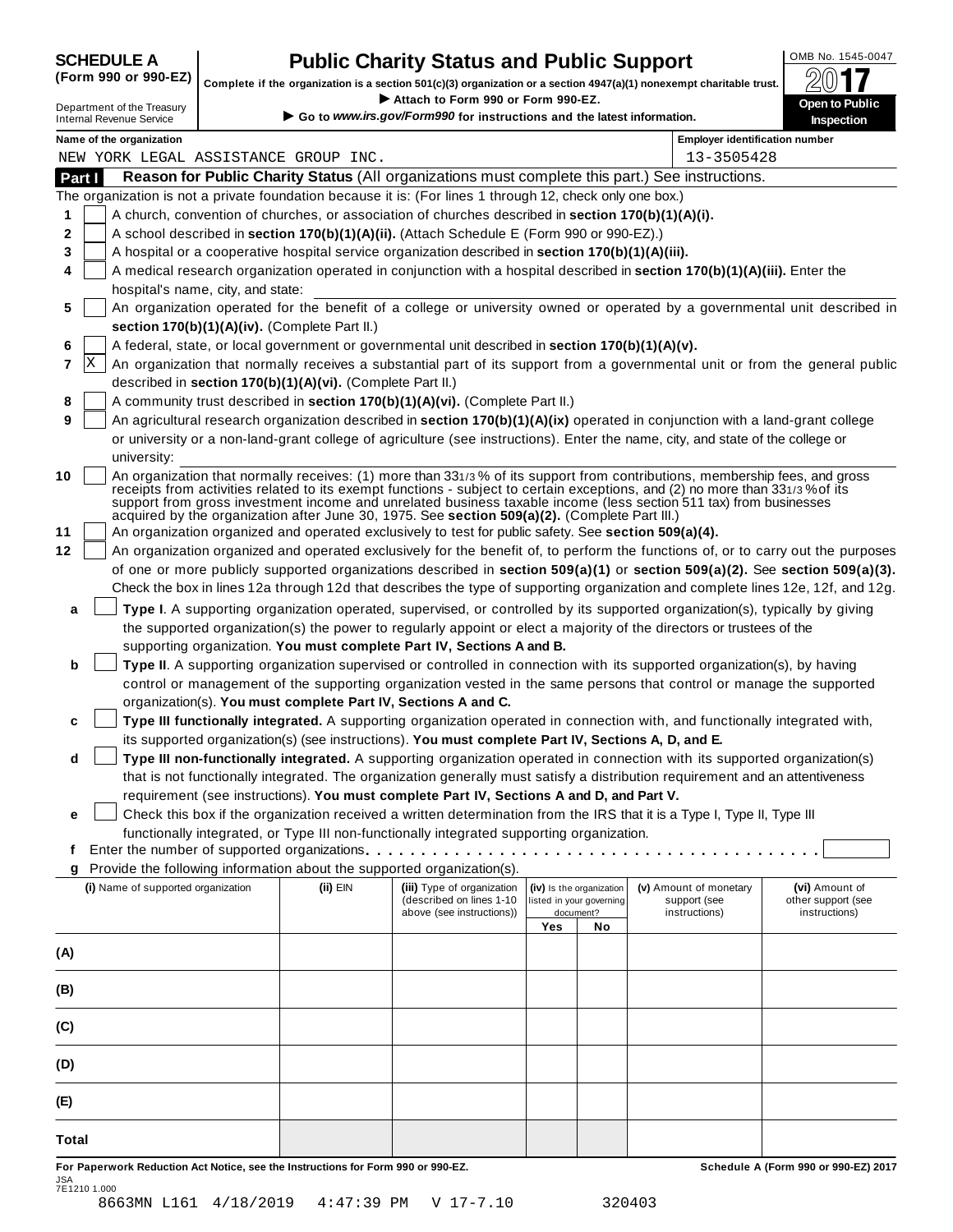Schedule <sup>A</sup> (Form <sup>990</sup> or 990-EZ) <sup>2017</sup> Page **2 Support Schedule for Organizations Described in Sections 170(b)(1)(A)(iv) and 170(b)(1)(A)(vi)**

(Complete only if you checked the box on line 5, 7, or 8 of Part I or if the organization failed to qualify under Part III. If the organization fails to qualify under the tests listed below, please complete Part III.) **Part II**

|    | <b>Section A. Public Support</b>                                                                                                                                                                                                                                                                                                                                    |             |             |               |               |             |                |
|----|---------------------------------------------------------------------------------------------------------------------------------------------------------------------------------------------------------------------------------------------------------------------------------------------------------------------------------------------------------------------|-------------|-------------|---------------|---------------|-------------|----------------|
|    | Calendar year (or fiscal year beginning in) ▶                                                                                                                                                                                                                                                                                                                       | (a) 2013    | (b) 2014    | (c) 2015      | $(d)$ 2016    | (e) 2017    | (f) Total      |
| 1  | Gifts,<br>grants,<br>contributions.<br>and<br>membership fees received. (Do not<br>include any "unusual grants.")                                                                                                                                                                                                                                                   | 18,190,884. | 22,866,318. | 23, 392, 652. | 26, 106, 173. | 27,872,689. | 118,428,716.   |
| 2  | Tax<br>revenues<br>levied<br>for<br>the<br>organization's benefit and either paid<br>to or expended on its behalf                                                                                                                                                                                                                                                   |             |             |               |               |             | 0.             |
| 3  | The value of services or facilities<br>furnished by a governmental unit to the<br>organization without charge                                                                                                                                                                                                                                                       |             |             |               |               |             | 0.             |
| 4  | Total. Add lines 1 through 3                                                                                                                                                                                                                                                                                                                                        | 18,190,884. | 22,866,318. | 23, 392, 652. | 26, 106, 173. | 27,872,689. | 118, 428, 716. |
| 5  | The portion of total contributions by<br>each<br>person<br>(other<br>than<br>a<br>governmental<br>unit<br>publicly<br>or<br>supported organization) included on<br>line 1 that exceeds 2% of the amount<br>shown on line 11, column (f)                                                                                                                             |             |             |               |               |             | 0.             |
| 6  | Public support. Subtract line 5 from line 4                                                                                                                                                                                                                                                                                                                         |             |             |               |               |             | 118, 428, 716. |
|    | <b>Section B. Total Support</b>                                                                                                                                                                                                                                                                                                                                     |             |             |               |               |             |                |
|    | Calendar year (or fiscal year beginning in) ▶                                                                                                                                                                                                                                                                                                                       | (a) $2013$  | (b) 2014    | (c) 2015      | $(d)$ 2016    | (e) 2017    | (f) Total      |
| 7  | Amounts from line 4.                                                                                                                                                                                                                                                                                                                                                | 18,190,884. | 22,866,318. | 23, 392, 652. | 26, 106, 173. | 27,872,689. | 118, 428, 716. |
| 8  | Gross income from interest. dividends.<br>payments received on securities loans,<br>rents, royalties, and income from<br>similar sources experiences                                                                                                                                                                                                                | 102,700.    | 95,257.     | 6,449.        | 6,192.        | 5,444.      | 216,042.       |
| 9  | Net income from unrelated business<br>activities, whether or not the business<br>is regularly carried on the control of the set of the set of the set of the set of the set of the set of the s                                                                                                                                                                     |             |             |               |               |             | 0.             |
| 10 | Other income. Do not include gain or<br>loss from the sale of capital assets<br>(Explain in Part VI.) ATCH 1                                                                                                                                                                                                                                                        | 2,243.      | 6, 144.     | 1,770,917.    | 34,917.       | 211,297.    | 2,025,518.     |
| 11 | Total support. Add lines 7 through 10                                                                                                                                                                                                                                                                                                                               |             |             |               |               |             | 120,670,276.   |
| 12 |                                                                                                                                                                                                                                                                                                                                                                     |             |             |               |               | 12          |                |
| 13 | First five years. If the Form 990 is for the organization's first, second, third, fourth, or fifth tax year as a section 501(c)(3)<br>organization, check this box and stop here equitarian experience in the set of the set of the set of the set of the set of the set of the set of the set of the set of the set of the set of the set of the set of the set of |             |             |               |               |             |                |
|    | <b>Section C. Computation of Public Support Percentage</b>                                                                                                                                                                                                                                                                                                          |             |             |               |               |             |                |
| 14 | Public support percentage for 2017 (line 6, column (f) divided by line 11, column (f)).                                                                                                                                                                                                                                                                             |             |             |               |               | 14          | 98.14%         |
| 15 |                                                                                                                                                                                                                                                                                                                                                                     |             |             |               |               | 15          | 97.95%         |
|    | 16a 331/3% support test - 2017. If the organization did not check the box on line 13, and line 14 is 331/3% or more, check this                                                                                                                                                                                                                                     |             |             |               |               |             |                |
|    | box and stop here. The organization qualifies as a publicly supported organization $\ldots \ldots \ldots \ldots \ldots \ldots \ldots$                                                                                                                                                                                                                               |             |             |               |               |             | Χ              |
|    | b 331/3% support test - 2016. If the organization did not check a box on line 13 or 16a, and line 15 is 331/3% or more, check                                                                                                                                                                                                                                       |             |             |               |               |             |                |
|    |                                                                                                                                                                                                                                                                                                                                                                     |             |             |               |               |             |                |
|    | 17a 10%-facts-and-circumstances test - 2017. If the organization did not check a box on line 13, 16a, or 16b, and line 14 is                                                                                                                                                                                                                                        |             |             |               |               |             |                |
|    | 10% or more, and if the organization meets the "facts-and-circumstances" test, check this box and stop here. Explain in                                                                                                                                                                                                                                             |             |             |               |               |             |                |
|    | Part VI how the organization meets the "facts-and-circumstances" test. The organization qualifies as a publicly supported                                                                                                                                                                                                                                           |             |             |               |               |             |                |
|    |                                                                                                                                                                                                                                                                                                                                                                     |             |             |               |               |             |                |
|    | b 10%-facts-and-circumstances test - 2016. If the organization did not check a box on line 13, 16a, 16b, or 17a, and line                                                                                                                                                                                                                                           |             |             |               |               |             |                |
|    | 15 is 10% or more, and if the organization meets the "facts-and-circumstances" test, check this box and stop here.                                                                                                                                                                                                                                                  |             |             |               |               |             |                |
|    | Explain in Part VI how the organization meets the "facts-and-circumstances" test. The organization qualifies as a publicly                                                                                                                                                                                                                                          |             |             |               |               |             |                |
|    |                                                                                                                                                                                                                                                                                                                                                                     |             |             |               |               |             |                |
| 18 | Private foundation. If the organization did not check a box on line 13, 16a, 16b, 17a, or 17b, check this box and see                                                                                                                                                                                                                                               |             |             |               |               |             |                |
|    |                                                                                                                                                                                                                                                                                                                                                                     |             |             |               |               |             |                |
|    |                                                                                                                                                                                                                                                                                                                                                                     |             |             |               |               |             |                |

**Schedule A (Form 990 or 990-EZ) 2017**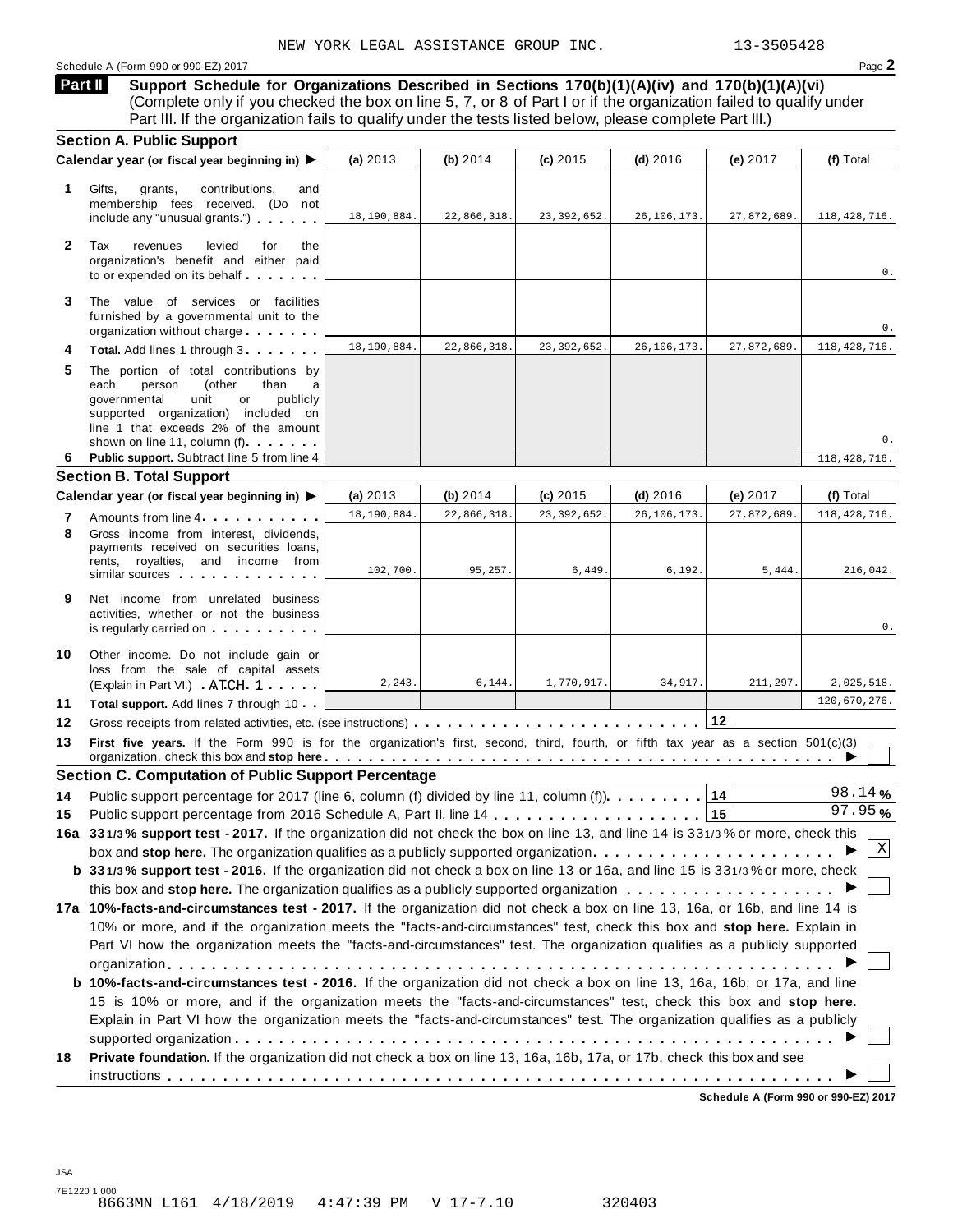### Schedule A (Form 990 or 990-EZ) 2017  $\qquad \qquad$

**Support Schedule for Organizations Described in Section 509(a)(2) Part III**

(Complete only if you checked the box on line 10 of Part I or if the organization failed to qualify under Part II. If the organization fails to qualify under the tests listed below, please complete Part II.)

|                  | <b>Section A. Public Support</b>                                                                                                                                                                                               |            |            |            |            |          |                                      |
|------------------|--------------------------------------------------------------------------------------------------------------------------------------------------------------------------------------------------------------------------------|------------|------------|------------|------------|----------|--------------------------------------|
|                  | Calendar year (or fiscal year beginning in) ▶                                                                                                                                                                                  | (a) $2013$ | (b) $2014$ | $(c)$ 2015 | (d) $2016$ | (e) 2017 | (f) Total                            |
| 1.               | Gifts, grants, contributions, and membership fees                                                                                                                                                                              |            |            |            |            |          |                                      |
|                  | received. (Do not include any "unusual grants.")                                                                                                                                                                               |            |            |            |            |          |                                      |
| 2                | Gross receipts from admissions, merchandise                                                                                                                                                                                    |            |            |            |            |          |                                      |
|                  | sold or services performed, or facilities                                                                                                                                                                                      |            |            |            |            |          |                                      |
|                  | furnished in any activity that is related to the                                                                                                                                                                               |            |            |            |            |          |                                      |
|                  | organization's tax-exempt purpose                                                                                                                                                                                              |            |            |            |            |          |                                      |
| 3                | Gross receipts from activities that are not an                                                                                                                                                                                 |            |            |            |            |          |                                      |
|                  | unrelated trade or business under section 513                                                                                                                                                                                  |            |            |            |            |          |                                      |
| 4                | Tax<br>revenues<br>levied<br>for<br>the                                                                                                                                                                                        |            |            |            |            |          |                                      |
|                  | organization's benefit and either paid to                                                                                                                                                                                      |            |            |            |            |          |                                      |
|                  | or expended on its behalf                                                                                                                                                                                                      |            |            |            |            |          |                                      |
| 5                | The value of services or facilities                                                                                                                                                                                            |            |            |            |            |          |                                      |
|                  | furnished by a governmental unit to the                                                                                                                                                                                        |            |            |            |            |          |                                      |
|                  | organization without charge                                                                                                                                                                                                    |            |            |            |            |          |                                      |
| 6                | <b>Total.</b> Add lines 1 through 5                                                                                                                                                                                            |            |            |            |            |          |                                      |
|                  | 7a Amounts included on lines 1, 2, and 3                                                                                                                                                                                       |            |            |            |            |          |                                      |
|                  |                                                                                                                                                                                                                                |            |            |            |            |          |                                      |
|                  | received from disqualified persons<br>Amounts included on lines 2 and 3                                                                                                                                                        |            |            |            |            |          |                                      |
|                  | from other than disqualified<br>received                                                                                                                                                                                       |            |            |            |            |          |                                      |
|                  | persons that exceed the greater of \$5,000                                                                                                                                                                                     |            |            |            |            |          |                                      |
|                  | or 1% of the amount on line 13 for the year                                                                                                                                                                                    |            |            |            |            |          |                                      |
|                  | c Add lines 7a and 7b                                                                                                                                                                                                          |            |            |            |            |          |                                      |
| 8                | Public support. (Subtract line 7c from                                                                                                                                                                                         |            |            |            |            |          |                                      |
|                  | $line 6.)$                                                                                                                                                                                                                     |            |            |            |            |          |                                      |
|                  | <b>Section B. Total Support</b>                                                                                                                                                                                                |            |            |            |            |          |                                      |
|                  | Calendar year (or fiscal year beginning in) ▶                                                                                                                                                                                  | (a) $2013$ | (b) $2014$ | $(c)$ 2015 | (d) $2016$ | (e) 2017 | (f) Total                            |
| 9                | Amounts from line 6                                                                                                                                                                                                            |            |            |            |            |          |                                      |
|                  | 10 a Gross income from interest, dividends,<br>payments received on securities loans,                                                                                                                                          |            |            |            |            |          |                                      |
|                  | rents, royalties, and income from similar                                                                                                                                                                                      |            |            |            |            |          |                                      |
|                  | sources <b>contracts</b>                                                                                                                                                                                                       |            |            |            |            |          |                                      |
|                  | <b>b</b> Unrelated business taxable income (less                                                                                                                                                                               |            |            |            |            |          |                                      |
|                  | section 511 taxes) from businesses                                                                                                                                                                                             |            |            |            |            |          |                                      |
|                  | acquired after June 30, 1975                                                                                                                                                                                                   |            |            |            |            |          |                                      |
|                  | c Add lines 10a and 10b and the control of the control of the control of the control of the control of the control of the control of the control of the control of the control of the control of the control of the control of |            |            |            |            |          |                                      |
| 11               | Net income from unrelated business                                                                                                                                                                                             |            |            |            |            |          |                                      |
|                  | activities not included in line 10b,<br>whether or not the business is regularly                                                                                                                                               |            |            |            |            |          |                                      |
|                  | carried on entries and the state of the state of the state of the state of the state of the state of the state                                                                                                                 |            |            |            |            |          |                                      |
| 12               | Other income. Do not include gain or                                                                                                                                                                                           |            |            |            |            |          |                                      |
|                  | loss from the sale of capital assets                                                                                                                                                                                           |            |            |            |            |          |                                      |
|                  | (Explain in Part VI.) <b>Container and Containers</b>                                                                                                                                                                          |            |            |            |            |          |                                      |
| 13               | Total support. (Add lines 9, 10c, 11,                                                                                                                                                                                          |            |            |            |            |          |                                      |
|                  | and 12.) $\cdots$ $\cdots$ $\cdots$ $\cdots$ $\cdots$                                                                                                                                                                          |            |            |            |            |          |                                      |
| 14               | First five years. If the Form 990 is for the organization's first, second, third, fourth, or fifth tax year as a section 501(c)(3)                                                                                             |            |            |            |            |          |                                      |
|                  |                                                                                                                                                                                                                                |            |            |            |            |          |                                      |
|                  | Section C. Computation of Public Support Percentage                                                                                                                                                                            |            |            |            |            |          |                                      |
| 15               | Public support percentage for 2017 (line 8, column (f) divided by line 13, column (f)                                                                                                                                          |            |            |            |            | 15       | ℅                                    |
| 16               | Public support percentage from 2016 Schedule A, Part III, line 15.                                                                                                                                                             |            |            |            |            | 16       | %                                    |
|                  | Section D. Computation of Investment Income Percentage                                                                                                                                                                         |            |            |            |            |          |                                      |
| 17               | Investment income percentage for 2017 (line 10c, column (f) divided by line 13, column (f) $\ldots$ ,,,,,,,                                                                                                                    |            |            |            |            | 17       | %                                    |
| 18               |                                                                                                                                                                                                                                |            |            |            |            | 18       | %                                    |
|                  |                                                                                                                                                                                                                                |            |            |            |            |          |                                      |
|                  | 19a 331/3% support tests - 2017. If the organization did not check the box on line 14, and line 15 is more than 331/3%, and line                                                                                               |            |            |            |            |          |                                      |
|                  | 17 is not more than 331/3%, check this box and stop here. The organization qualifies as a publicly supported organization                                                                                                      |            |            |            |            |          |                                      |
|                  | <b>b</b> 331/3% support tests - 2016. If the organization did not check a box on line 14 or line 19a, and line 16 is more than 331/3%, and                                                                                     |            |            |            |            |          |                                      |
|                  | line 18 is not more than 331/3%, check this box and stop here. The organization qualifies as a publicly supported organization                                                                                                 |            |            |            |            |          |                                      |
| 20<br><b>JSA</b> | Private foundation. If the organization did not check a box on line 14, 19a, or 19b, check this box and see instructions ▶                                                                                                     |            |            |            |            |          |                                      |
|                  | 7E1221 1.000                                                                                                                                                                                                                   |            |            |            |            |          | Schedule A (Form 990 or 990-EZ) 2017 |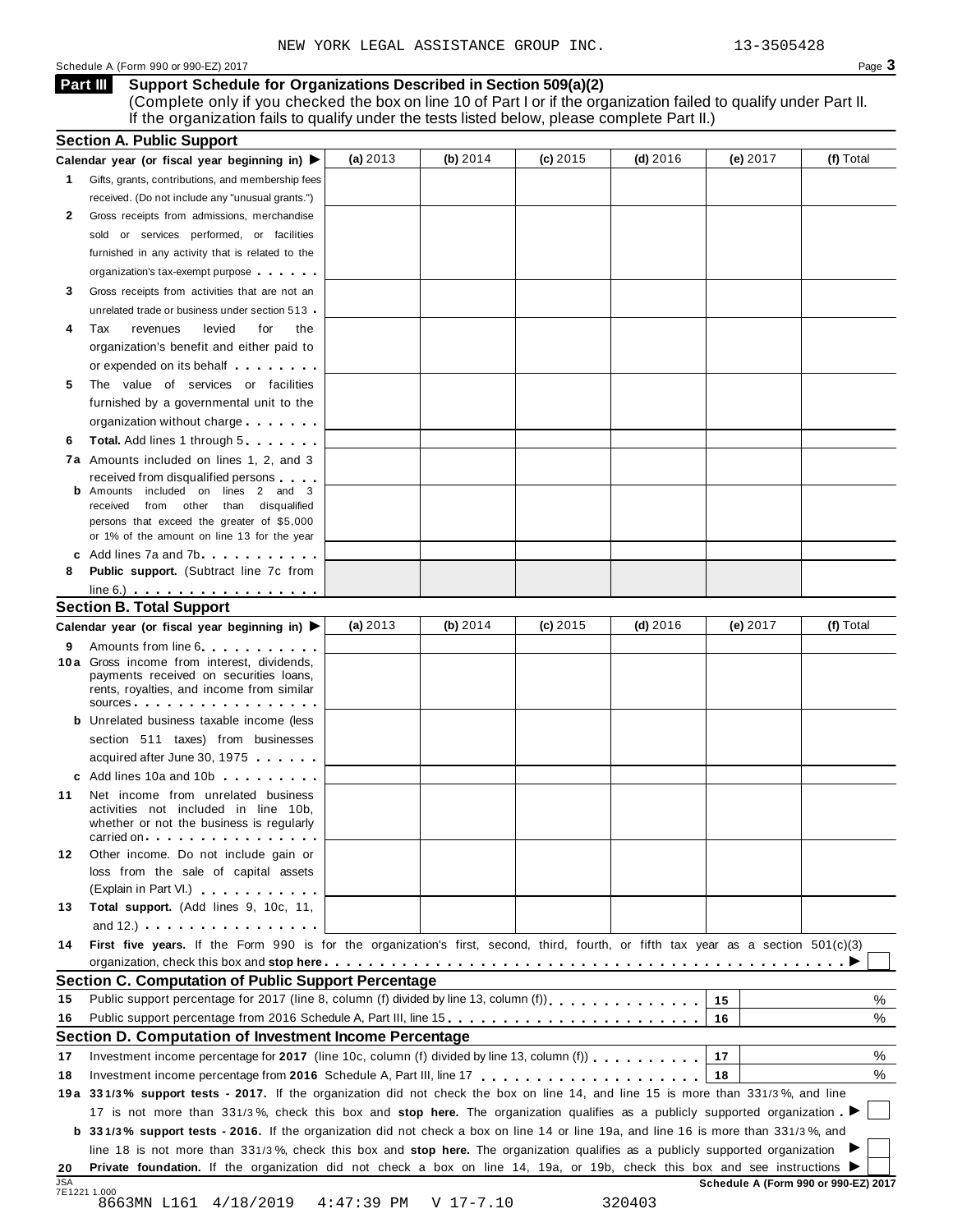**Yes No**

**2**

**3a**

**3b**

**3c**

**4a**

**4b**

**4c**

**5a**

**5b 5c**

**6**

**7**

**8**

**9a**

**9b**

**9c**

**10a**

## **Part IV Supporting Organizations**

(Complete only if you checked a box in line 12 on Part I. If you checked 12a of Part I, complete Sections A and B. If you checked 12b of Part I, complete Sections A and C. If you checked 12c of Part I, complete Sections A, D, and E. If you checked 12d of Part I, complete Sections A and D, and complete Part V.)

## **Section A. All Supporting Organizations**

- **1** Are all of the organization's supported organizations listed by name in the organization's governing documents? *If "No," describe in Part VI how the supported organizations are designated. If designated by class or purpose, describe the designation. If historic and continuing relationship, explain.* **1**
- **2** Did the organization have any supported organization that does not have an IRS determination of status under section 509(a)(1) or (2)? *If"Yes," explain in Part VI how the organization determined that the supported organization was described in section 509(a)(1) or (2).*
- **3 a** Did the organization have a supported organization described in section 501(c)(4), (5), or (6)? *If "Yes," answer (b) and (c) below.*
- **b** Did the organization confirm that each supported organization qualified under section 501(c)(4), (5), or (6) and | satisfied the public support tests under section 509(a)(2)? *If "Yes," describe in Part VI when and how the organization made the determination.*
- **c** Did the organization ensure that all support to such organizations was used exclusively for section 170(c)(2)(B) purposes? *If"Yes," explain in Part VI what controls the organization put in place to ensure such use.*
- **4 a** Was any supported organization not organized in the United States ("foreign supported organization")? *If "Yes," and if you checked 12a or 12b in Part I, answer (b) and (c) below.*
- **b** Did the organization have ultimate control and discretion in deciding whether to make grants to the foreign | supported organization? *If "Yes," describe in Part VI how the organization had such control and discretion despite being controlled or supervised by or in connection with its supported organizations.*
- **c** Did the organization support any foreign supported organization that does not have an IRS determination | under sections 501(c)(3) and 509(a)(1) or (2)? *If "Yes," explain in Part VI what controls the organization used to ensure that all support to the foreign supported organization was used exclusively for section 170(c)(2)(B) purposes.*
- **5 a** Did the organization add, substitute, or remove any supported organizations during the tax year? *If "Yes,"* answer (b) and (c) below (if applicable). Also, provide detail in Part VI, including (i) the names and EIN *numbers of the supported organizations added, substituted, or removed; (ii) the reasons for each such action;* (iii) the authority under the organization's organizing document authorizing such action; and (iv) how the action *was accomplished (such as by amendment to the organizing document).*
- **b** Type I or Type II only. Was any added or substituted supported organization part of a class already | designated in the organization's organizing document?
- **c Substitutions only.** Was the substitution the result of an event beyond the organization's control?
- **6** Did the organization provide support (whether in the form of grants or the provision of services or facilities) to anyone other than (i) its supported organizations, (ii) individuals that are part of the charitable class benefited by one or more of its supported organizations, or (iii) other supporting organizations that also support or benefit one or more of the filing organization's supported organizations? *If"Yes," provide detail in Part VI.*
- **7** Did the organization provide a grant, loan, compensation, or other similar payment to a substantial contributor (defined in section 4958(c)(3)(C)), a family member of a substantial contributor, or a 35% controlled entity with regard to a substantial contributor? *If"Yes," complete Part I of Schedule L (Form 990 or 990-EZ).*
- **8** Did the organization make a loan to a disqualified person (as defined in section 4958) not described in line 7? *If "Yes," complete Part I of Schedule L (Form 990 or 990-EZ).*
- **a** Was the organization controlled directly or indirectly at any time during the tax year by one or more | **9** disqualified persons as defined in section 4946 (other than foundation managers and organizations described in section 509(a)(1) or (2))? *If"Yes," provide detail in Part VI.*
- **b** Did one or more disqualified persons (as defined in line 9a) hold a controlling interest in any entity in which | the supporting organization had an interest? *If"Yes," provide detail in Part VI.*
- **c** Did a disqualified person (as defined in line 9a) have an ownership interest in, or derive any personal benefit from, assets in which the supporting organization also had an interest? *If"Yes," provide detail in Part VI.*
- **10a** Was the organization subject to the excess business holdings rules of section 4943 because of section | 4943(f) (regarding certain Type II supporting organizations, and all Type III non-functionally integrated supporting organizations)? *If"Yes," answer 10b below.*
	- **b** Did the organization have any excess business holdings in the tax year? *(Use Schedule C, Form 4720, to determine whether the organization had excess business holdings.)*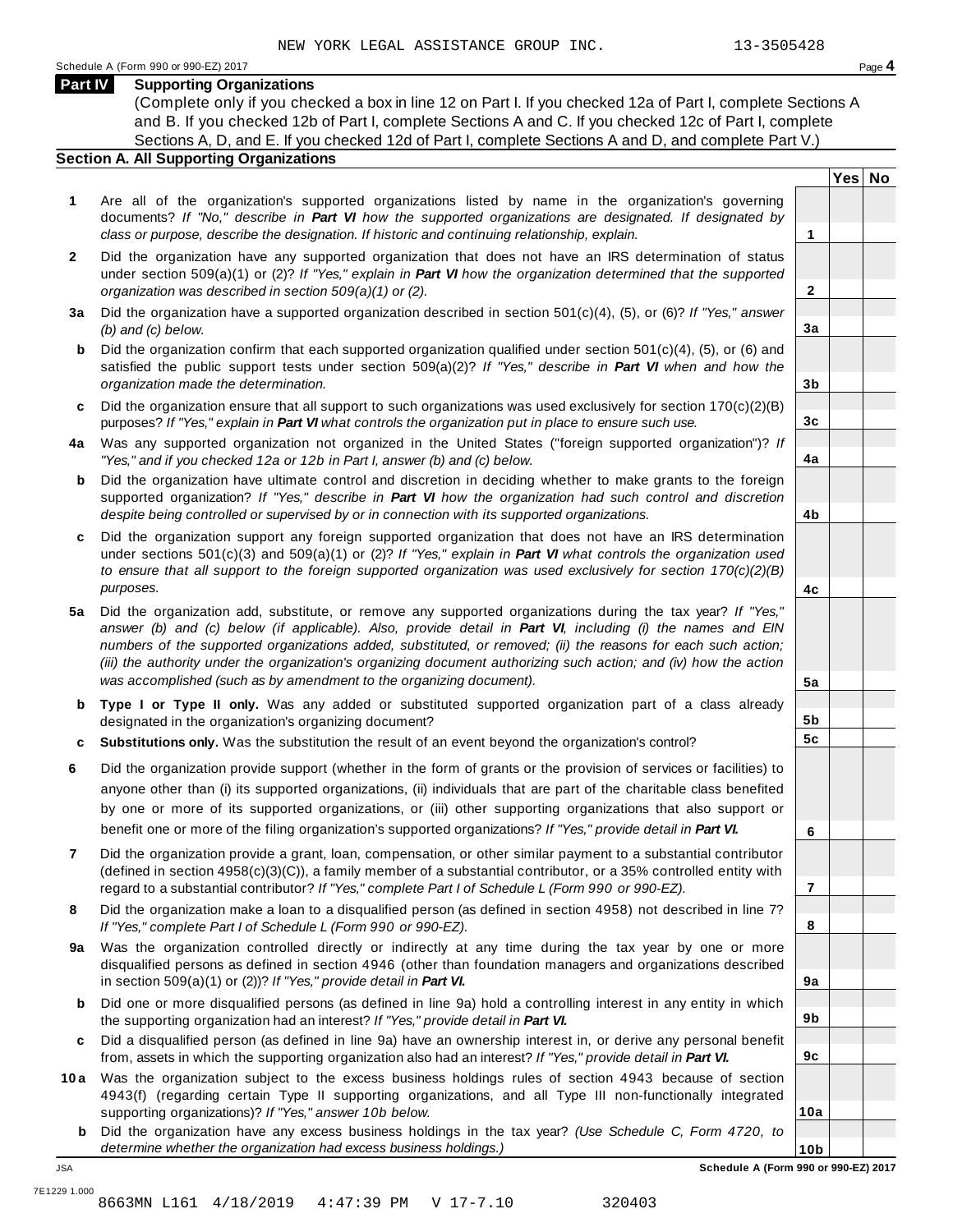|                  | Schedule A (Form 990 or 990-EZ) 2017                                                                                                                                                                                                                                                                                                                                                                                                                                                                                                                                                                                                                                         |                 |        | Page 5 |
|------------------|------------------------------------------------------------------------------------------------------------------------------------------------------------------------------------------------------------------------------------------------------------------------------------------------------------------------------------------------------------------------------------------------------------------------------------------------------------------------------------------------------------------------------------------------------------------------------------------------------------------------------------------------------------------------------|-----------------|--------|--------|
| <b>Part IV</b>   | <b>Supporting Organizations (continued)</b>                                                                                                                                                                                                                                                                                                                                                                                                                                                                                                                                                                                                                                  |                 |        |        |
|                  |                                                                                                                                                                                                                                                                                                                                                                                                                                                                                                                                                                                                                                                                              |                 | Yes No |        |
| 11<br>a          | Has the organization accepted a gift or contribution from any of the following persons?<br>A person who directly or indirectly controls, either alone or together with persons described in (b) and (c)                                                                                                                                                                                                                                                                                                                                                                                                                                                                      |                 |        |        |
|                  | below, the governing body of a supported organization?                                                                                                                                                                                                                                                                                                                                                                                                                                                                                                                                                                                                                       | 11a             |        |        |
| b                | A family member of a person described in (a) above?                                                                                                                                                                                                                                                                                                                                                                                                                                                                                                                                                                                                                          | 11 <sub>b</sub> |        |        |
| C                | A 35% controlled entity of a person described in (a) or (b) above? If "Yes" to a, b, or c, provide detail in Part VI.                                                                                                                                                                                                                                                                                                                                                                                                                                                                                                                                                        | 11c             |        |        |
|                  | <b>Section B. Type I Supporting Organizations</b>                                                                                                                                                                                                                                                                                                                                                                                                                                                                                                                                                                                                                            |                 |        |        |
|                  |                                                                                                                                                                                                                                                                                                                                                                                                                                                                                                                                                                                                                                                                              |                 | Yes No |        |
| 1                | Did the directors, trustees, or membership of one or more supported organizations have the power to<br>regularly appoint or elect at least a majority of the organization's directors or trustees at all times during the<br>tax year? If "No," describe in Part VI how the supported organization(s) effectively operated, supervised, or<br>controlled the organization's activities. If the organization had more than one supported organization,<br>describe how the powers to appoint and/or remove directors or trustees were allocated among the supported<br>organizations and what conditions or restrictions, if any, applied to such powers during the tax year. | 1               |        |        |
| $\mathbf{2}$     | Did the organization operate for the benefit of any supported organization other than the supported<br>organization(s) that operated, supervised, or controlled the supporting organization? If "Yes," explain in Part<br>VI how providing such benefit carried out the purposes of the supported organization(s) that operated,                                                                                                                                                                                                                                                                                                                                             |                 |        |        |
|                  | supervised, or controlled the supporting organization.                                                                                                                                                                                                                                                                                                                                                                                                                                                                                                                                                                                                                       | 2               |        |        |
|                  | <b>Section C. Type II Supporting Organizations</b>                                                                                                                                                                                                                                                                                                                                                                                                                                                                                                                                                                                                                           |                 |        |        |
| 1                | Were a majority of the organization's directors or trustees during the tax year also a majority of the directors<br>or trustees of each of the organization's supported organization(s)? If "No," describe in Part VI how control<br>or management of the supporting organization was vested in the same persons that controlled or managed<br>the supported organization(s).                                                                                                                                                                                                                                                                                                | 1               | Yes No |        |
|                  | <b>Section D. All Type III Supporting Organizations</b>                                                                                                                                                                                                                                                                                                                                                                                                                                                                                                                                                                                                                      |                 |        |        |
| 1                | Did the organization provide to each of its supported organizations, by the last day of the fifth month of the<br>organization's tax year, (i) a written notice describing the type and amount of support provided during the prior<br>tax year, (ii) a copy of the Form 990 that was most recently filed as of the date of notification, and (iii) copies of<br>the organization's governing documents in effect on the date of notification, to the extent not previously<br>provided?                                                                                                                                                                                     | 1               | Yes No |        |
| 2                | Were any of the organization's officers, directors, or trustees either (i) appointed or elected by the supported<br>organization(s) or (ii) serving on the governing body of a supported organization? If "No," explain in Part VI how<br>the organization maintained a close and continuous working relationship with the supported organization(s).                                                                                                                                                                                                                                                                                                                        | 2               |        |        |
| 3                | By reason of the relationship described in (2), did the organization's supported organizations have a<br>significant voice in the organization's investment policies and in directing the use of the organization's<br>income or assets at all times during the tax year? If "Yes," describe in Part VI the role the organization's<br>supported organizations played in this regard.                                                                                                                                                                                                                                                                                        | 3               |        |        |
|                  | Section E. Type III Functionally Integrated Supporting Organizations                                                                                                                                                                                                                                                                                                                                                                                                                                                                                                                                                                                                         |                 |        |        |
| 1<br>а<br>b<br>c | Check the box next to the method that the organization used to satisfy the Integral Part Test during the year (see instructions).<br>The organization satisfied the Activities Test. Complete line 2 below.<br>The organization is the parent of each of its supported organizations. Complete line 3 below.<br>The organization supported a governmental entity. Describe in Part VI how you supported a government entity (see instructions).                                                                                                                                                                                                                              |                 |        |        |
|                  |                                                                                                                                                                                                                                                                                                                                                                                                                                                                                                                                                                                                                                                                              |                 | Yes No |        |
| 2<br>а           | Activities Test. Answer (a) and (b) below.<br>Did substantially all of the organization's activities during the tax year directly further the exempt purposes of<br>the supported organization(s) to which the organization was responsive? If "Yes," then in Part VI identify<br>those supported organizations and explain how these activities directly furthered their exempt purposes,<br>how the organization was responsive to those supported organizations, and how the organization determined<br>that these activities constituted substantially all of its activities.                                                                                            | 2a              |        |        |
| b                | Did the activities described in (a) constitute activities that, but for the organization's involvement, one or more<br>of the organization's supported organization(s) would have been engaged in? If "Yes," explain in Part VI the<br>reasons for the organization's position that its supported organization(s) would have engaged in these<br>activities but for the organization's involvement.                                                                                                                                                                                                                                                                          | 2 <sub>b</sub>  |        |        |
| 3                | Parent of Supported Organizations. Answer (a) and (b) below.                                                                                                                                                                                                                                                                                                                                                                                                                                                                                                                                                                                                                 |                 |        |        |
| а                | Did the organization have the power to regularly appoint or elect a majority of the officers, directors, or<br>trustees of each of the supported organizations? Provide details in Part VI.                                                                                                                                                                                                                                                                                                                                                                                                                                                                                  | 3a              |        |        |
| b                | Did the organization exercise a substantial degree of direction over the policies, programs, and activities of each<br>of its supported organizations? If "Yes," describe in Part VI the role played by the organization in this regard.                                                                                                                                                                                                                                                                                                                                                                                                                                     | 3 <sub>b</sub>  |        |        |
| JSA              | Schedule A (Form 990 or 990-EZ) 2017                                                                                                                                                                                                                                                                                                                                                                                                                                                                                                                                                                                                                                         |                 |        |        |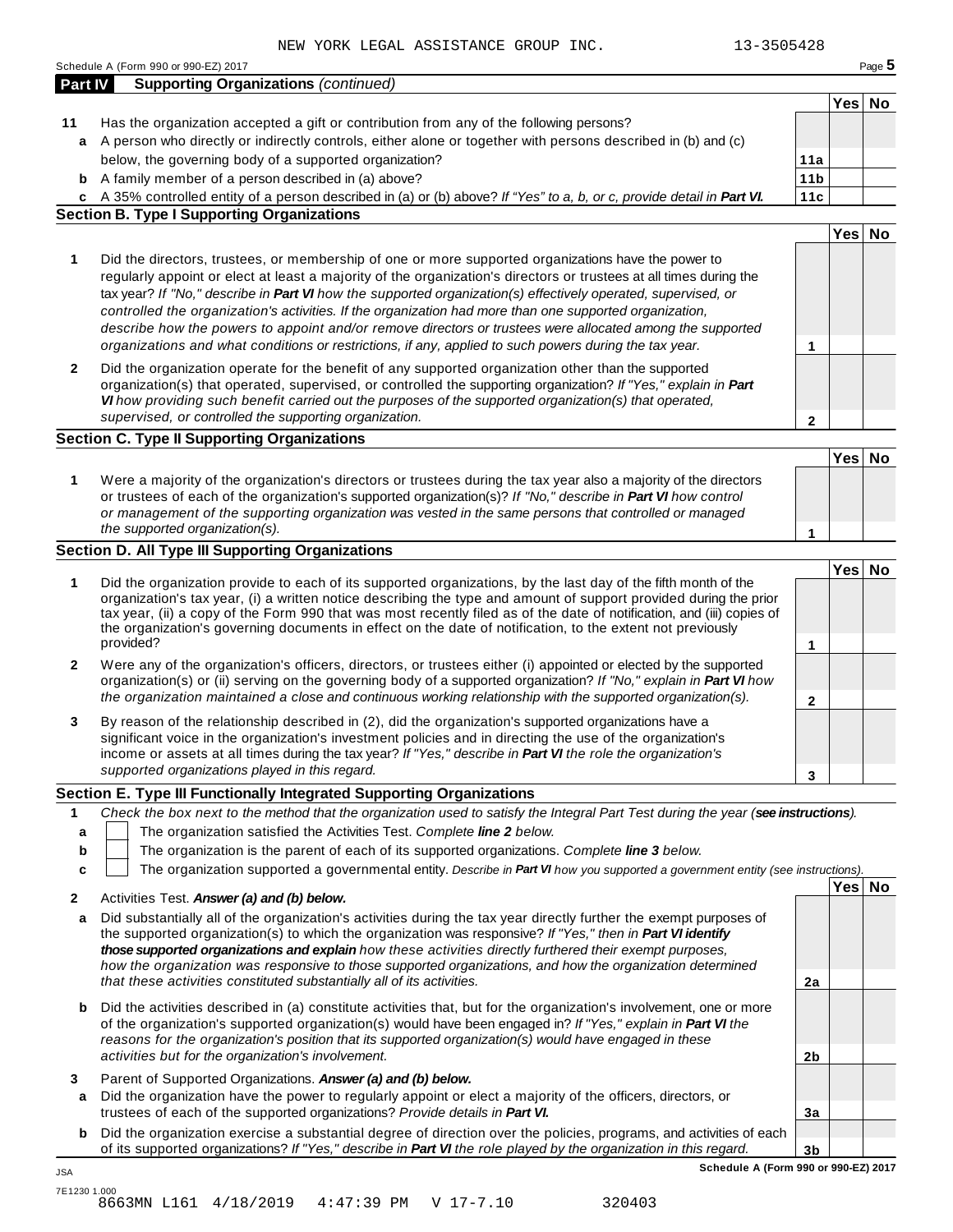| Schedule A (Form 990 or 990-EZ) 2017                                                                                                            |                         |                | Page $6$                       |
|-------------------------------------------------------------------------------------------------------------------------------------------------|-------------------------|----------------|--------------------------------|
| Type III Non-Functionally Integrated 509(a)(3) Supporting Organizations<br>Part V                                                               |                         |                |                                |
| $\mathbf 1$<br>Check here if the organization satisfied the Integral Part Test as a qualifying trust on Nov. 20, 1970 (explain in Part VI). See |                         |                |                                |
| instructions. All other Type III non-functionally integrated supporting organizations must complete Sections A through E.                       |                         |                |                                |
| <b>Section A - Adjusted Net Income</b>                                                                                                          |                         | (A) Prior Year | (B) Current Year               |
|                                                                                                                                                 |                         |                | (optional)                     |
| 1 Net short-term capital gain                                                                                                                   | 1                       |                |                                |
| 2 Recoveries of prior-year distributions                                                                                                        | $\mathbf 2$             |                |                                |
| 3 Other gross income (see instructions)                                                                                                         | 3                       |                |                                |
| 4 Add lines 1 through 3.                                                                                                                        | 4                       |                |                                |
| <b>5</b> Depreciation and depletion                                                                                                             | 5                       |                |                                |
| 6 Portion of operating expenses paid or incurred for production or                                                                              |                         |                |                                |
| collection of gross income or for management, conservation, or                                                                                  |                         |                |                                |
| maintenance of property held for production of income (see instructions)                                                                        | 6                       |                |                                |
| 7 Other expenses (see instructions)                                                                                                             | $\overline{7}$          |                |                                |
| 8 Adjusted Net Income (subtract lines 5, 6, and 7 from line 4).                                                                                 | 8                       |                |                                |
| <b>Section B - Minimum Asset Amount</b>                                                                                                         |                         | (A) Prior Year | (B) Current Year<br>(optional) |
| 1 Aggregate fair market value of all non-exempt-use assets (see                                                                                 |                         |                |                                |
| instructions for short tax year or assets held for part of year):                                                                               |                         |                |                                |
| a Average monthly value of securities                                                                                                           | 1a                      |                |                                |
| <b>b</b> Average monthly cash balances                                                                                                          | 1 <sub>b</sub>          |                |                                |
| c Fair market value of other non-exempt-use assets                                                                                              | 1 <sub>c</sub>          |                |                                |
| d Total (add lines 1a, 1b, and 1c)                                                                                                              | 1 <sub>d</sub>          |                |                                |
| e Discount claimed for blockage or other                                                                                                        |                         |                |                                |
| factors (explain in detail in Part VI):                                                                                                         |                         |                |                                |
| 2 Acquisition indebtedness applicable to non-exempt-use assets                                                                                  | $\overline{2}$          |                |                                |
| 3 Subtract line 2 from line 1d.                                                                                                                 | $\overline{\mathbf{3}}$ |                |                                |
| 4 Cash deemed held for exempt use. Enter 1-1/2% of line 3 (for greater amount,<br>see instructions).                                            | 4                       |                |                                |
| 5 Net value of non-exempt-use assets (subtract line 4 from line 3)                                                                              | 5                       |                |                                |
| 6 Multiply line 5 by .035.                                                                                                                      | 6                       |                |                                |
| 7 Recoveries of prior-year distributions                                                                                                        | $\overline{7}$          |                |                                |
| 8 Minimum Asset Amount (add line 7 to line 6)                                                                                                   | 8                       |                |                                |
| <b>Section C - Distributable Amount</b>                                                                                                         |                         |                | <b>Current Year</b>            |
| 1 Adjusted net income for prior year (from Section A, line 8, Column A)                                                                         | 1                       |                |                                |
| 2 Enter 85% of line 1.                                                                                                                          | $\mathbf 2$             |                |                                |
| 3 Minimum asset amount for prior year (from Section B, line 8, Column A)                                                                        | 3                       |                |                                |
| 4 Enter greater of line 2 or line 3.                                                                                                            | 4                       |                |                                |
| 5 Income tax imposed in prior year                                                                                                              | 5                       |                |                                |
| 6 Distributable Amount. Subtract line 5 from line 4, unless subject to                                                                          |                         |                |                                |
| emergency temporary reduction (see instructions).                                                                                               | 6                       |                |                                |

**7** | Check here if the current year is the organization's first as a non-functionally integrated Type III supporting organization (see instructions).

**Schedule A (Form 990 or 990-EZ) 2017**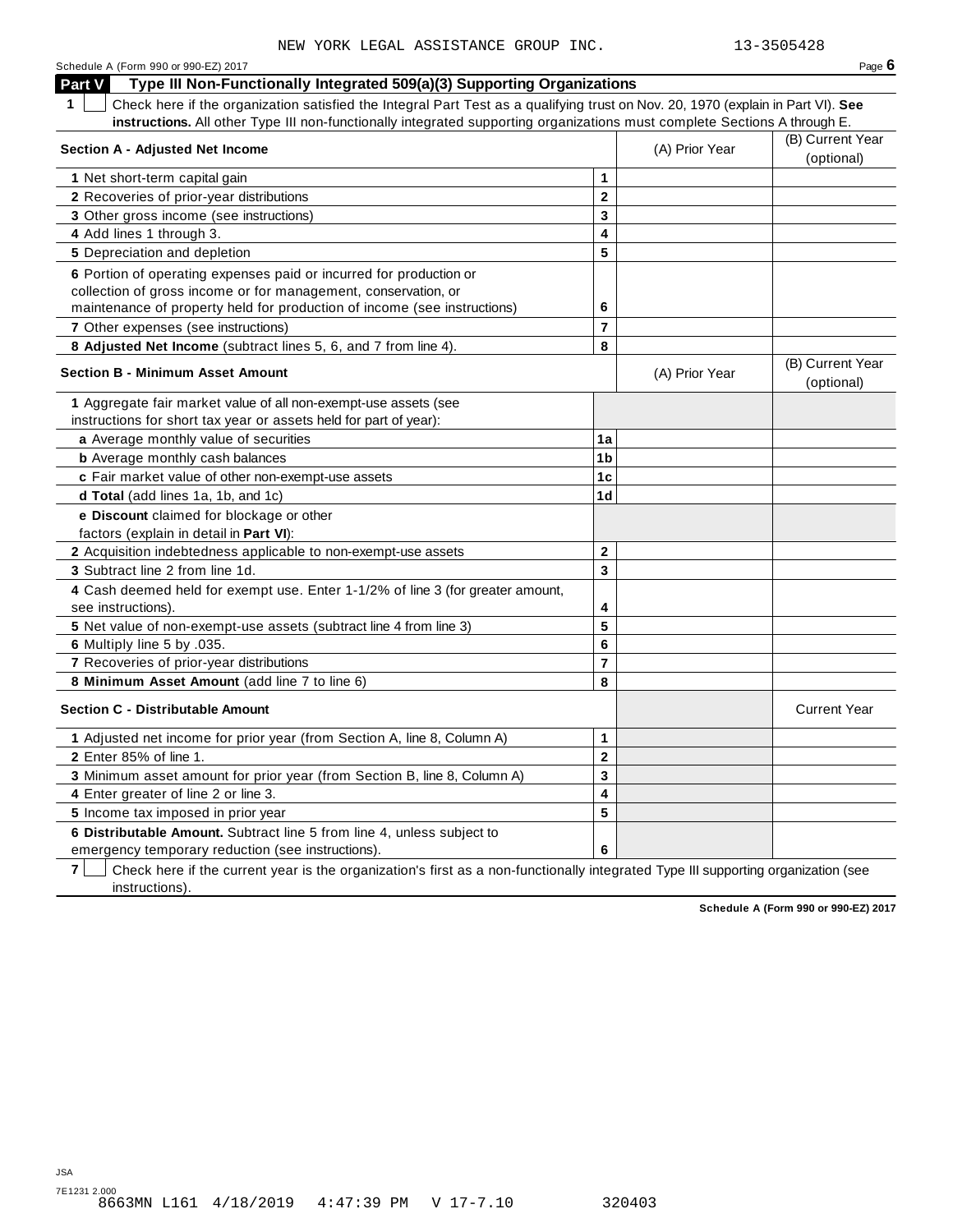|               | NEW YORK LEGAL ASSISTANCE GROUP INC.                                                       |                                            |                                               | 13-3505428                                       |
|---------------|--------------------------------------------------------------------------------------------|--------------------------------------------|-----------------------------------------------|--------------------------------------------------|
|               | Schedule A (Form 990 or 990-EZ) 2017                                                       |                                            |                                               | Page 7                                           |
| <b>Part V</b> | Type III Non-Functionally Integrated 509(a)(3) Supporting Organizations (continued)        |                                            |                                               |                                                  |
|               | <b>Section D - Distributions</b>                                                           |                                            |                                               | <b>Current Year</b>                              |
| 1.            | Amounts paid to supported organizations to accomplish exempt purposes                      |                                            |                                               |                                                  |
| 2             | Amounts paid to perform activity that directly furthers exempt purposes of supported       |                                            |                                               |                                                  |
|               | organizations, in excess of income from activity                                           |                                            |                                               |                                                  |
| 3             | Administrative expenses paid to accomplish exempt purposes of supported organizations      |                                            |                                               |                                                  |
| 4             | Amounts paid to acquire exempt-use assets                                                  |                                            |                                               |                                                  |
| 5             | Qualified set-aside amounts (prior IRS approval required)                                  |                                            |                                               |                                                  |
| 6             | Other distributions (describe in Part VI). See instructions.                               |                                            |                                               |                                                  |
| 7             | Total annual distributions. Add lines 1 through 6.                                         |                                            |                                               |                                                  |
| 8             | Distributions to attentive supported organizations to which the organization is responsive |                                            |                                               |                                                  |
|               | (provide details in Part VI). See instructions.                                            |                                            |                                               |                                                  |
| 9             | Distributable amount for 2017 from Section C, line 6                                       |                                            |                                               |                                                  |
| 10            | Line 8 amount divided by Line 9 amount                                                     |                                            |                                               |                                                  |
|               | Section E - Distribution Allocations (see instructions)                                    | $\sf^{(i)}$<br><b>Excess Distributions</b> | (ii)<br><b>Underdistributions</b><br>Pre-2017 | (iii)<br><b>Distributable</b><br>Amount for 2017 |
| 1             | Distributable amount for 2017 from Section C, line 6                                       |                                            |                                               |                                                  |
| $\mathbf{2}$  | Underdistributions, if any, for years prior to 2017                                        |                                            |                                               |                                                  |
|               | (reasonable cause required-explain in Part VI). See                                        |                                            |                                               |                                                  |
|               | instructions.                                                                              |                                            |                                               |                                                  |
| 3             | Excess distributions carryover, if any, to 2017                                            |                                            |                                               |                                                  |
| a             |                                                                                            |                                            |                                               |                                                  |
| b             | From 2013                                                                                  |                                            |                                               |                                                  |
| c             | From 2014                                                                                  |                                            |                                               |                                                  |
| d             | From 2015                                                                                  |                                            |                                               |                                                  |
| е             | From 2016 <b>Figure 1.1</b>                                                                |                                            |                                               |                                                  |
| f             | Total of lines 3a through e                                                                |                                            |                                               |                                                  |
| g             | Applied to underdistributions of prior years                                               |                                            |                                               |                                                  |
| h             | Applied to 2017 distributable amount                                                       |                                            |                                               |                                                  |
| j.            | Carryover from 2012 not applied (see instructions)                                         |                                            |                                               |                                                  |
|               | Remainder. Subtract lines 3g, 3h, and 3i from 3f.                                          |                                            |                                               |                                                  |
| 4             | Distributions for 2017 from                                                                |                                            |                                               |                                                  |
|               | Section D, line 7:                                                                         |                                            |                                               |                                                  |
| a             | Applied to underdistributions of prior years                                               |                                            |                                               |                                                  |
| b             | Applied to 2017 distributable amount                                                       |                                            |                                               |                                                  |
| C             | Remainder, Subtract lines 4a and 4b from 4.                                                |                                            |                                               |                                                  |
| 5             | Remaining underdistributions for years prior to 2017, if                                   |                                            |                                               |                                                  |
|               | any. Subtract lines 3g and 4a from line 2. For result                                      |                                            |                                               |                                                  |
|               | greater than zero, explain in Part VI. See instructions.                                   |                                            |                                               |                                                  |
| 6             | Remaining underdistributions for 2017. Subtract lines 3h                                   |                                            |                                               |                                                  |
|               | and 4b from line 1. For result greater than zero, explain in                               |                                            |                                               |                                                  |
|               | <b>Part VI.</b> See instructions.                                                          |                                            |                                               |                                                  |
| 7             | Excess distributions carryover to 2018. Add lines 3j                                       |                                            |                                               |                                                  |
|               | and 4c.                                                                                    |                                            |                                               |                                                  |
| 8             | Breakdown of line 7:                                                                       |                                            |                                               |                                                  |
| а             | Excess from 2013                                                                           |                                            |                                               |                                                  |
| b             | Excess from 2014                                                                           |                                            |                                               |                                                  |
| C             | Excess from 2015                                                                           |                                            |                                               |                                                  |
| d             | Excess from 2016                                                                           |                                            |                                               |                                                  |
| e             | Excess from 2017                                                                           |                                            |                                               |                                                  |
|               |                                                                                            |                                            |                                               | Schodule A (Form 990 or 990-F7) 2017             |

**Schedule A (Form 990 or 990-EZ) 2017**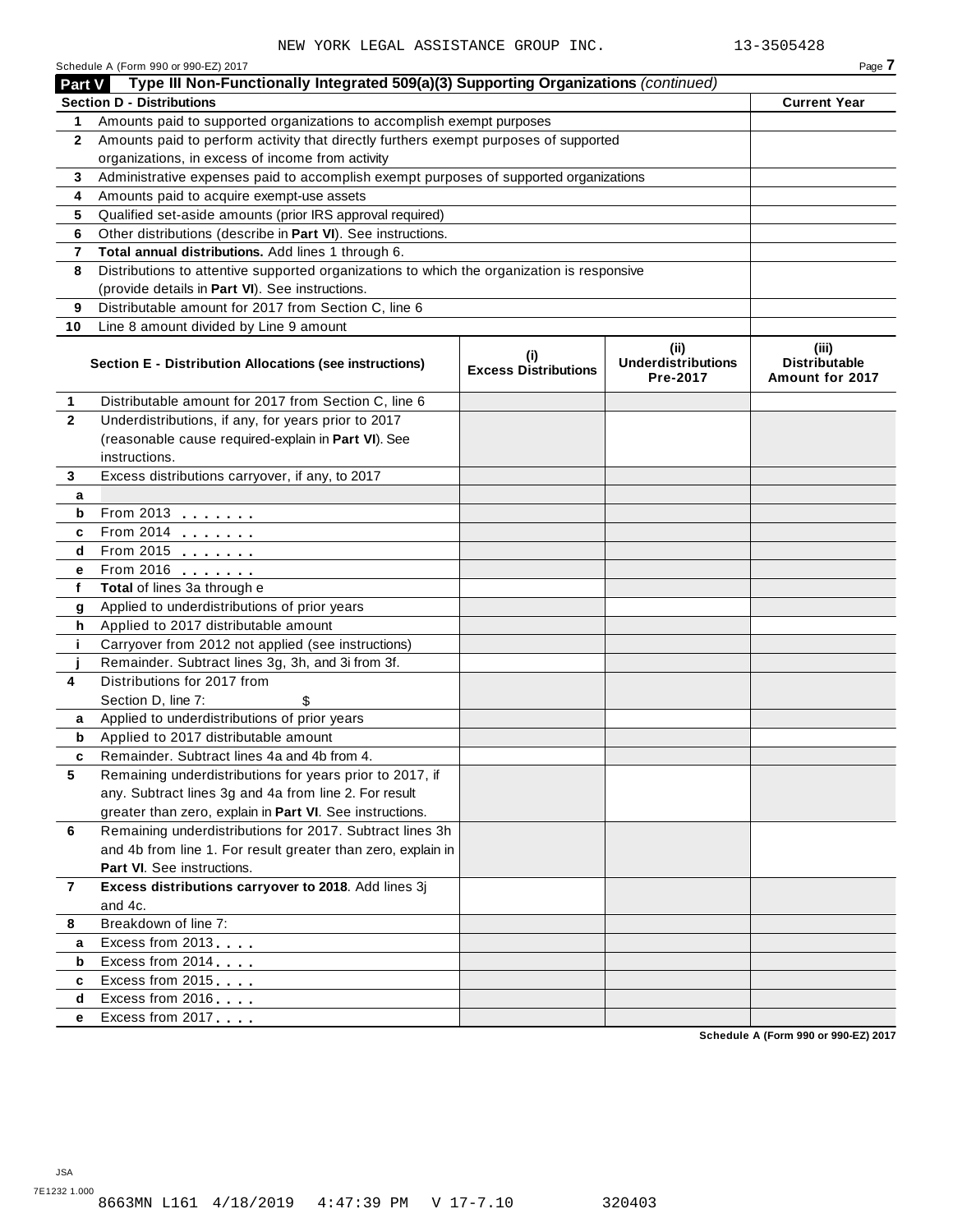<span id="page-20-0"></span>Schedule <sup>A</sup> (Form <sup>990</sup> or 990-EZ) <sup>2017</sup> Page **8**

**Supplemental Information.** Provide the explanations required by Part II, line 10; Part II, line 17a or 17b; Part **Part VI** III, line 12; Part IV, Section A, lines 1, 2, 3b, 3c, 4b, 4c, 5a, 6, 9a, 9b, 9c, 11a, 11b, and 11c; Part IV, Section B, lines 1 and 2; Part IV, Section C, line 1; Part IV, Section D, lines 2 and 3; Part IV, Section E, lines 1c, 2a, 2b, 3a and 3b; Part V, line 1; Part V, Section B, line 1e; Part V, Section D, lines 5, 6, and 8; and Part V, Section E, lines 2, 5, and 6. Also complete this part for any additional information. (See instructions.)

| SCHEDULE A, PART II - OTHER INCOME |        |        |            |         | ATTACHMENT |            |
|------------------------------------|--------|--------|------------|---------|------------|------------|
| DESCRIPTION                        | 2013   | 2014   | 2015       | 2016    | 2017       | TOTAL      |
| MISCELLANEOUS REVENUE              | 2,243. | 6,144. | 1,770,917. | 34,917. | 211,297.   | 2,025,518. |
| TOTALS                             | 2,243. | 6,144. | 1,770,917. | 34,917. | 211,297.   | 2,025,518. |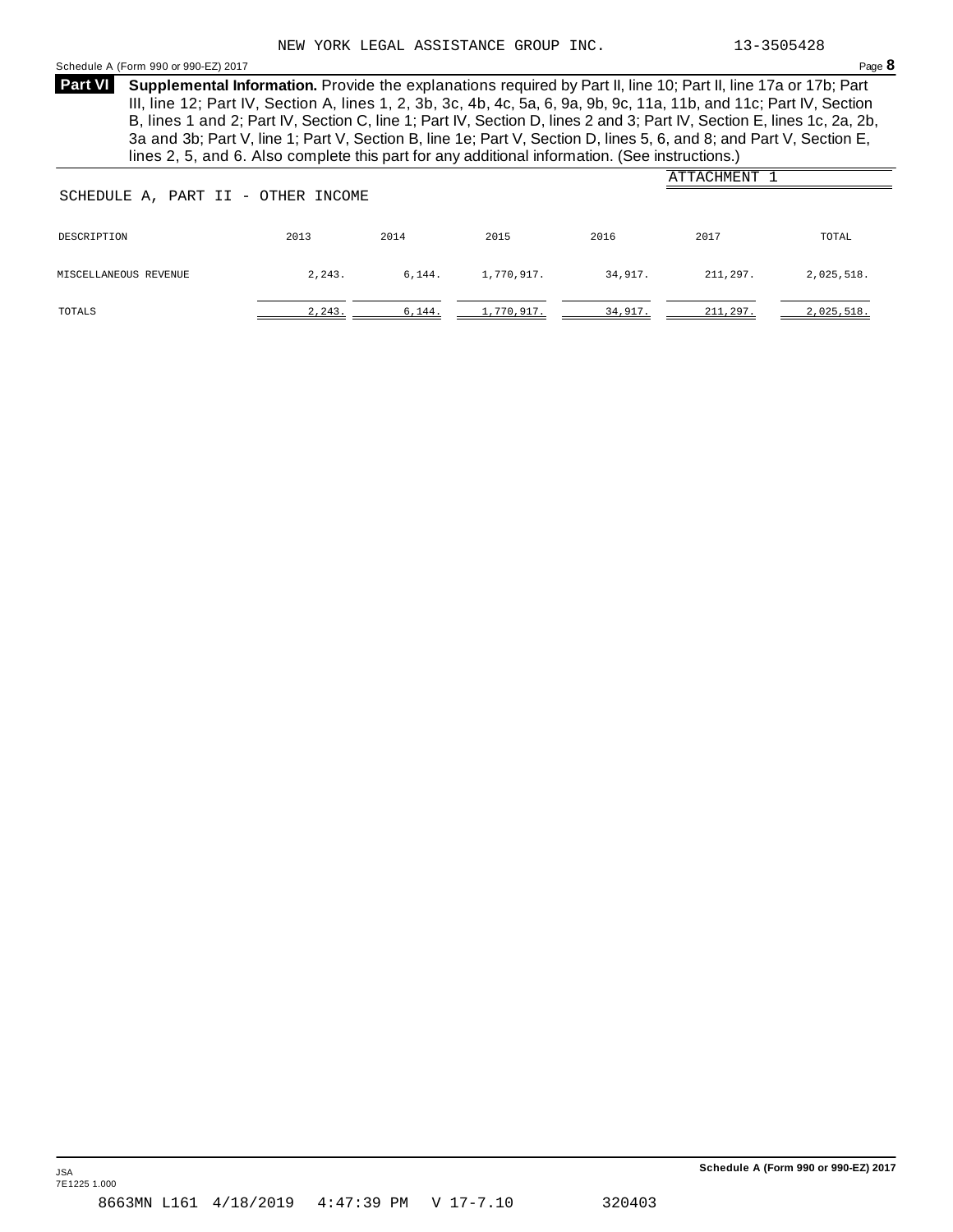**(Form 990, 990-EZ, or 990-PF)** Department of the Treasury<br>Internal Revenue Service

## **Schedule B**  $\leftarrow$  **Contributors**

(Porm 990, Form 990, Form 990-EZ, or Form 990-PF.<br>Department of the Treasury → Attach to Form 990, Form 990-EZ, or Form 990-PF.<br>Internal Revenue Service → → Go to www.irs.gov/Form990 for the latest information.<br>Name of th

 $20$ **17** 

NEW YORK LEGAL ASSISTANCE GROUP INC.

13-3505428

| Filers of:         | Section:                                                                  |
|--------------------|---------------------------------------------------------------------------|
| Form 990 or 990-EZ | $\mathbb{X}$ 501(c)( $^3$ ) (enter number) organization                   |
|                    | 4947(a)(1) nonexempt charitable trust not treated as a private foundation |
|                    | 527 political organization                                                |
| Form 990-PF        | 501(c)(3) exempt private foundation                                       |
|                    | 4947(a)(1) nonexempt charitable trust treated as a private foundation     |
|                    | $501(c)(3)$ taxable private foundation                                    |

Check if your organization is covered by the **General Rule** or a **Special Rule.**

**Note:** Only a section 501(c)(7), (8), or (10) organization can check boxes for both the General Rule and a Special Rule. See instructions.

## **General Rule**

For an organization filing Form 990, 990-EZ, or 990-PF that received, during the year, contributions totaling \$5,000 or more (in money or property) from any one contributor. Complete Parts I and II. See instructions for determining a contributor's total contributions.

## **Special Rules**

 $\text{X}$  For an organization described in section 501(c)(3) filing Form 990 or 990-EZ that met the 33 1/3 % support test of the regulations under sections 509(a)(1) and 170(b)(1)(A)(vi), that checked Schedule A (Form 990 or 990-EZ), Part II, line 13, 16a, or 16b, and that received from any one contributor, during the year, total contributions of the greater of **(1)** \$5,000; or **(2)** 2% of the amount on (i) Form 990, Part VIII, line 1h; or (ii) Form 990-EZ, line 1. Complete Parts I and II.

For an organization described in section 501(c)(7), (8), or (10) filing Form 990 or 990-EZ that received from any one contributor, during the year, total contributions of more than \$1,000 *exclusively* for religious, charitable, scientific, literary, or educational purposes, or for the prevention of cruelty to children or animals. Complete Parts I, II, and III.

For an organization described in section 501(c)(7), (8), or (10) filing Form 990 or 990-EZ that received from any one contributor, during the year, contributions *exclusively* for religious, charitable, etc., purposes, but no such contributions totaled more than \$1,000. If this box is checked, enter here the total contributions that were received during the year for an *exclusively* religious, charitable, etc., purpose. Don't complete any of the parts unless the **General Rule** applies to this organization because it received *nonexclusively* religious, charitable, etc., contributions totaling \$5,000 or more during the year m m m m m m m m m m m m m m m m m m m m m m m m m m m m m m m I \$

**Caution:** An organization that isn't covered by the General Rule and/or the Special Rules doesn't file Schedule B (Form 990, 990-EZ, or 990-PF), but it **must** answer "No" on Part IV, line 2, of its Form 990; or check the box on line H of its Form 990-EZ or on its Form 990-PF, Part I, line 2, to certify that it doesn't meet the filing requirements of Schedule B (Form 990, 990-EZ, or 990-PF).

For Paperwork Reduction Act Notice, see the instructions for Form 990, 990-EZ, or 990-PF. Schedule B (Form 990, 990-EZ, or 990-PF) (2017)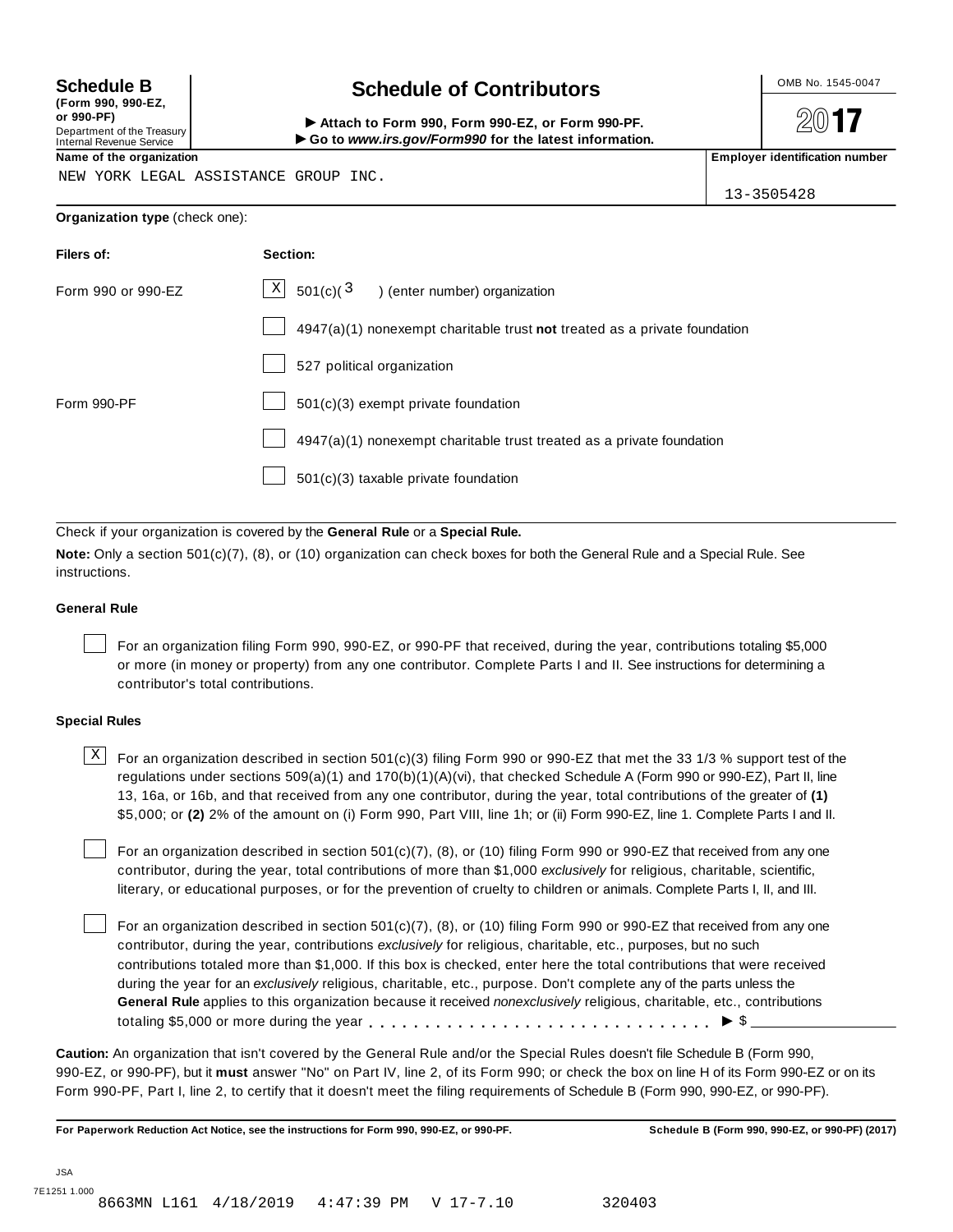| Part I      | <b>Contributors</b> (see instructions). Use duplicate copies of Part I if additional space is needed.        |                                   |                                                                                                     |  |  |  |
|-------------|--------------------------------------------------------------------------------------------------------------|-----------------------------------|-----------------------------------------------------------------------------------------------------|--|--|--|
| (a)<br>No.  | (b)<br>Name, address, and ZIP + 4                                                                            | (c)<br><b>Total contributions</b> | (d)<br>Type of contribution                                                                         |  |  |  |
| $\mathbf 1$ | NYC HUMAN RESOURCES ADMINISTRATION<br>150 GREENWICH STREET, 36 FLOOR<br>10007<br>NEW YORK, NY                | 5,730,562.<br>$\mathfrak{L}$      | Χ<br>Person<br>Payroll<br><b>Noncash</b><br>(Complete Part II for<br>noncash contributions.)        |  |  |  |
| (a)<br>No.  | (b)<br>Name, address, and ZIP + 4                                                                            | (c)<br><b>Total contributions</b> | (d)<br>Type of contribution                                                                         |  |  |  |
| 2           | NYS OFFICE OF COURT ADMINISTRATION<br>25 BEAVER STREET<br>10004<br>NEW YORK, NY                              | 4,642,463.<br>$\mathfrak{L}$      | Χ<br>Person<br><b>Payroll</b><br><b>Noncash</b><br>(Complete Part II for<br>noncash contributions.) |  |  |  |
| (a)<br>No.  | (b)<br>Name, address, and ZIP + 4                                                                            | (c)<br><b>Total contributions</b> | (d)<br>Type of contribution                                                                         |  |  |  |
| 3           | NYC MAYOR'S OFFICE OF IMMIGRANT AFFAIRS<br>C/O NEW YORK LEGAL ASSISTANCE GROUP, INC<br>10004<br>NEW YORK, NY | 1,742,013.<br>\$                  | Х<br>Person<br><b>Payroll</b><br><b>Noncash</b><br>(Complete Part II for<br>noncash contributions.) |  |  |  |
|             |                                                                                                              |                                   |                                                                                                     |  |  |  |
| (a)<br>No.  | (b)<br>Name, address, and ZIP + 4                                                                            | (c)<br><b>Total contributions</b> | (d)<br>Type of contribution                                                                         |  |  |  |
| 4           | ROBIN HOOD FOUNDATION<br>826 BROADWAY<br>10003<br>NEW YORK, NY                                               | 1,270,000.<br>\$                  | Х<br>Person<br>Payroll<br><b>Noncash</b><br>(Complete Part II for<br>noncash contributions.)        |  |  |  |
| (a)<br>No.  | (b)<br>Name, address, and ZIP + 4                                                                            | (c)<br><b>Total contributions</b> | (d)<br>Type of contribution                                                                         |  |  |  |
| 5           | UJA-FEDERATION OF NEW YORK<br>130 E 59TH STREET<br>10022<br>NEW YORK, NY                                     | 1,395,702.<br>\$                  | Χ<br>Person<br>Payroll<br><b>Noncash</b><br>(Complete Part II for<br>noncash contributions.)        |  |  |  |
| (a)<br>No.  | (b)<br>Name, address, and ZIP + 4                                                                            | (c)<br><b>Total contributions</b> | (d)<br>Type of contribution                                                                         |  |  |  |
| 6           | NYS INTEREST ON LAWYER ACCOUNT FUND                                                                          |                                   | Χ<br>Person                                                                                         |  |  |  |
|             | 11 E 44TH ST #1406                                                                                           | 1,330,000.<br>\$                  | Payroll<br><b>Noncash</b><br>(Complete Part II for                                                  |  |  |  |

**Schedule B (Form 990, 990-EZ, or 990-PF) (2017)** JSA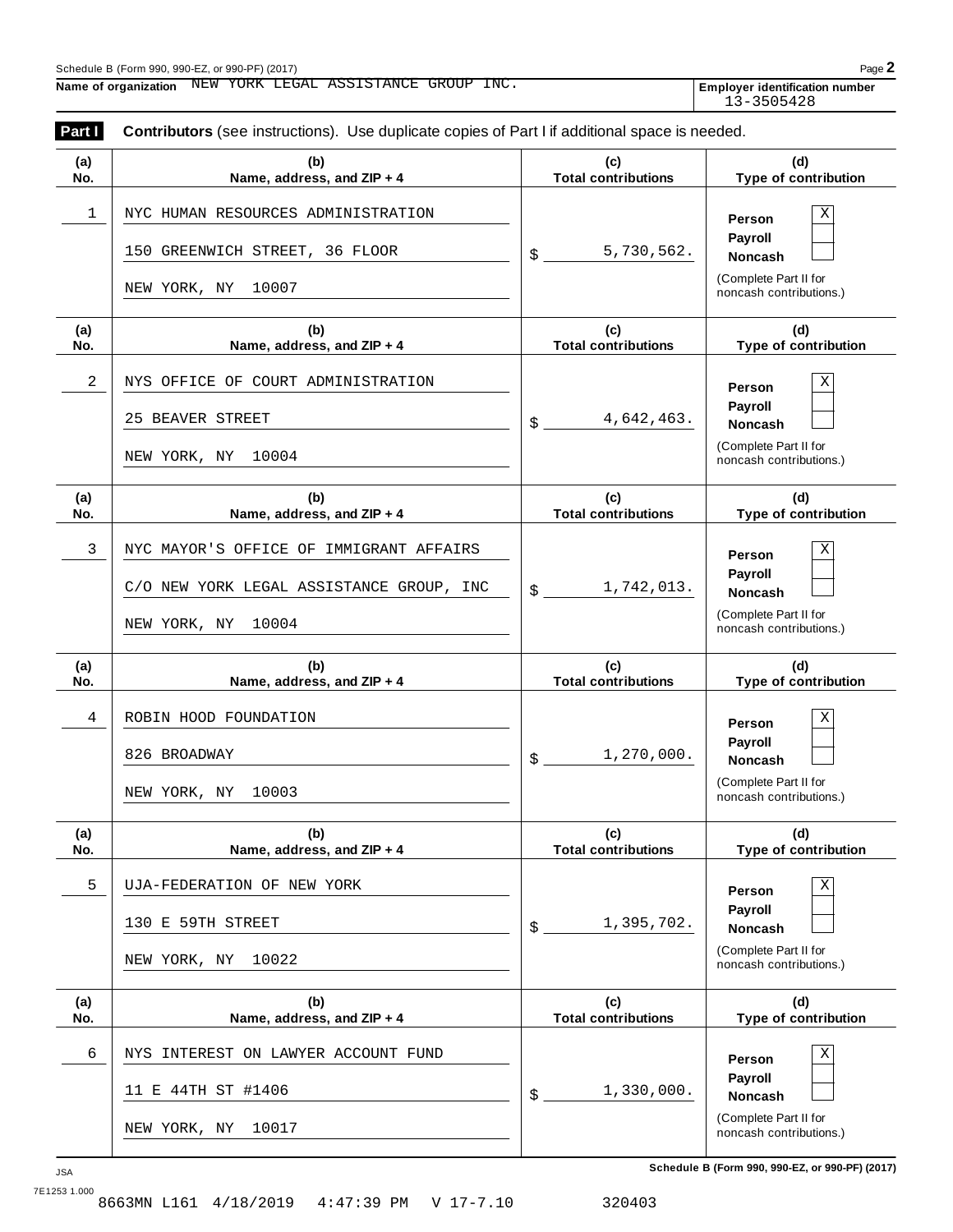**Name of organization** NEW YORK LEGAL ASSISTANCE GROUP INC. **The substitution is a set of the set of the set of the set of the set of the set of the set of the set of the set of the set of the set of the set of the set o** 

Employer identification number<br>13-3505428

| Part I     | Contributors (see instructions). Use duplicate copies of Part I if additional space is needed. |                                   |                                                                                  |
|------------|------------------------------------------------------------------------------------------------|-----------------------------------|----------------------------------------------------------------------------------|
| (a)<br>No. | (b)<br>Name, address, and ZIP + 4                                                              | (c)<br><b>Total contributions</b> | (d)<br>Type of contribution                                                      |
| 7          | NYS OFFICE OF TEMPORARY DISABILITY ASSIS                                                       |                                   | Χ<br>Person<br>Payroll                                                           |
|            | 317 MALCOLM X BLVD #8                                                                          | 794,528.<br>\$                    | <b>Noncash</b><br>(Complete Part II for                                          |
|            | 10027<br>NEW YORK, NY                                                                          |                                   | noncash contributions.)                                                          |
| (a)<br>No. | (b)<br>Name, address, and ZIP + 4                                                              | (c)<br><b>Total contributions</b> | (d)<br>Type of contribution                                                      |
| 8          | STATE OF NEW YORK DEPARTMENT OF LAW                                                            |                                   | Χ<br>Person<br>Payroll                                                           |
|            | 120 BROADWAY                                                                                   | 659,649.<br>\$                    | Noncash<br>(Complete Part II for                                                 |
|            | 10003<br>NEW YORK, NY                                                                          |                                   | noncash contributions.)                                                          |
| (a)<br>No. | (b)<br>Name, address, and ZIP + 4                                                              | (c)<br><b>Total contributions</b> | (d)<br>Type of contribution                                                      |
| 9          | MAYOR'S FUND TO ADVANCE NEW YORK CITY                                                          |                                   | Χ<br>Person                                                                      |
|            | 253 BROADWAY                                                                                   | 637,755.<br>\$                    | Payroll<br>Noncash                                                               |
|            | 10007<br>NEW YORK, NY                                                                          |                                   | (Complete Part II for<br>noncash contributions.)                                 |
| (a)<br>No. | (b)<br>Name, address, and ZIP + 4                                                              | (c)<br><b>Total contributions</b> | (d)<br>Type of contribution                                                      |
|            |                                                                                                | \$                                | Person<br>Payroll<br>Noncash<br>(Complete Part II for<br>noncash contributions.) |
| (a)<br>No. | (b)<br>Name, address, and ZIP + 4                                                              | (c)<br><b>Total contributions</b> | (d)<br>Type of contribution                                                      |
|            |                                                                                                | \$                                | Person<br>Payroll<br>Noncash<br>(Complete Part II for<br>noncash contributions.) |
| (a)<br>No. | (b)<br>Name, address, and ZIP + 4                                                              | (c)<br><b>Total contributions</b> | (d)<br>Type of contribution                                                      |
|            |                                                                                                | \$                                | Person<br>Payroll<br>Noncash<br>(Complete Part II for<br>noncash contributions.) |

**Schedule B (Form 990, 990-EZ, or 990-PF) (2017)** JSA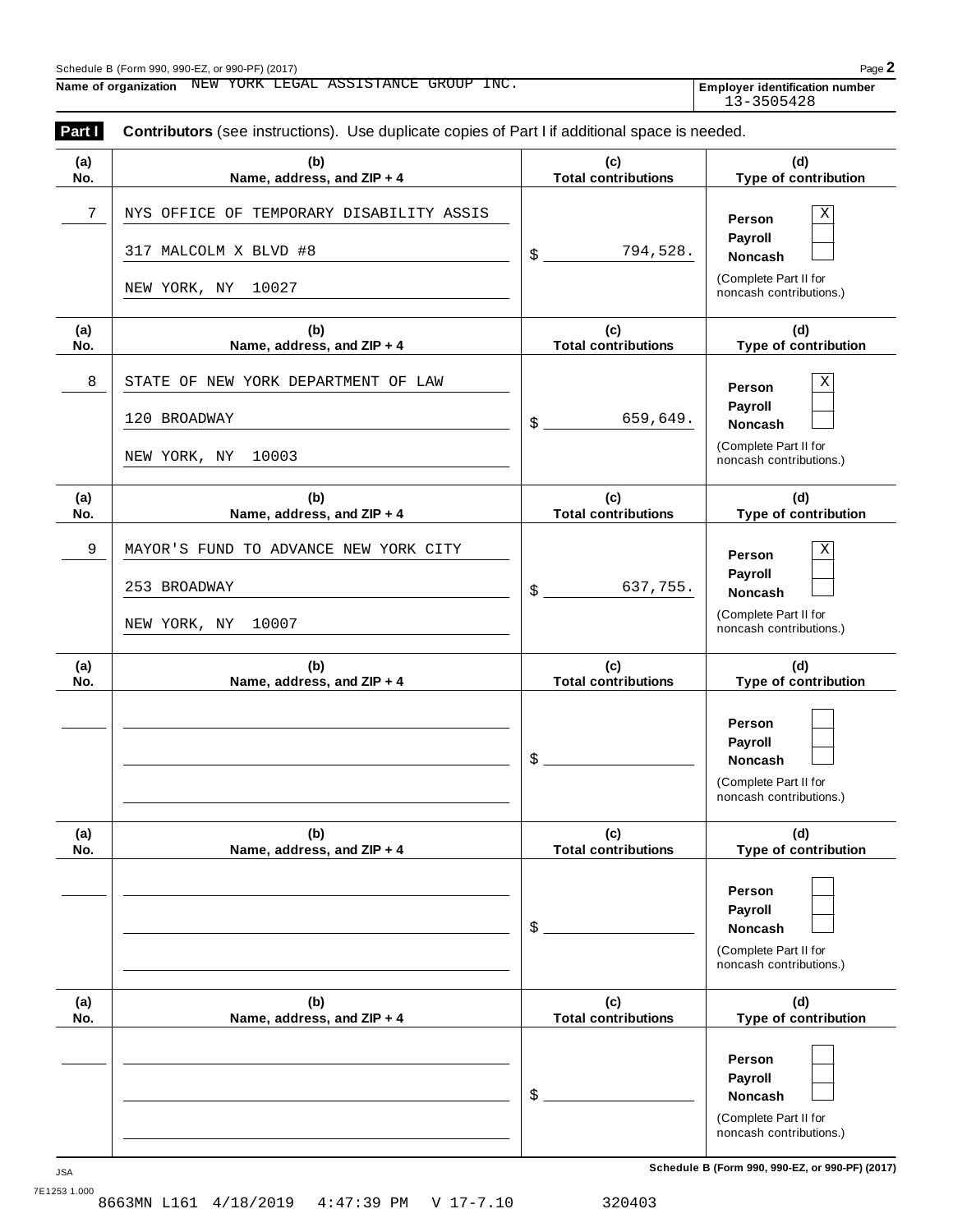Schedule B (Form 990, 990-EZ, or 990-PF) (2017)<br> **Name of organization** NEW YORK LEGAL ASSISTANCE GROUP INC. **Page 3 Page 3 Name of organization** NEW YORK LEGAL ASSISTANCE GROUP INC. **Employer** identification number

13-3505428

| Part II                   | Noncash Property (see instructions). Use duplicate copies of Part II if additional space is needed. |                                                 |                      |
|---------------------------|-----------------------------------------------------------------------------------------------------|-------------------------------------------------|----------------------|
| (a) No.<br>from<br>Part I | (b)<br>Description of noncash property given                                                        | (c)<br>FMV (or estimate)<br>(See instructions.) | (d)<br>Date received |
|                           |                                                                                                     | $\frac{1}{2}$                                   |                      |
| (a) No.<br>from<br>Part I | (b)<br>Description of noncash property given                                                        | (c)<br>FMV (or estimate)<br>(See instructions.) | (d)<br>Date received |
|                           |                                                                                                     | $\frac{2}{2}$                                   |                      |
| (a) No.<br>from<br>Part I | (b)<br>Description of noncash property given                                                        | (c)<br>FMV (or estimate)<br>(See instructions.) | (d)<br>Date received |
|                           |                                                                                                     | $\frac{1}{2}$                                   |                      |
| (a) No.<br>from<br>Part I | (b)<br>Description of noncash property given                                                        | (c)<br>FMV (or estimate)<br>(See instructions.) | (d)<br>Date received |
|                           |                                                                                                     | $$$ .                                           |                      |
| (a) No.<br>from<br>Part I | (b)<br>Description of noncash property given                                                        | (c)<br>FMV (or estimate)<br>(See instructions.) | (d)<br>Date received |
|                           |                                                                                                     | \$                                              |                      |
| (a) No.<br>from<br>Part I | (b)<br>Description of noncash property given                                                        | (c)<br>FMV (or estimate)<br>(See instructions.) | (d)<br>Date received |
|                           |                                                                                                     |                                                 |                      |
|                           |                                                                                                     | $$$ .                                           |                      |

 $S$ chedule B (Form 990, 990-EZ, or 990-PF) (2017)

8663MN L161 4/18/2019 4:47:39 PM V 17-7.10 320403

7E1254 1.000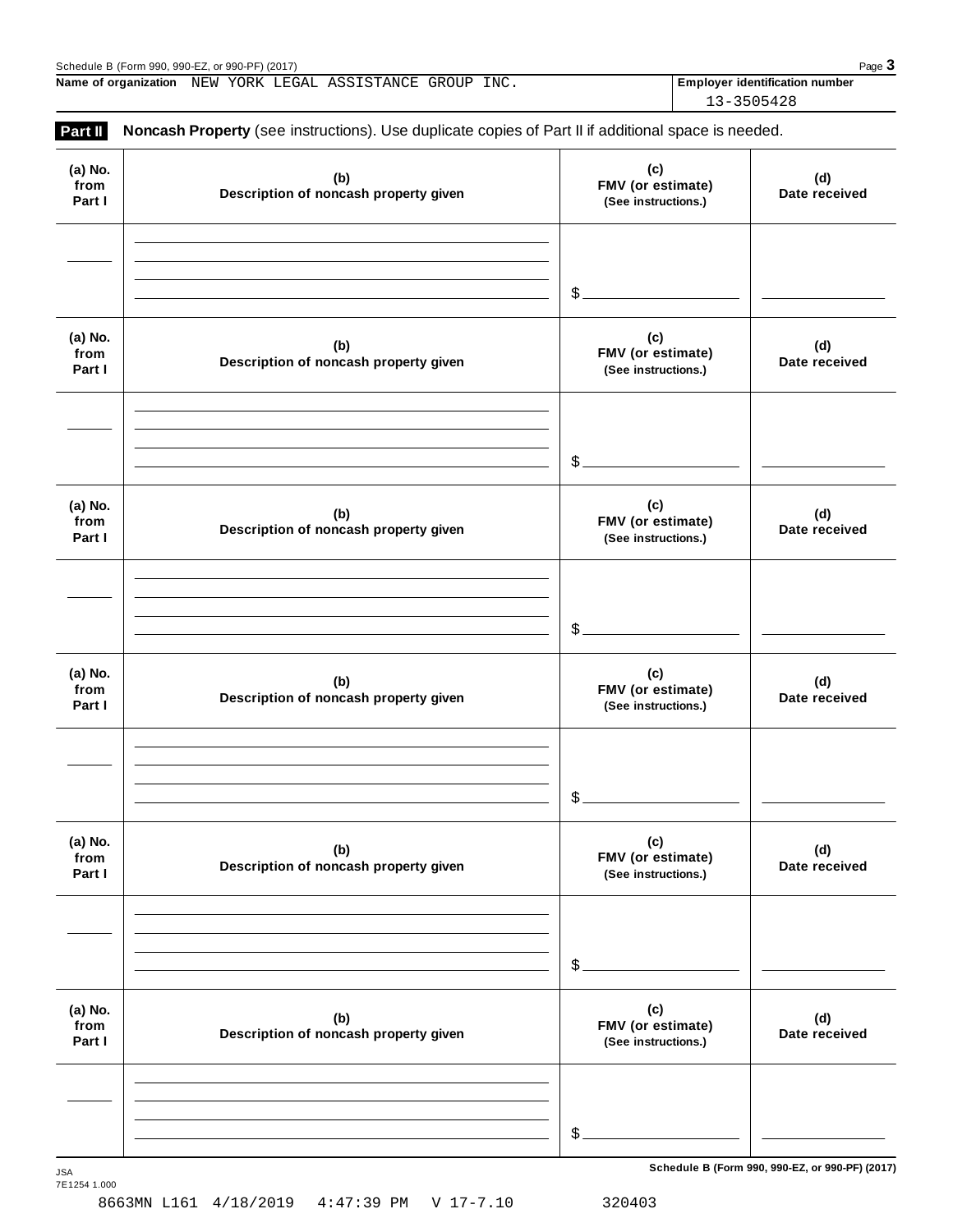|                             | Name of organization NEW YORK LEGAL ASSISTANCE GROUP INC.                                                                                                                                                                                                                                                                                                                                                                                                                                                                                                                |                      | <b>Employer identification number</b><br>13-3505428 |
|-----------------------------|--------------------------------------------------------------------------------------------------------------------------------------------------------------------------------------------------------------------------------------------------------------------------------------------------------------------------------------------------------------------------------------------------------------------------------------------------------------------------------------------------------------------------------------------------------------------------|----------------------|-----------------------------------------------------|
|                             | Part III Exclusively religious, charitable, etc., contributions to organizations described in section 501(c)(7), (8), or<br>(10) that total more than \$1,000 for the year from any one contributor. Complete columns (a) through (e) and<br>the following line entry. For organizations completing Part III, enter the total of exclusively religious, charitable, etc.,<br>contributions of \$1,000 or less for the year. (Enter this information once. See instructions.) $\blacktriangleright$ \$<br>Use duplicate copies of Part III if additional space is needed. |                      |                                                     |
| $(a)$ No.<br>from<br>Part I | (b) Purpose of gift                                                                                                                                                                                                                                                                                                                                                                                                                                                                                                                                                      | (c) Use of gift      | (d) Description of how gift is held                 |
|                             |                                                                                                                                                                                                                                                                                                                                                                                                                                                                                                                                                                          |                      |                                                     |
|                             |                                                                                                                                                                                                                                                                                                                                                                                                                                                                                                                                                                          | (e) Transfer of gift |                                                     |
|                             | Transferee's name, address, and ZIP + 4                                                                                                                                                                                                                                                                                                                                                                                                                                                                                                                                  |                      | Relationship of transferor to transferee            |
| $(a)$ No.<br>from<br>Part I | (b) Purpose of gift                                                                                                                                                                                                                                                                                                                                                                                                                                                                                                                                                      | (c) Use of gift      | (d) Description of how gift is held                 |
|                             |                                                                                                                                                                                                                                                                                                                                                                                                                                                                                                                                                                          |                      |                                                     |
|                             |                                                                                                                                                                                                                                                                                                                                                                                                                                                                                                                                                                          | (e) Transfer of gift |                                                     |
|                             | Transferee's name, address, and ZIP + 4                                                                                                                                                                                                                                                                                                                                                                                                                                                                                                                                  |                      | Relationship of transferor to transferee            |
| (a) No.<br>from<br>Part I   | (b) Purpose of gift                                                                                                                                                                                                                                                                                                                                                                                                                                                                                                                                                      | (c) Use of gift      | (d) Description of how gift is held                 |
|                             |                                                                                                                                                                                                                                                                                                                                                                                                                                                                                                                                                                          | (e) Transfer of gift |                                                     |
|                             | Transferee's name, address, and ZIP + 4                                                                                                                                                                                                                                                                                                                                                                                                                                                                                                                                  |                      | Relationship of transferor to transferee            |
| $(a)$ No.<br>from<br>Part I | (b) Purpose of gift                                                                                                                                                                                                                                                                                                                                                                                                                                                                                                                                                      | (c) Use of gift      | (d) Description of how gift is held                 |
|                             |                                                                                                                                                                                                                                                                                                                                                                                                                                                                                                                                                                          |                      |                                                     |
|                             |                                                                                                                                                                                                                                                                                                                                                                                                                                                                                                                                                                          | (e) Transfer of gift |                                                     |
|                             | Transferee's name, address, and ZIP + 4                                                                                                                                                                                                                                                                                                                                                                                                                                                                                                                                  |                      | Relationship of transferor to transferee            |
|                             |                                                                                                                                                                                                                                                                                                                                                                                                                                                                                                                                                                          |                      |                                                     |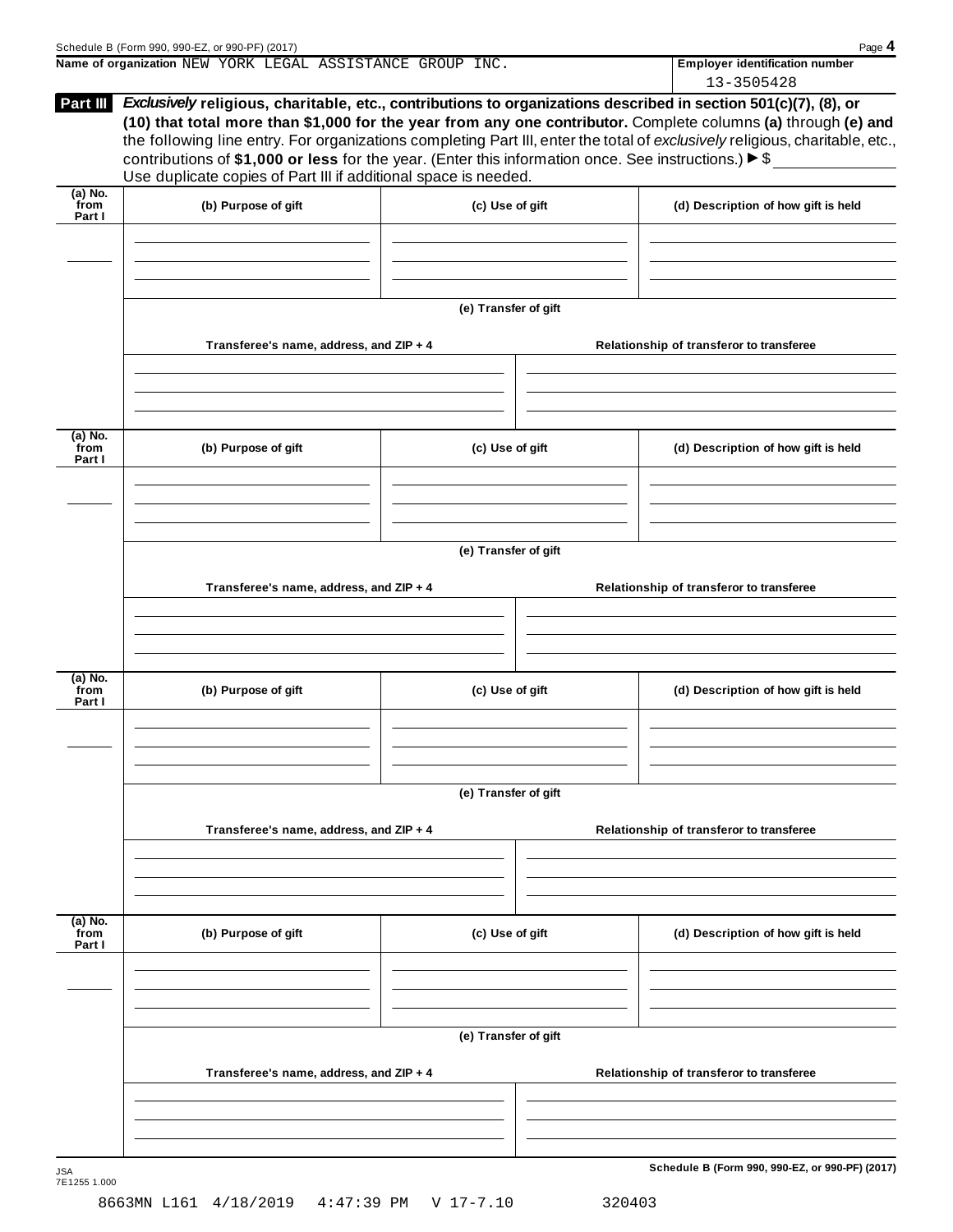| <b>SCHEDULE C</b>                                                                                     | <b>Political Campaign and Lobbying Activities</b>                                                                                                                                                                                                                                                                                                                                                                                                                                                                                                    |         |                                                                             | OMB No. 1545-0047                                                                                                                                           |
|-------------------------------------------------------------------------------------------------------|------------------------------------------------------------------------------------------------------------------------------------------------------------------------------------------------------------------------------------------------------------------------------------------------------------------------------------------------------------------------------------------------------------------------------------------------------------------------------------------------------------------------------------------------------|---------|-----------------------------------------------------------------------------|-------------------------------------------------------------------------------------------------------------------------------------------------------------|
| (Form 990 or 990-EZ)<br>For Organizations Exempt From Income Tax Under section 501(c) and section 527 |                                                                                                                                                                                                                                                                                                                                                                                                                                                                                                                                                      |         |                                                                             | $201$ 17                                                                                                                                                    |
| Department of the Treasury<br>Internal Revenue Service                                                | $\triangleright$ Complete if the organization is described below.<br>Go to www.irs.gov/Form990 for instructions and the latest information.                                                                                                                                                                                                                                                                                                                                                                                                          |         | Attach to Form 990 or Form 990-EZ.                                          | <b>Open to Public</b><br><b>Inspection</b>                                                                                                                  |
|                                                                                                       | If the organization answered "Yes," on Form 990, Part IV, line 3, or Form 990-EZ, Part V, line 46 (Political Campaign Activities), then                                                                                                                                                                                                                                                                                                                                                                                                              |         |                                                                             |                                                                                                                                                             |
|                                                                                                       | • Section 501(c)(3) organizations: Complete Parts I-A and B. Do not complete Part I-C.                                                                                                                                                                                                                                                                                                                                                                                                                                                               |         |                                                                             |                                                                                                                                                             |
|                                                                                                       | • Section 501(c) (other than section 501(c)(3)) organizations: Complete Parts I-A and C below. Do not complete Part I-B.<br>• Section 527 organizations: Complete Part I-A only.                                                                                                                                                                                                                                                                                                                                                                     |         |                                                                             |                                                                                                                                                             |
|                                                                                                       | If the organization answered "Yes," on Form 990, Part IV, line 4, or Form 990-EZ, Part VI, line 47 (Lobbying Activities), then                                                                                                                                                                                                                                                                                                                                                                                                                       |         |                                                                             |                                                                                                                                                             |
|                                                                                                       | • Section 501(c)(3) organizations that have filed Form 5768 (election under section 501(h)): Complete Part II-A. Do not complete Part II-B.                                                                                                                                                                                                                                                                                                                                                                                                          |         |                                                                             |                                                                                                                                                             |
| Tax) (see separate instructions), then                                                                | • Section 501(c)(3) organizations that have NOT filed Form 5768 (election under section 501(h)): Complete Part II-B. Do not complete Part II-A.<br>If the organization answered "Yes," on Form 990, Part IV, line 5 (Proxy Tax) (see separate instructions) or Form 990-EZ, Part V, line 35c (Proxy                                                                                                                                                                                                                                                  |         |                                                                             |                                                                                                                                                             |
|                                                                                                       | • Section 501(c)(4), (5), or (6) organizations: Complete Part III.                                                                                                                                                                                                                                                                                                                                                                                                                                                                                   |         |                                                                             |                                                                                                                                                             |
| Name of organization                                                                                  |                                                                                                                                                                                                                                                                                                                                                                                                                                                                                                                                                      |         | <b>Employer identification number</b>                                       |                                                                                                                                                             |
|                                                                                                       | NEW YORK LEGAL ASSISTANCE GROUP INC.                                                                                                                                                                                                                                                                                                                                                                                                                                                                                                                 |         | 13-3505428                                                                  |                                                                                                                                                             |
| Part I-A                                                                                              | Complete if the organization is exempt under section 501(c) or is a section 527 organization.                                                                                                                                                                                                                                                                                                                                                                                                                                                        |         |                                                                             |                                                                                                                                                             |
| 1                                                                                                     | Provide a description of the organization's direct and indirect political campaign activities in Part IV. (see instructions for                                                                                                                                                                                                                                                                                                                                                                                                                      |         |                                                                             |                                                                                                                                                             |
|                                                                                                       | definition of "political campaign activities")                                                                                                                                                                                                                                                                                                                                                                                                                                                                                                       |         |                                                                             |                                                                                                                                                             |
| 2                                                                                                     |                                                                                                                                                                                                                                                                                                                                                                                                                                                                                                                                                      |         |                                                                             |                                                                                                                                                             |
| 3                                                                                                     |                                                                                                                                                                                                                                                                                                                                                                                                                                                                                                                                                      |         |                                                                             |                                                                                                                                                             |
| <b>Part I-B</b>                                                                                       | Complete if the organization is exempt under section 501(c)(3).                                                                                                                                                                                                                                                                                                                                                                                                                                                                                      |         |                                                                             |                                                                                                                                                             |
| 1                                                                                                     | Enter the amount of any excise tax incurred by the organization under section 4955. $\triangleright$ \$                                                                                                                                                                                                                                                                                                                                                                                                                                              |         |                                                                             |                                                                                                                                                             |
| 2                                                                                                     | Enter the amount of any excise tax incurred by organization managers under section 4955 $\triangleright$ \$                                                                                                                                                                                                                                                                                                                                                                                                                                          |         |                                                                             |                                                                                                                                                             |
| 3                                                                                                     | If the organization incurred a section 4955 tax, did it file Form 4720 for this year?                                                                                                                                                                                                                                                                                                                                                                                                                                                                |         |                                                                             | <b>Yes</b><br><b>No</b>                                                                                                                                     |
| <b>b</b> If "Yes," describe in Part IV.                                                               |                                                                                                                                                                                                                                                                                                                                                                                                                                                                                                                                                      |         |                                                                             | Yes<br>No                                                                                                                                                   |
| <b>Part I-C</b>                                                                                       | Complete if the organization is exempt under section 501(c), except section 501(c)(3).                                                                                                                                                                                                                                                                                                                                                                                                                                                               |         |                                                                             |                                                                                                                                                             |
| 1                                                                                                     | Enter the amount directly expended by the filing organization for section 527 exempt function                                                                                                                                                                                                                                                                                                                                                                                                                                                        |         |                                                                             |                                                                                                                                                             |
|                                                                                                       |                                                                                                                                                                                                                                                                                                                                                                                                                                                                                                                                                      |         |                                                                             |                                                                                                                                                             |
| 2                                                                                                     | Enter the amount of the filing organization's funds contributed to other organizations for section<br>527 exempt function activities $\ldots \ldots \ldots \ldots \ldots \ldots \ldots \ldots \ldots \ldots \ldots \blacktriangleright$ \$ __________________________                                                                                                                                                                                                                                                                                |         |                                                                             |                                                                                                                                                             |
| 3                                                                                                     | Total exempt function expenditures. Add lines 1 and 2. Enter here and on Form 1120-POL,                                                                                                                                                                                                                                                                                                                                                                                                                                                              |         |                                                                             |                                                                                                                                                             |
| 4<br>5                                                                                                | Enter the names, addresses and employer identification number (EIN) of all section 527 political organizations to which the filing<br>organization made payments. For each organization listed, enter the amount paid from the filing organization's funds. Also enter<br>the amount of political contributions received that were promptly and directly delivered to a separate political organization, such<br>as a separate segregated fund or a political action committee (PAC). If additional space is needed, provide information in Part IV. |         |                                                                             | Yes<br><b>No</b>                                                                                                                                            |
| (a) Name                                                                                              | (b) Address                                                                                                                                                                                                                                                                                                                                                                                                                                                                                                                                          | (c) EIN | (d) Amount paid from<br>filing organization's<br>funds. If none, enter -0-. | (e) Amount of political<br>contributions received and<br>promptly and directly<br>delivered to a separate<br>political organization. If<br>none, enter -0-. |
| (1)                                                                                                   |                                                                                                                                                                                                                                                                                                                                                                                                                                                                                                                                                      |         |                                                                             |                                                                                                                                                             |
| (2)                                                                                                   |                                                                                                                                                                                                                                                                                                                                                                                                                                                                                                                                                      |         |                                                                             |                                                                                                                                                             |
| (3)                                                                                                   |                                                                                                                                                                                                                                                                                                                                                                                                                                                                                                                                                      |         |                                                                             |                                                                                                                                                             |
| (4)                                                                                                   |                                                                                                                                                                                                                                                                                                                                                                                                                                                                                                                                                      |         |                                                                             |                                                                                                                                                             |
| (5)                                                                                                   |                                                                                                                                                                                                                                                                                                                                                                                                                                                                                                                                                      |         |                                                                             |                                                                                                                                                             |
| (6)                                                                                                   |                                                                                                                                                                                                                                                                                                                                                                                                                                                                                                                                                      |         |                                                                             |                                                                                                                                                             |
|                                                                                                       | For Paperwork Reduction Act Notice, see the Instructions for Form 990 or 990-EZ.                                                                                                                                                                                                                                                                                                                                                                                                                                                                     |         |                                                                             | Schedule C (Form 990 or 990-EZ) 2017                                                                                                                        |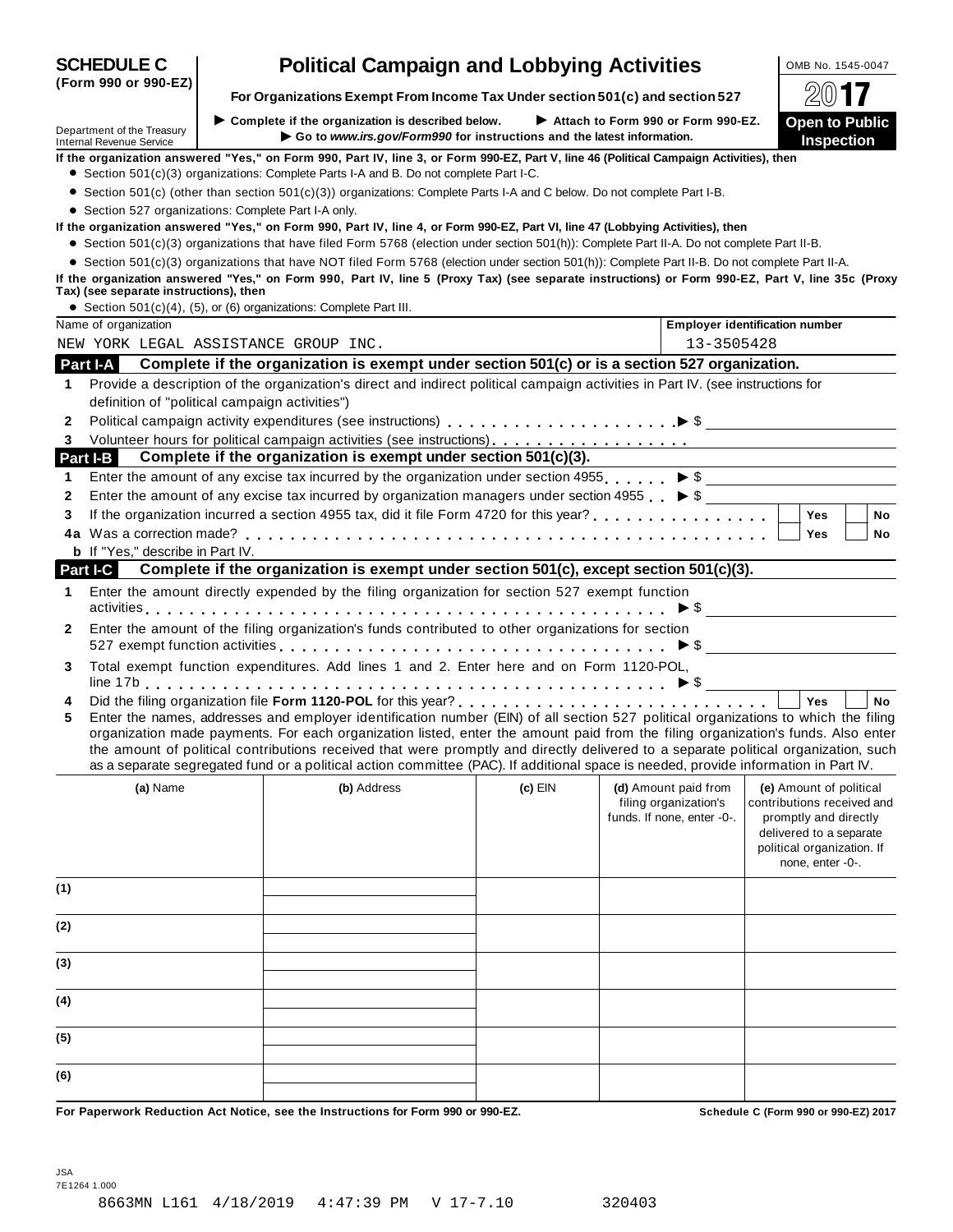| Part II-A<br>section 501(h)).                                                      | Complete if the organization is exempt under section 501(c)(3) and filed Form 5768 (election under                                                                                                                                 |                                     |                                |
|------------------------------------------------------------------------------------|------------------------------------------------------------------------------------------------------------------------------------------------------------------------------------------------------------------------------------|-------------------------------------|--------------------------------|
| A Check $\blacktriangleright$                                                      | if the filing organization belongs to an affiliated group (and list in Part IV each affiliated group member's name,<br>address, EIN, expenses, and share of excess lobbying expenditures).                                         |                                     |                                |
| <b>B</b> Check $\blacktriangleright$                                               | if the filing organization checked box A and "limited control" provisions apply.                                                                                                                                                   |                                     |                                |
|                                                                                    | <b>Limits on Lobbying Expenditures</b><br>(The term "expenditures" means amounts paid or incurred.)                                                                                                                                | (a) Filing<br>organization's totals | (b) Affiliated<br>group totals |
|                                                                                    | 1a Total lobbying expenditures to influence public opinion (grass roots lobbying)<br><b>b</b> Total lobbying expenditures to influence a legislative body (direct lobbying)<br>c Total lobbying expenditures (add lines 1a and 1b) | 156,672.<br>156,672.                |                                |
|                                                                                    | e Total exempt purpose expenditures (add lines 1c and 1d)<br>Lobbying nontaxable amount. Enter the amount from the following table in both                                                                                         | 29,391,004.<br>29,547,676.          |                                |
| columns.                                                                           |                                                                                                                                                                                                                                    | 1,000,000.                          |                                |
| If the amount on line 1e, column (a) or (b) is: The lobbying nontaxable amount is: |                                                                                                                                                                                                                                    |                                     |                                |
| Not over \$500,000                                                                 | 20% of the amount on line 1e.                                                                                                                                                                                                      |                                     |                                |
| Over \$500,000 but not over \$1,000,000                                            | \$100,000 plus 15% of the excess over \$500,000.                                                                                                                                                                                   |                                     |                                |
| Over \$1,000,000 but not over \$1,500,000                                          | \$175,000 plus 10% of the excess over \$1,000,000.                                                                                                                                                                                 |                                     |                                |
| Over \$1,500,000 but not over \$17,000,000                                         | \$225,000 plus 5% of the excess over \$1,500,000.                                                                                                                                                                                  |                                     |                                |
| Over \$17,000,000                                                                  | \$1,000,000.                                                                                                                                                                                                                       |                                     |                                |
|                                                                                    | g Grassroots nontaxable amount (enter 25% of line 1f)                                                                                                                                                                              | 250,000.                            |                                |
|                                                                                    |                                                                                                                                                                                                                                    | 0.                                  | 0.                             |
|                                                                                    |                                                                                                                                                                                                                                    | $0$ .                               | $0$ .                          |
|                                                                                    | If there is an amount other than zero on either line 1h or line 1i, did the organization file Form 4720                                                                                                                            |                                     |                                |
|                                                                                    |                                                                                                                                                                                                                                    |                                     | Yes<br>No                      |

**4-Year Averaging Period Under section 501(h)**

(Some organizations that made a section 501(h) election do not have to complete all of the five columns below.

**See the separate instructions for lines 2a through 2f.)**

| Lobbying Expenditures During 4-Year Averaging Period                                   |            |            |            |            |            |  |  |
|----------------------------------------------------------------------------------------|------------|------------|------------|------------|------------|--|--|
| Calendar year (or fiscal year<br>beginning in)                                         | (a) $2014$ | (b) 2015   | $(c)$ 2016 | $(d)$ 2017 | (e) Total  |  |  |
| 2a Lobbying nontaxable amount                                                          | 1,000,000. | 1,000,000. | 1,000,000. | 1,000,000. | 4,000,000. |  |  |
| <b>b</b> Lobbying ceiling amount<br>$(150\% \text{ of line } 2a, \text{ column } (e))$ |            |            |            |            | 6,000,000. |  |  |
| <b>c</b> Total lobbying expenditures                                                   | 156,212.   | 156,646.   | 156,848.   | 156,672.   | 626,378.   |  |  |
| <b>d</b> Grassroots nontaxable amount                                                  | 250,000.   | 250,000.   | 250,000.   | 250,000.   | 1,000,000. |  |  |
| e Grassroots ceiling amount<br>$(150\% \text{ of line } 2d, \text{ column } (e))$      |            |            |            |            | 1,500,000. |  |  |
| Grassroots lobbying expenditures                                                       |            |            |            |            |            |  |  |

**Schedule C (Form 990 or 990-EZ) 2017**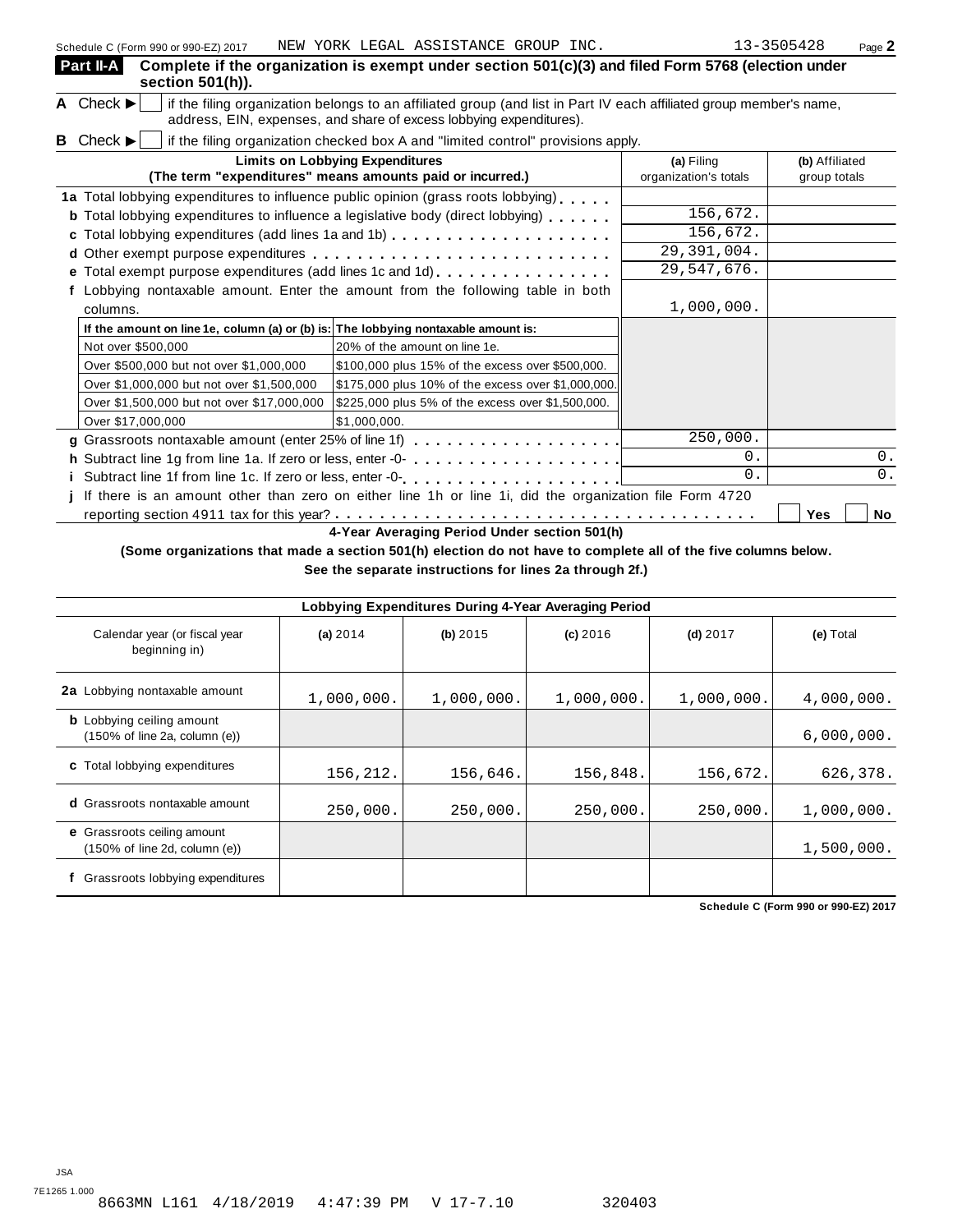| Schedule C (Form 990 or 990-EZ) 2017 | $P$ aqe $\bullet$ |
|--------------------------------------|-------------------|
|                                      |                   |

| <b>Part II-B</b> I | Complete if the organization is exempt under section 501(c)(3) and has NOT filed Form 5768 |  |
|--------------------|--------------------------------------------------------------------------------------------|--|
|                    | (election under section 501(h)).                                                           |  |

|    | For each "Yes," response on lines 1a through 1i below, provide in Part IV a detailed                |            | (a) | (b)    |  |
|----|-----------------------------------------------------------------------------------------------------|------------|-----|--------|--|
|    | description of the lobbying activity.                                                               | <b>Yes</b> | No  | Amount |  |
| 1  | During the year, did the filing organization attempt to influence foreign, national, state or local |            |     |        |  |
|    | legislation, including any attempt to influence public opinion on a legislative matter or           |            |     |        |  |
|    | referendum, through the use of:                                                                     |            |     |        |  |
| a  |                                                                                                     |            |     |        |  |
| b  | Paid staff or management (include compensation in expenses reported on lines 1c through 1i)?        |            |     |        |  |
|    |                                                                                                     |            |     |        |  |
| d  | Mailings to members, legislators, or the public?                                                    |            |     |        |  |
| е  |                                                                                                     |            |     |        |  |
|    |                                                                                                     |            |     |        |  |
| a  | Direct contact with legislators, their staffs, government officials, or a legislative body?         |            |     |        |  |
| h. | Rallies, demonstrations, seminars, conventions, speeches, lectures, or any similar means?           |            |     |        |  |
|    | Other activities?                                                                                   |            |     |        |  |
|    |                                                                                                     |            |     |        |  |
| 2a | Did the activities in line 1 cause the organization to be not described in section $501(c)(3)$ ?    |            |     |        |  |
| b  | If "Yes," enter the amount of any tax incurred under section 4912                                   |            |     |        |  |
| c  | If "Yes," enter the amount of any tax incurred by organization managers under section 4912          |            |     |        |  |
| d  | If the filing organization incurred a section 4912 tax, did it file Form 4720 for this year?        |            |     |        |  |

| <b>Part III-A</b> Complete if the organization is exempt under section $501(c)(4)$ , section $501(c)(5)$ , or section |  |
|-----------------------------------------------------------------------------------------------------------------------|--|
| $501(c)(6)$ .                                                                                                         |  |

|                                                                                                                                                                                                                                | Yes | No |
|--------------------------------------------------------------------------------------------------------------------------------------------------------------------------------------------------------------------------------|-----|----|
| Were substantially all (90% or more) dues received nondeductible by members? [1] [1] year and all year of the substantially all (90% or more) dues received nondeductible by members? [1] year and all year of the substantial |     |    |
|                                                                                                                                                                                                                                |     |    |
| Did the organization agree to carry over lobbying and political campaign activity expenditures from the prior year? $\vert$ 3                                                                                                  |     |    |

**Complete if the organization is exempt under section 501(c)(4), section 501(c)(5), or section Part III-B** 501(c)(6) and if either (a) BOTH Part III-A, lines 1 and 2, are answered "No," OR (b) Part III-A, line 3, is **answered "Yes."**

|                | answered res.                                                                                                               |     |  |
|----------------|-----------------------------------------------------------------------------------------------------------------------------|-----|--|
|                | Dues, assessments and similar amounts from members $\ldots \ldots \ldots \ldots \ldots \ldots \ldots \ldots \ldots \perp 1$ |     |  |
| $\mathbf{2}$   | Section 162(e) nondeductible lobbying and political expenditures (do not include amounts of                                 |     |  |
|                | political expenses for which the section 527(f) tax was paid).                                                              |     |  |
|                |                                                                                                                             | 2a  |  |
|                |                                                                                                                             |     |  |
|                |                                                                                                                             | 2c  |  |
| 3              | Aggregate amount reported in section 6033(e)(1)(A) notices of nondeductible section 162(e) dues                             | - 3 |  |
| $\overline{4}$ | If notices were sent and the amount on line 2c exceeds the amount on line 3, what portion of the                            |     |  |
|                | excess does the organization agree to carryover to the reasonable estimate of nondeductible lobbying                        |     |  |
|                |                                                                                                                             | 4   |  |
| 5              | Taxable amount of lobbying and political expenditures (see instructions) $\ldots \ldots \ldots \ldots \ldots$               |     |  |
|                |                                                                                                                             |     |  |

## **Part IV Supplemental Information**

Provide the descriptions required for Part I-A, line 1; Part I-B, line 4; Part I-C, line 5; Part II-A (affiliated group list); Part II-A, lines 1 and 2 (see instructions); and Part II-B, line 1. Also, complete this part for any additional information.

JSA **Schedule C (Form 990 or 990-EZ) 2017**

JSA<br>7E1266 1.000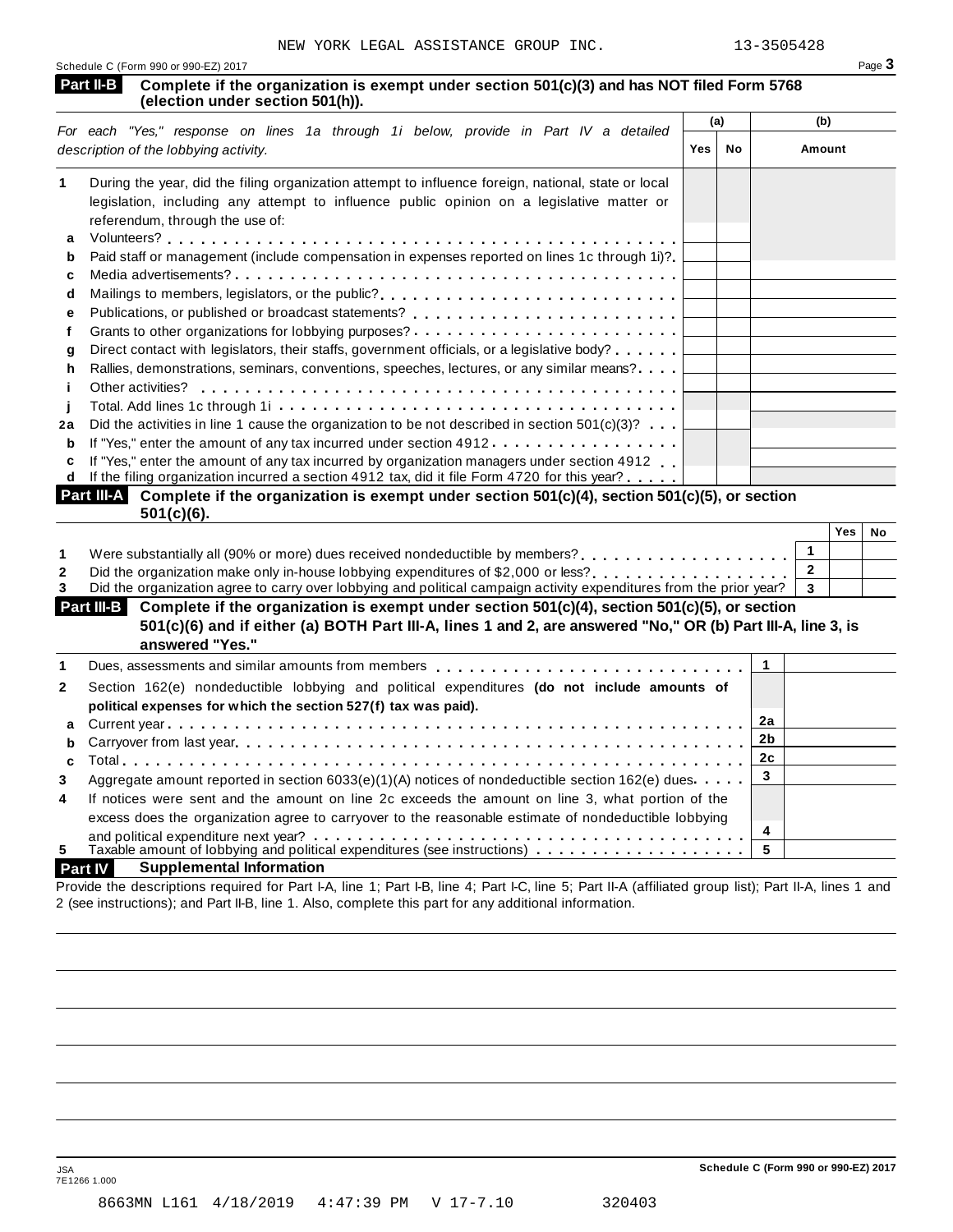**Part IV Supplemental Information** *(continued)*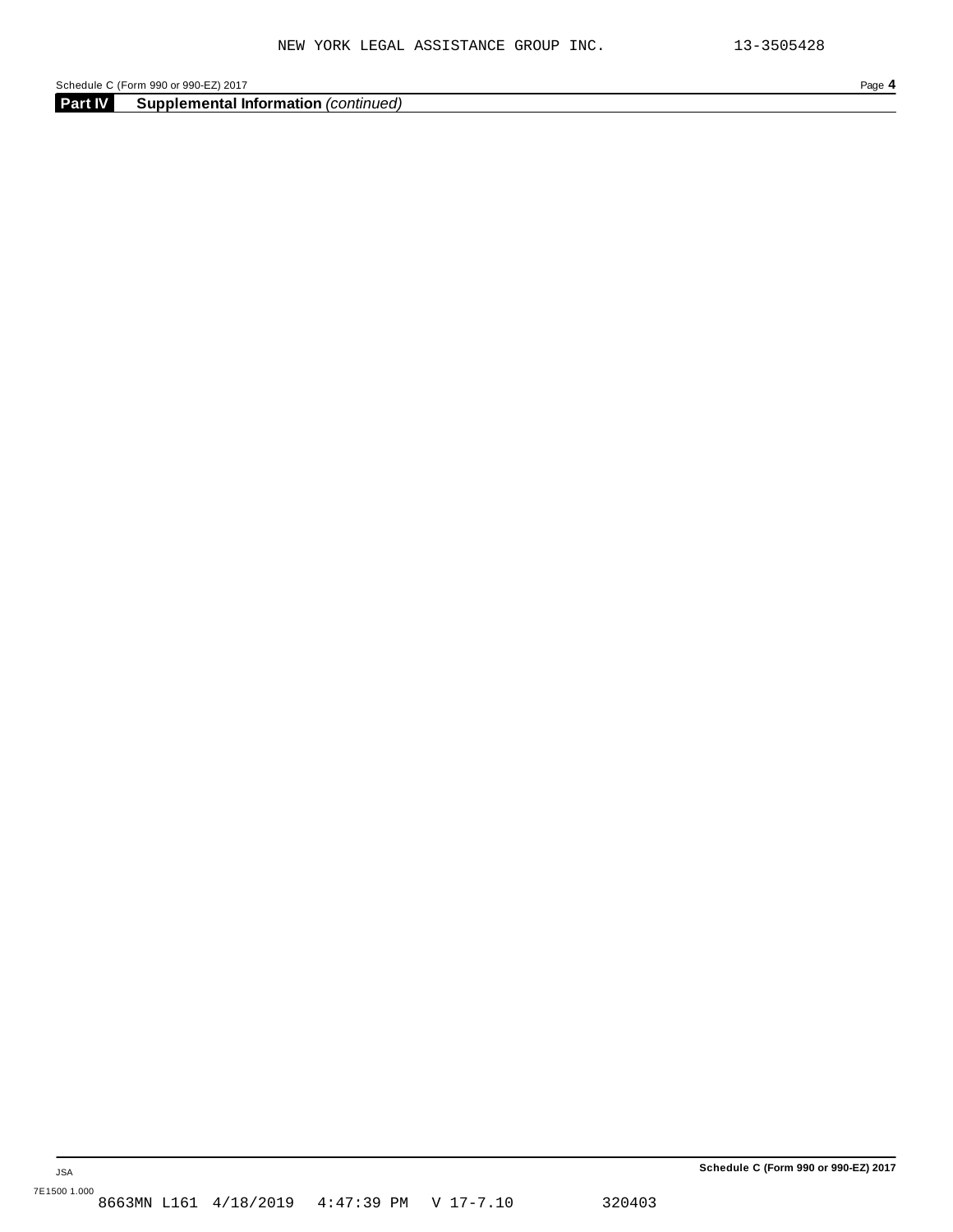| <b>SCHEDULE D</b> |  |
|-------------------|--|
| (Form 990)        |  |

# **SCHEDULE <sup>D</sup>** OMB No. 1545-0047 **Supplemental Financial Statements (Form 990)** <sup>I</sup> **Complete if the organization answered "Yes" on Form 990, Part IV, line 6, 7, 8, 9, 10, 11a, 11b, 11c, 11d, 11e, 11f, 12a, or 12b.** À¾µ»

|                                 |                                       |                                                                                                                                                                                                                                      | Part IV, line 6, 7, 8, 9, 10, 11a, 11b, 11c, 11d, 11e, 11f, 12a, or 12b.                                                                                                                                                       |                                                    | 4V I I                          |  |  |
|---------------------------------|---------------------------------------|--------------------------------------------------------------------------------------------------------------------------------------------------------------------------------------------------------------------------------------|--------------------------------------------------------------------------------------------------------------------------------------------------------------------------------------------------------------------------------|----------------------------------------------------|---------------------------------|--|--|
|                                 | Department of the Treasury            |                                                                                                                                                                                                                                      | Attach to Form 990.                                                                                                                                                                                                            |                                                    | Open to Public                  |  |  |
| <b>Internal Revenue Service</b> |                                       |                                                                                                                                                                                                                                      | Go to www.irs.gov/Form990 for instructions and the latest information.                                                                                                                                                         |                                                    |                                 |  |  |
|                                 | Name of the organization              |                                                                                                                                                                                                                                      |                                                                                                                                                                                                                                | <b>Employer identification number</b>              |                                 |  |  |
|                                 |                                       | NEW YORK LEGAL ASSISTANCE GROUP INC.                                                                                                                                                                                                 |                                                                                                                                                                                                                                | 13-3505428                                         |                                 |  |  |
|                                 | Part I                                |                                                                                                                                                                                                                                      | Organizations Maintaining Donor Advised Funds or Other Similar Funds or Accounts.                                                                                                                                              |                                                    |                                 |  |  |
|                                 |                                       |                                                                                                                                                                                                                                      | Complete if the organization answered "Yes" on Form 990, Part IV, line 6.                                                                                                                                                      |                                                    |                                 |  |  |
|                                 |                                       |                                                                                                                                                                                                                                      | (a) Donor advised funds                                                                                                                                                                                                        | (b) Funds and other accounts                       |                                 |  |  |
| 1                               |                                       | Total number at end of year <b>that the state of the state of the state of the state of the state of the state of the state of the state of the state of the state of the state of the state of the state of the state of the st</b> |                                                                                                                                                                                                                                |                                                    |                                 |  |  |
| 2                               |                                       | Aggregate value of contributions to (during year)                                                                                                                                                                                    |                                                                                                                                                                                                                                |                                                    |                                 |  |  |
| 3                               |                                       | Aggregate value of grants from (during year)                                                                                                                                                                                         |                                                                                                                                                                                                                                |                                                    |                                 |  |  |
| 4                               |                                       | Aggregate value at end of year                                                                                                                                                                                                       |                                                                                                                                                                                                                                |                                                    |                                 |  |  |
| 5                               |                                       |                                                                                                                                                                                                                                      | Did the organization inform all donors and donor advisors in writing that the assets held in donor advised                                                                                                                     |                                                    |                                 |  |  |
|                                 |                                       |                                                                                                                                                                                                                                      | funds are the organization's property, subject to the organization's exclusive legal control?                                                                                                                                  |                                                    | Yes<br>No                       |  |  |
| 6                               |                                       |                                                                                                                                                                                                                                      | Did the organization inform all grantees, donors, and donor advisors in writing that grant funds can be used                                                                                                                   |                                                    |                                 |  |  |
|                                 |                                       |                                                                                                                                                                                                                                      | only for charitable purposes and not for the benefit of the donor or donor advisor, or for any other purpose                                                                                                                   |                                                    |                                 |  |  |
|                                 |                                       |                                                                                                                                                                                                                                      |                                                                                                                                                                                                                                |                                                    | Yes<br>No                       |  |  |
|                                 | Part II                               | <b>Conservation Easements.</b>                                                                                                                                                                                                       |                                                                                                                                                                                                                                |                                                    |                                 |  |  |
|                                 |                                       |                                                                                                                                                                                                                                      | Complete if the organization answered "Yes" on Form 990, Part IV, line 7.                                                                                                                                                      |                                                    |                                 |  |  |
| 1                               |                                       |                                                                                                                                                                                                                                      | Purpose(s) of conservation easements held by the organization (check all that apply).                                                                                                                                          |                                                    |                                 |  |  |
|                                 |                                       | Preservation of land for public use (e.g., recreation or education)                                                                                                                                                                  |                                                                                                                                                                                                                                | Preservation of a historically important land area |                                 |  |  |
|                                 |                                       | Protection of natural habitat                                                                                                                                                                                                        |                                                                                                                                                                                                                                | Preservation of a certified historic structure     |                                 |  |  |
|                                 |                                       | Preservation of open space                                                                                                                                                                                                           |                                                                                                                                                                                                                                |                                                    |                                 |  |  |
| 2                               |                                       |                                                                                                                                                                                                                                      | Complete lines 2a through 2d if the organization held a qualified conservation contribution in the form of a conservation                                                                                                      |                                                    |                                 |  |  |
|                                 |                                       | easement on the last day of the tax year.                                                                                                                                                                                            |                                                                                                                                                                                                                                |                                                    | Held at the End of the Tax Year |  |  |
| a                               |                                       |                                                                                                                                                                                                                                      |                                                                                                                                                                                                                                | 2a                                                 |                                 |  |  |
| b                               |                                       |                                                                                                                                                                                                                                      | Total acreage restricted by conservation easements                                                                                                                                                                             | 2b                                                 |                                 |  |  |
| c                               |                                       |                                                                                                                                                                                                                                      | Number of conservation easements on a certified historic structure included in (a)                                                                                                                                             | 2c                                                 |                                 |  |  |
| d                               |                                       |                                                                                                                                                                                                                                      | Number of conservation easements included in (c) acquired after 7/25/06, and not on a                                                                                                                                          |                                                    |                                 |  |  |
|                                 |                                       |                                                                                                                                                                                                                                      |                                                                                                                                                                                                                                | 2d                                                 |                                 |  |  |
| 3                               |                                       |                                                                                                                                                                                                                                      | Number of conservation easements modified, transferred, released, extinguished, or terminated by the organization during the                                                                                                   |                                                    |                                 |  |  |
|                                 | tax year $\blacktriangleright$ $\_\_$ |                                                                                                                                                                                                                                      |                                                                                                                                                                                                                                |                                                    |                                 |  |  |
| 4                               |                                       | Number of states where property subject to conservation easement is located $\blacktriangleright$ _                                                                                                                                  |                                                                                                                                                                                                                                |                                                    |                                 |  |  |
| 5                               |                                       |                                                                                                                                                                                                                                      | Does the organization have a written policy regarding the periodic monitoring, inspection, handling of                                                                                                                         |                                                    |                                 |  |  |
|                                 |                                       |                                                                                                                                                                                                                                      | violations, and enforcement of the conservation easements it holds? $\ldots$ , $\ldots$ , $\ldots$ , $\ldots$ , $\ldots$ , $\ldots$                                                                                            |                                                    | Yes<br>No                       |  |  |
| 6                               |                                       |                                                                                                                                                                                                                                      | Staff and volunteer hours devoted to monitoring, inspecting, handling of violations, and enforcing conservation easements during the year                                                                                      |                                                    |                                 |  |  |
|                                 |                                       |                                                                                                                                                                                                                                      |                                                                                                                                                                                                                                |                                                    |                                 |  |  |
|                                 |                                       |                                                                                                                                                                                                                                      | Amount of expenses incurred in monitoring, inspecting, handling of violations, and enforcing conservation easements during the year                                                                                            |                                                    |                                 |  |  |
|                                 |                                       |                                                                                                                                                                                                                                      |                                                                                                                                                                                                                                |                                                    |                                 |  |  |
| 8                               |                                       |                                                                                                                                                                                                                                      | Does each conservation easement reported on line 2(d) above satisfy the requirements of section 170(h)(4)(B)(i)                                                                                                                |                                                    |                                 |  |  |
|                                 |                                       |                                                                                                                                                                                                                                      |                                                                                                                                                                                                                                |                                                    | <b>No</b><br>Yes                |  |  |
| 9                               |                                       |                                                                                                                                                                                                                                      | In Part XIII, describe how the organization reports conservation easements in its revenue and expense statement, and                                                                                                           |                                                    |                                 |  |  |
|                                 |                                       |                                                                                                                                                                                                                                      | balance sheet, and include, if applicable, the text of the footnote to the organization's financial statements that describes the                                                                                              |                                                    |                                 |  |  |
|                                 | Part III L                            | organization's accounting for conservation easements.                                                                                                                                                                                |                                                                                                                                                                                                                                |                                                    |                                 |  |  |
|                                 |                                       |                                                                                                                                                                                                                                      | Organizations Maintaining Collections of Art, Historical Treasures, or Other Similar Assets.<br>Complete if the organization answered "Yes" on Form 990, Part IV, line 8.                                                      |                                                    |                                 |  |  |
|                                 |                                       |                                                                                                                                                                                                                                      |                                                                                                                                                                                                                                |                                                    |                                 |  |  |
| 1a                              |                                       |                                                                                                                                                                                                                                      | If the organization elected, as permitted under SFAS 116 (ASC 958), not to report in its revenue statement and balance sheet works of art, historical treasures, or other similar assets held for public exhibition, education |                                                    |                                 |  |  |
| b                               |                                       |                                                                                                                                                                                                                                      | If the organization elected, as permitted under SFAS 116 (ASC 958), to report in its revenue statement and balance sheet                                                                                                       |                                                    |                                 |  |  |
|                                 |                                       |                                                                                                                                                                                                                                      | works of art, historical treasures, or other similar assets held for public exhibition, education, or research in furtherance of                                                                                               |                                                    |                                 |  |  |
|                                 |                                       | public service, provide the following amounts relating to these items:                                                                                                                                                               |                                                                                                                                                                                                                                |                                                    |                                 |  |  |
|                                 |                                       |                                                                                                                                                                                                                                      |                                                                                                                                                                                                                                |                                                    | $\triangleright$ \$             |  |  |
|                                 |                                       |                                                                                                                                                                                                                                      |                                                                                                                                                                                                                                |                                                    |                                 |  |  |
| 2                               |                                       |                                                                                                                                                                                                                                      | If the organization received or held works of art, historical treasures, or other similar assets for financial gain, provide the                                                                                               |                                                    |                                 |  |  |

| following amounts required to be reported under SFAS 116 (ASC 958) relating to these items: |                            |
|---------------------------------------------------------------------------------------------|----------------------------|
|                                                                                             |                            |
|                                                                                             |                            |
| For Paperwork Reduction Act Notice, see the Instructions for Form 990.                      | Schedule D (Form 990) 2017 |

| JSA          |                                            |  |        |
|--------------|--------------------------------------------|--|--------|
| 7E1268 2.000 |                                            |  |        |
|              | 8663MN L161 4/18/2019 4:47:39 PM V 17-7.10 |  | 320403 |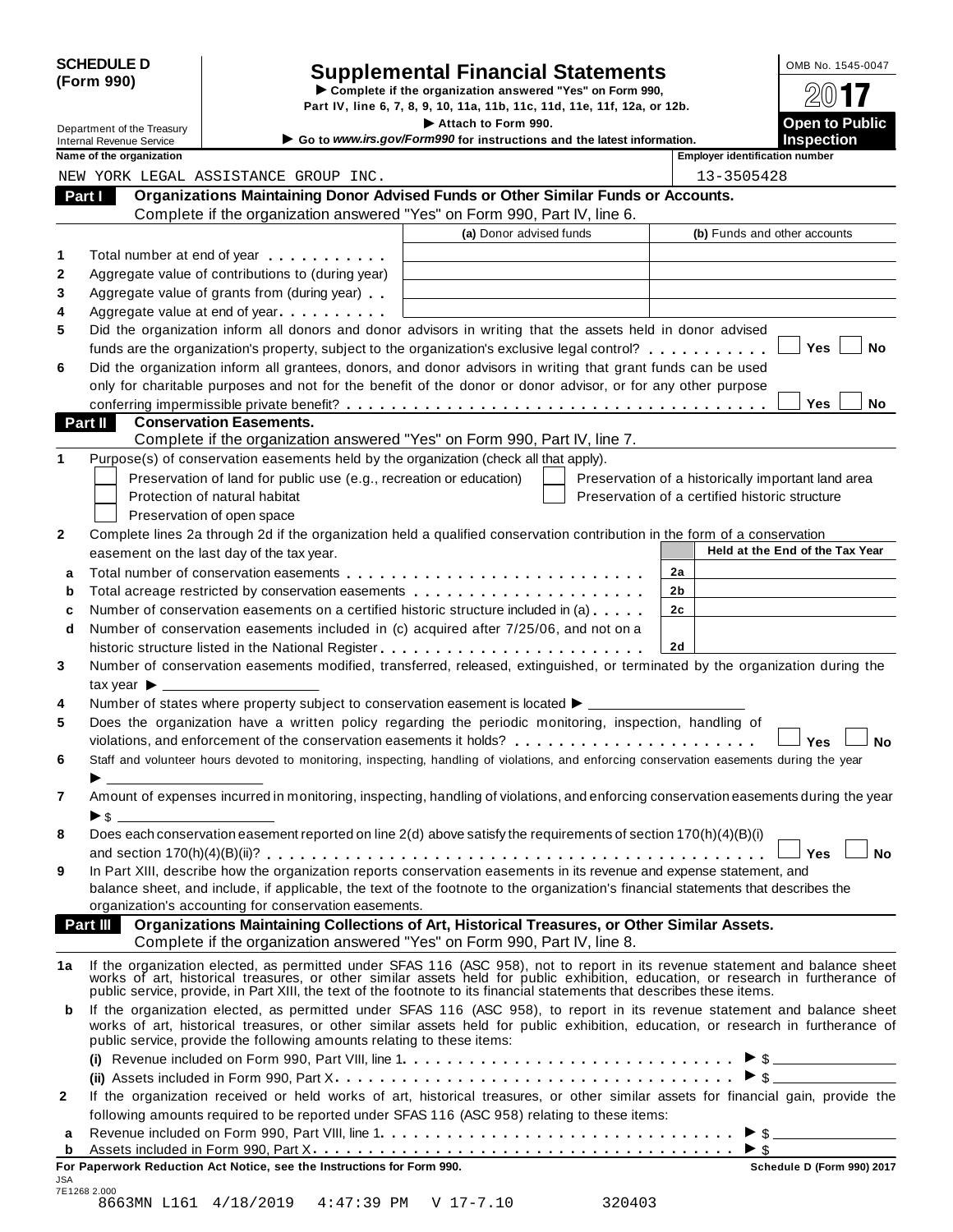NEW YORK LEGAL ASSISTANCE GROUP INC. 13-3505428

| 13-3505428 |  |
|------------|--|
|------------|--|

|    | Schedule D (Form 990) 2017                                                                                                                               |                                         |                |                                      |                                 |        |                     | Page 2                     |
|----|----------------------------------------------------------------------------------------------------------------------------------------------------------|-----------------------------------------|----------------|--------------------------------------|---------------------------------|--------|---------------------|----------------------------|
|    | Organizations Maintaining Collections of Art, Historical Treasures, or Other Similar Assets (continued)<br>Part III                                      |                                         |                |                                      |                                 |        |                     |                            |
| 3  | Using the organization's acquisition, accession, and other records, check any of the following that are a significant use of its                         |                                         |                |                                      |                                 |        |                     |                            |
|    | collection items (check all that apply):                                                                                                                 |                                         |                |                                      |                                 |        |                     |                            |
| a  | Public exhibition                                                                                                                                        |                                         | d              | Loan or exchange programs            |                                 |        |                     |                            |
| b  | Scholarly research                                                                                                                                       |                                         | e              |                                      | Other <u>Denomination</u>       |        |                     |                            |
| c  | Preservation for future generations                                                                                                                      |                                         |                |                                      |                                 |        |                     |                            |
| 4  | Provide a description of the organization's collections and explain how they further the organization's exempt purpose in Part                           |                                         |                |                                      |                                 |        |                     |                            |
|    | XIII.                                                                                                                                                    |                                         |                |                                      |                                 |        |                     |                            |
| 5  | During the year, did the organization solicit or receive donations of art, historical treasures, or other similar                                        |                                         |                |                                      |                                 |        |                     |                            |
|    | assets to be sold to raise funds rather than to be maintained as part of the organization's collection?                                                  |                                         |                |                                      |                                 |        | Yes                 | No                         |
|    | <b>Part IV</b><br><b>Escrow and Custodial Arrangements.</b>                                                                                              |                                         |                |                                      |                                 |        |                     |                            |
|    | Complete if the organization answered "Yes" on Form 990, Part IV, line 9, or reported an amount on Form                                                  |                                         |                |                                      |                                 |        |                     |                            |
|    | 990, Part X, line 21.                                                                                                                                    |                                         |                |                                      |                                 |        |                     |                            |
|    | 1a Is the organization an agent, trustee, custodian or other intermediary for contributions or other assets not                                          |                                         |                |                                      |                                 |        |                     |                            |
|    |                                                                                                                                                          |                                         |                |                                      |                                 |        | Yes                 | No                         |
|    | If "Yes," explain the arrangement in Part XIII and complete the following table:                                                                         |                                         |                |                                      |                                 |        |                     |                            |
|    |                                                                                                                                                          |                                         |                |                                      |                                 | Amount |                     |                            |
| c  |                                                                                                                                                          |                                         |                | 1c                                   |                                 |        |                     |                            |
| d  |                                                                                                                                                          |                                         |                | 1d                                   |                                 |        |                     |                            |
| е  |                                                                                                                                                          |                                         |                | 1e                                   |                                 |        |                     |                            |
| f  | Did the organization include an amount on Form 990, Part X, line 21, for escrow or custodial account liability?                                          |                                         |                | 1f                                   |                                 |        | Yes                 | No                         |
| 2a | b If "Yes," explain the arrangement in Part XIII. Check here if the explanation has been provided on Part XIII                                           |                                         |                |                                      |                                 |        |                     |                            |
|    | Part V<br><b>Endowment Funds.</b>                                                                                                                        |                                         |                |                                      |                                 |        |                     |                            |
|    | Complete if the organization answered "Yes" on Form 990, Part IV, line 10.                                                                               |                                         |                |                                      |                                 |        |                     |                            |
|    |                                                                                                                                                          | (a) Current year                        | (b) Prior year | (c) Two years back                   | (d) Three years back            |        | (e) Four years back |                            |
|    |                                                                                                                                                          |                                         |                |                                      |                                 |        |                     |                            |
| 1а | Beginning of year balance                                                                                                                                |                                         |                |                                      |                                 |        |                     |                            |
| b  | Contributions                                                                                                                                            |                                         |                |                                      |                                 |        |                     |                            |
|    | Net investment earnings, gains,<br>and losses                                                                                                            |                                         |                |                                      |                                 |        |                     |                            |
|    | Grants or scholarships <b>Container</b>                                                                                                                  |                                         |                |                                      |                                 |        |                     |                            |
| е  | Other expenditures for facilities                                                                                                                        |                                         |                |                                      |                                 |        |                     |                            |
|    | and programs $\ldots$ , $\ldots$                                                                                                                         |                                         |                |                                      |                                 |        |                     |                            |
|    | Administrative expenses                                                                                                                                  |                                         |                |                                      |                                 |        |                     |                            |
|    |                                                                                                                                                          |                                         |                |                                      |                                 |        |                     |                            |
| 2  | Provide the estimated percentage of the current year end balance (line 1g, column (a)) held as:                                                          |                                         |                |                                      |                                 |        |                     |                            |
| a  | Board designated or quasi-endowment >                                                                                                                    |                                         |                |                                      |                                 |        |                     |                            |
| b  | Permanent endowment >                                                                                                                                    | ℅                                       |                |                                      |                                 |        |                     |                            |
| c  | Temporarily restricted endowment ▶                                                                                                                       | $-$ %                                   |                |                                      |                                 |        |                     |                            |
|    | The percentages on lines 2a, 2b, and 2c should equal 100%.                                                                                               |                                         |                |                                      |                                 |        |                     |                            |
|    | 3a Are there endowment funds not in the possession of the organization that are held and administered for the                                            |                                         |                |                                      |                                 |        |                     |                            |
|    | organization by:                                                                                                                                         |                                         |                |                                      |                                 |        |                     | Yes<br>No                  |
|    |                                                                                                                                                          |                                         |                |                                      |                                 |        | 3a(i)               |                            |
|    |                                                                                                                                                          |                                         |                |                                      |                                 |        | 3a(ii)              |                            |
|    | <b>b</b> If "Yes" on line 3a(ii), are the related organizations listed as required on Schedule R?                                                        |                                         |                |                                      |                                 |        | 3b                  |                            |
| 4  | Describe in Part XIII the intended uses of the organization's endowment funds.                                                                           |                                         |                |                                      |                                 |        |                     |                            |
|    | Land, Buildings, and Equipment.<br>Complete if the organization answered "Yes" on Form 990, Part IV, line 11a. See Form 990, Part X, line 10.<br>Part VI |                                         |                |                                      |                                 |        |                     |                            |
|    | Description of property                                                                                                                                  | (a) Cost or other basis<br>(investment) |                | (b) Cost or other basis<br>(other)   | (c) Accumulated<br>depreciation |        | (d) Book value      |                            |
| 1a |                                                                                                                                                          |                                         |                |                                      |                                 |        |                     |                            |
| b  |                                                                                                                                                          |                                         |                |                                      |                                 |        |                     |                            |
| c  | Leasehold improvements <b>Leasehold</b> improvements                                                                                                     |                                         |                | 6,070.                               | 2,674.                          |        |                     | 3,396.                     |
| d  | Equipment                                                                                                                                                |                                         |                | 1,741,941.<br>$\overline{255,025}$ . | 1,471,569.<br>255,025           |        |                     | 270,372.                   |
| е  | Total. Add lines 1a through 1e. (Column (d) must equal Form 990, Part X, column (B), line 10c.)                                                          |                                         |                |                                      |                                 |        |                     | 273,768.                   |
|    |                                                                                                                                                          |                                         |                |                                      |                                 |        |                     |                            |
|    |                                                                                                                                                          |                                         |                |                                      |                                 |        |                     | Schedule D (Form 990) 2017 |

JSA 7E1269 1.000 8663MN L161 4/18/2019 4:47:39 PM V 17-7.10 320403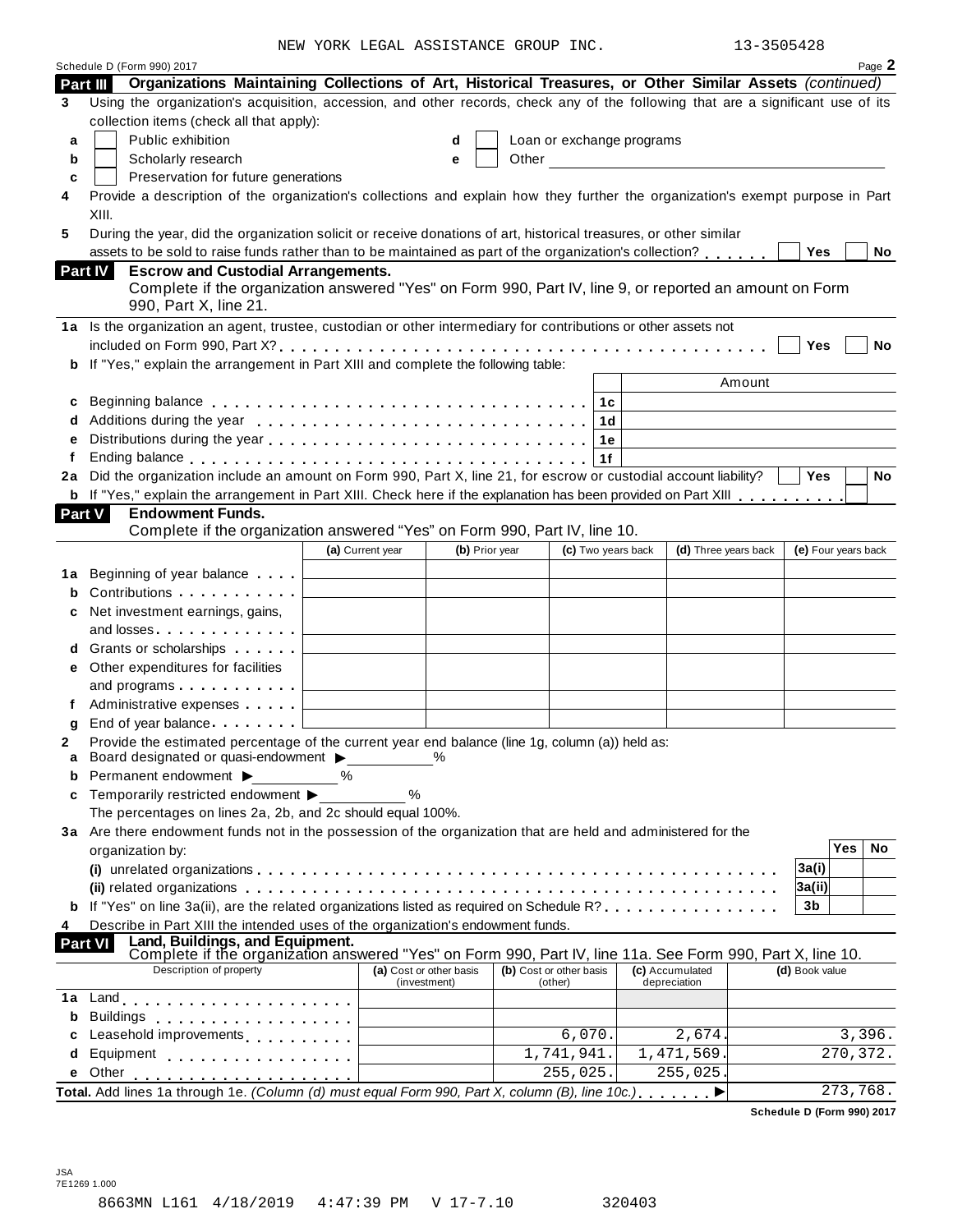| Schedule D (Form 990) 2017 |  |  |
|----------------------------|--|--|
|                            |  |  |

|                                                             | <b>Investments - Other Securities.</b>                                                                    |                 | Complete if the organization answered "Yes" on Form 990, Part IV, line 11b. See Form 990, Part X, line 12. |
|-------------------------------------------------------------|-----------------------------------------------------------------------------------------------------------|-----------------|------------------------------------------------------------------------------------------------------------|
|                                                             | (a) Description of security or category<br>(including name of security)                                   | (b) Book value  | (c) Method of valuation:<br>Cost or end-of-year market value                                               |
|                                                             | (1) Financial derivatives                                                                                 |                 |                                                                                                            |
|                                                             | (2) Closely-held equity interests                                                                         |                 |                                                                                                            |
|                                                             | $(3)$ Other $\qquad \qquad$                                                                               |                 |                                                                                                            |
| (A)                                                         |                                                                                                           |                 |                                                                                                            |
| (B)                                                         |                                                                                                           |                 |                                                                                                            |
| (C)                                                         |                                                                                                           |                 |                                                                                                            |
| (D)                                                         |                                                                                                           |                 |                                                                                                            |
| (E)                                                         |                                                                                                           |                 |                                                                                                            |
| (F)                                                         |                                                                                                           |                 |                                                                                                            |
| (G)                                                         |                                                                                                           |                 |                                                                                                            |
| (H)                                                         |                                                                                                           |                 |                                                                                                            |
|                                                             | Total. (Column (b) must equal Form 990, Part X, col. (B) line 12.) $\blacktriangleright$                  |                 |                                                                                                            |
| Part VIII                                                   | <b>Investments - Program Related.</b>                                                                     |                 | Complete if the organization answered "Yes" on Form 990, Part IV, line 11c. See Form 990, Part X, line 13. |
|                                                             | (a) Description of investment                                                                             | (b) Book value  | (c) Method of valuation:                                                                                   |
|                                                             |                                                                                                           |                 | Cost or end-of-year market value                                                                           |
| (1)                                                         |                                                                                                           |                 |                                                                                                            |
| (2)                                                         |                                                                                                           |                 |                                                                                                            |
| (3)                                                         |                                                                                                           |                 |                                                                                                            |
| (4)                                                         |                                                                                                           |                 |                                                                                                            |
| (5)                                                         |                                                                                                           |                 |                                                                                                            |
| (6)                                                         |                                                                                                           |                 |                                                                                                            |
| (7)                                                         |                                                                                                           |                 |                                                                                                            |
|                                                             |                                                                                                           |                 |                                                                                                            |
|                                                             |                                                                                                           |                 |                                                                                                            |
| (8)<br>(9)                                                  |                                                                                                           |                 |                                                                                                            |
| Part IX                                                     | Total. (Column (b) must equal Form 990, Part X, col. (B) line 13.) $\blacktriangleright$<br>Other Assets. |                 |                                                                                                            |
|                                                             |                                                                                                           |                 | Complete if the organization answered "Yes" on Form 990, Part IV, line 11d. See Form 990, Part X, line 15. |
|                                                             |                                                                                                           | (a) Description | (b) Book value                                                                                             |
|                                                             |                                                                                                           |                 |                                                                                                            |
|                                                             |                                                                                                           |                 |                                                                                                            |
|                                                             |                                                                                                           |                 |                                                                                                            |
|                                                             |                                                                                                           |                 |                                                                                                            |
|                                                             |                                                                                                           |                 |                                                                                                            |
|                                                             |                                                                                                           |                 |                                                                                                            |
|                                                             |                                                                                                           |                 |                                                                                                            |
|                                                             |                                                                                                           |                 |                                                                                                            |
| (1)<br>(2)<br>(3)<br>(4)<br>(5)<br>(6)<br>(7)<br>(8)<br>(9) |                                                                                                           |                 |                                                                                                            |
|                                                             | <b>Other Liabilities.</b><br>line 25.                                                                     |                 | Complete if the organization answered "Yes" on Form 990, Part IV, line 11e or 11f. See Form 990, Part X,   |
|                                                             | (a) Description of liability                                                                              | (b) Book value  |                                                                                                            |
|                                                             | (1) Federal income taxes                                                                                  |                 |                                                                                                            |
|                                                             | (2) FUNDS HELD IN ESCROW                                                                                  | 87,890          |                                                                                                            |
|                                                             |                                                                                                           |                 |                                                                                                            |
|                                                             |                                                                                                           |                 |                                                                                                            |
|                                                             |                                                                                                           |                 |                                                                                                            |
|                                                             |                                                                                                           |                 |                                                                                                            |
|                                                             |                                                                                                           |                 |                                                                                                            |
|                                                             |                                                                                                           |                 |                                                                                                            |
| Part X<br>(3)<br>(4)<br>(5)<br>(6)<br>(7)<br>(8)<br>(9)     |                                                                                                           |                 |                                                                                                            |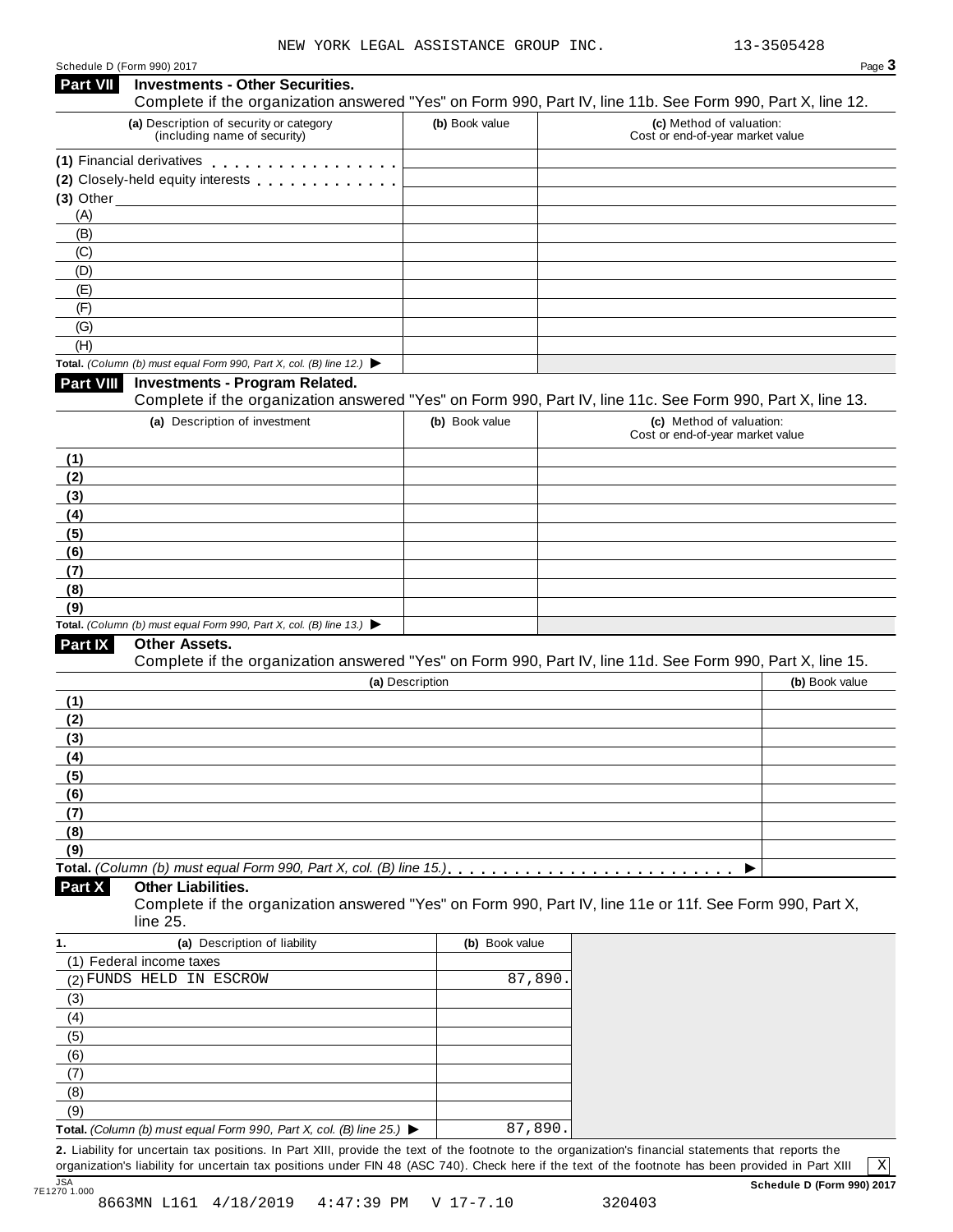|              | Schedule D (Form 990) 2017                                                                                                                                                                                                                                                       |              | Page 4        |
|--------------|----------------------------------------------------------------------------------------------------------------------------------------------------------------------------------------------------------------------------------------------------------------------------------|--------------|---------------|
| Part XI      | Reconciliation of Revenue per Audited Financial Statements With Revenue per Return.<br>Complete if the organization answered "Yes" on Form 990, Part IV, line 12a.                                                                                                               |              |               |
| 1            | Total revenue, gains, and other support per audited financial statements                                                                                                                                                                                                         | $\mathbf{1}$ | 60,833,867.   |
| $\mathbf{2}$ | Amounts included on line 1 but not on Form 990, Part VIII, line 12:                                                                                                                                                                                                              |              |               |
| a            | 2a                                                                                                                                                                                                                                                                               |              |               |
| b            | 31, 329, 409.<br>2 <sub>b</sub>                                                                                                                                                                                                                                                  |              |               |
| c            | 2c<br>Recoveries of prior year grants                                                                                                                                                                                                                                            |              |               |
| d            |                                                                                                                                                                                                                                                                                  |              |               |
| e            |                                                                                                                                                                                                                                                                                  | 2e           | 31, 329, 409. |
| 3            |                                                                                                                                                                                                                                                                                  | 3            | 29,504,458.   |
| 4            | Amounts included on Form 990, Part VIII, line 12, but not on line 1:                                                                                                                                                                                                             |              |               |
| a            | 4а<br>Investment expenses not included on Form 990, Part VIII, line 7b $\ldots \ldots$                                                                                                                                                                                           |              |               |
| b            | 4b                                                                                                                                                                                                                                                                               |              |               |
| $\mathbf{c}$ |                                                                                                                                                                                                                                                                                  | 4c           |               |
| 5.           | Total revenue. Add lines 3 and 4c. (This must equal Form 990, Part I, line 12.)                                                                                                                                                                                                  | 5            | 29,504,458.   |
| Part XII     | Reconciliation of Expenses per Audited Financial Statements With Expenses per Return.<br>Complete if the organization answered "Yes" on Form 990, Part IV, line 12a.                                                                                                             |              |               |
| 1            |                                                                                                                                                                                                                                                                                  | 1            | 60,877,085.   |
| 2            | Amounts included on line 1 but not on Form 990, Part IX, line 25:                                                                                                                                                                                                                |              |               |
| a            | 31, 329, 409.<br>2a                                                                                                                                                                                                                                                              |              |               |
| b            | 2 <sub>b</sub>                                                                                                                                                                                                                                                                   |              |               |
| c            | 2c                                                                                                                                                                                                                                                                               |              |               |
| d            | 2d                                                                                                                                                                                                                                                                               |              |               |
| e            |                                                                                                                                                                                                                                                                                  | 2e           | 31, 329, 409. |
| 3            |                                                                                                                                                                                                                                                                                  | 3            | 29,547,676.   |
| 4            | Amounts included on Form 990, Part IX, line 25, but not on line 1:                                                                                                                                                                                                               |              |               |
| a            | 4a<br>Investment expenses not included on Form 990, Part VIII, line 7b                                                                                                                                                                                                           |              |               |
| b            |                                                                                                                                                                                                                                                                                  |              |               |
| C            |                                                                                                                                                                                                                                                                                  | 4c           |               |
| 5.           | Total expenses. Add lines 3 and 4c. (This must equal Form 990, Part I, line 18.)                                                                                                                                                                                                 | 5            | 29,547,676.   |
|              | Part XIII Supplemental Information.                                                                                                                                                                                                                                              |              |               |
|              | Provide the descriptions required for Part II, lines 3, 5, and 9; Part III, lines 1a and 4; Part IV, lines 1b and 2b; Part V, line 4; Part X, line<br>2; Part XI, lines 2d and 4b; and Part XII, lines 2d and 4b. Also complete this part to provide any additional information. |              |               |
|              | SEE PAGE 5                                                                                                                                                                                                                                                                       |              |               |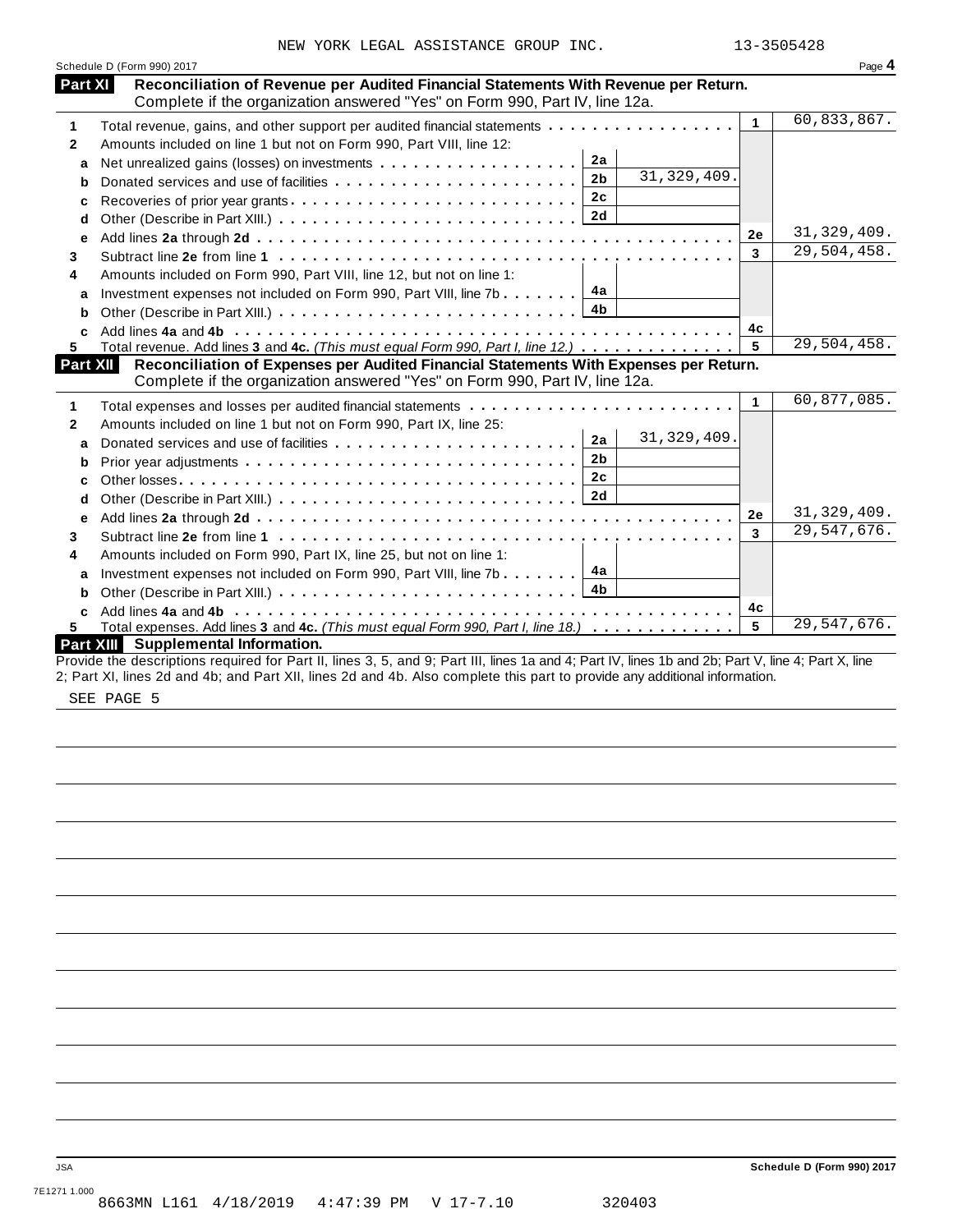Schedule D (Form 990) 2017 Page **5** NEW YORK LEGAL ASSISTANCE GROUP INC. 13-3505428 **Part XIII Supplemental Information** *(continued)*

SCHEDULE D, PART X, LINE 2

NYLAG IS SUBJECT TO THE PROVISIONS OF THE FINANCIAL ACCOUNTING STANDARDS BOARD'S (THE "FASB") ACCOUNTING STANDARDS CODIFICATION ("ASC") TOPIC 740, INCOME TAXES, RELATING TO ACCOUNTING AND REPORTING FOR UNCERTAINTY IN INCOME TAXES. BECAUSE OF THE ORGANIZATION'S GENERAL TAX-EXEMPT STATUS, MANAGEMENT BELIEVES ASC TOPIC 740 HAS NOT HAD AND IS NOT EXPECTED TO HAVE, A MATERIAL IMPACT ON THE ORGANIZATION'S FINANCIAL STATEMENTS.

JSA 7E1226 1.000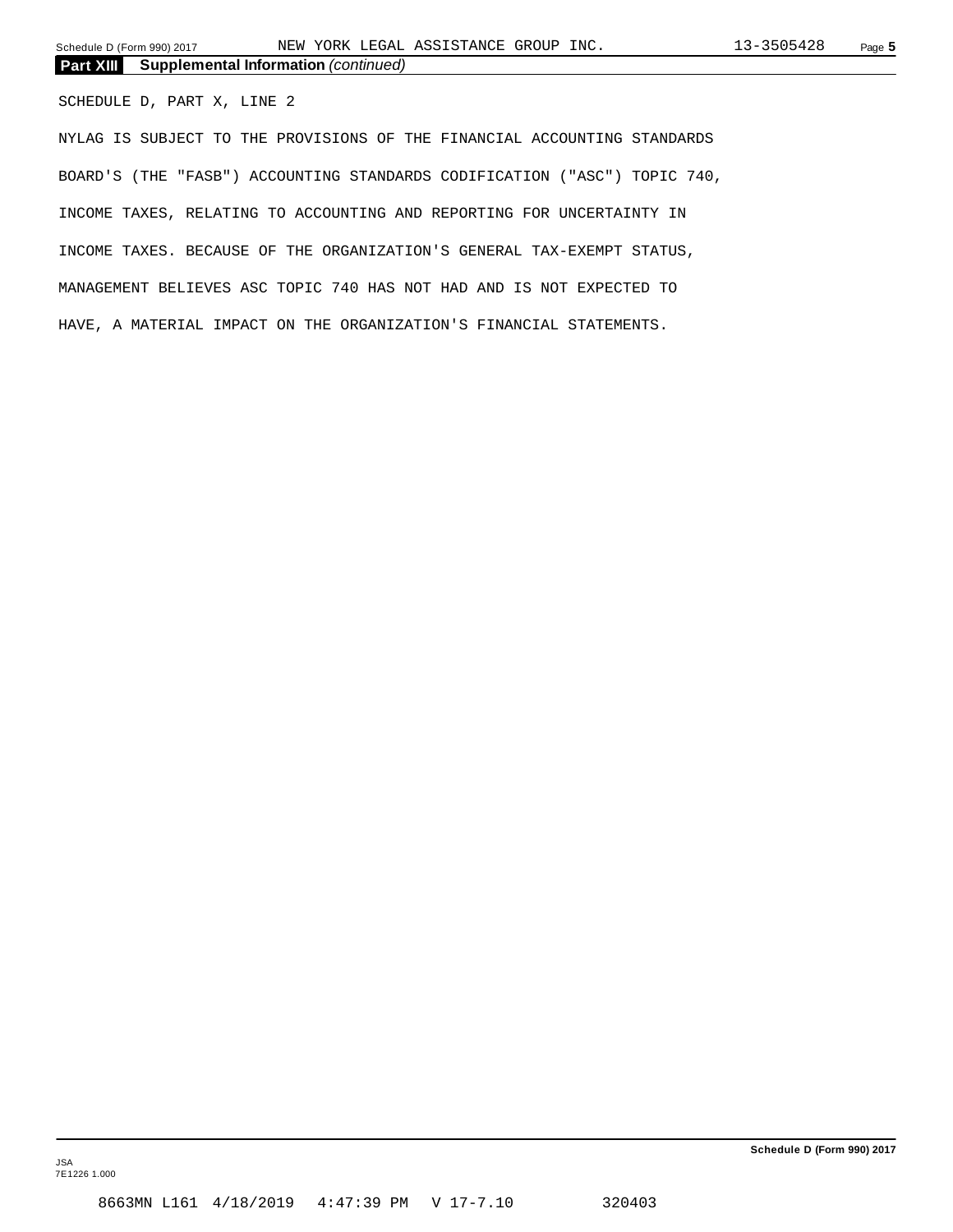| <b>SCHEDULE G</b>                                                                                                      |                                                                                                                                                | <b>Supplemental Information Regarding Fundraising or Gaming Activities</b>                                                                                          |                                              |                           |                            |                                          | OMB No. 1545-0047   |  |
|------------------------------------------------------------------------------------------------------------------------|------------------------------------------------------------------------------------------------------------------------------------------------|---------------------------------------------------------------------------------------------------------------------------------------------------------------------|----------------------------------------------|---------------------------|----------------------------|------------------------------------------|---------------------|--|
| (Form 990 or 990-EZ)                                                                                                   |                                                                                                                                                | Complete if the organization answered "Yes" on Form 990, Part IV, line 17, 18, or 19, or if the<br>organization entered more than \$15,000 on Form 990-EZ, line 6a. |                                              |                           |                            |                                          |                     |  |
| Department of the Treasury                                                                                             |                                                                                                                                                | Attach to Form 990 or Form 990-EZ.                                                                                                                                  |                                              |                           |                            |                                          | Open to Public      |  |
| <b>Internal Revenue Service</b>                                                                                        |                                                                                                                                                | Go to www.irs.gov/Form990 for the latest instructions.                                                                                                              |                                              |                           |                            |                                          | <b>Inspection</b>   |  |
| Name of the organization                                                                                               |                                                                                                                                                |                                                                                                                                                                     |                                              |                           |                            | <b>Employer identification number</b>    |                     |  |
| NEW YORK LEGAL ASSISTANCE GROUP INC.                                                                                   |                                                                                                                                                |                                                                                                                                                                     |                                              |                           |                            | 13-3505428                               |                     |  |
| Part I                                                                                                                 | Fundraising Activities. Complete if the organization answered "Yes" on Form 990, Part IV, line 17.                                             |                                                                                                                                                                     |                                              |                           |                            |                                          |                     |  |
|                                                                                                                        | Form 990-EZ filers are not required to complete this part.                                                                                     |                                                                                                                                                                     |                                              |                           |                            |                                          |                     |  |
| 1                                                                                                                      | Indicate whether the organization raised funds through any of the following activities. Check all that apply.                                  |                                                                                                                                                                     |                                              |                           |                            |                                          |                     |  |
|                                                                                                                        | Mail solicitations<br>Solicitation of non-government grants<br>e<br>a<br>Solicitation of government grants<br>Internet and email solicitations |                                                                                                                                                                     |                                              |                           |                            |                                          |                     |  |
| b<br>Phone solicitations                                                                                               |                                                                                                                                                | f                                                                                                                                                                   |                                              |                           | Special fundraising events |                                          |                     |  |
| c<br>In-person solicitations<br>d                                                                                      |                                                                                                                                                | g                                                                                                                                                                   |                                              |                           |                            |                                          |                     |  |
| 2a Did the organization have a written or oral agreement with any individual (including officers, directors, trustees, |                                                                                                                                                |                                                                                                                                                                     |                                              |                           |                            |                                          |                     |  |
|                                                                                                                        | or key employees listed in Form 990, Part VII) or entity in connection with professional fundraising services?                                 |                                                                                                                                                                     |                                              |                           |                            |                                          | Yes<br>No           |  |
|                                                                                                                        | <b>b</b> If "Yes," list the 10 highest paid individuals or entities (fundraisers) pursuant to agreements under which the fundraiser is to be   |                                                                                                                                                                     |                                              |                           |                            |                                          |                     |  |
|                                                                                                                        | compensated at least \$5,000 by the organization.                                                                                              |                                                                                                                                                                     |                                              |                           |                            |                                          |                     |  |
|                                                                                                                        |                                                                                                                                                |                                                                                                                                                                     |                                              |                           |                            |                                          |                     |  |
|                                                                                                                        |                                                                                                                                                |                                                                                                                                                                     |                                              | (iii) Did fundraiser have |                            | (v) Amount paid to                       | (vi) Amount paid to |  |
| (i) Name and address of individual<br>or entity (fundraiser)                                                           |                                                                                                                                                | (ii) Activity                                                                                                                                                       | (iv) Gross receipts<br>custody or control of |                           | from activity              | (or retained by)<br>fundraiser listed in | (or retained by)    |  |
|                                                                                                                        |                                                                                                                                                |                                                                                                                                                                     | contributions?                               |                           |                            | col. (i)                                 | organization        |  |
|                                                                                                                        |                                                                                                                                                |                                                                                                                                                                     | <b>Yes</b>                                   | No                        |                            |                                          |                     |  |
| 1                                                                                                                      |                                                                                                                                                |                                                                                                                                                                     |                                              |                           |                            |                                          |                     |  |
|                                                                                                                        |                                                                                                                                                |                                                                                                                                                                     |                                              |                           |                            |                                          |                     |  |
| $\mathbf{2}$                                                                                                           |                                                                                                                                                |                                                                                                                                                                     |                                              |                           |                            |                                          |                     |  |
| 3                                                                                                                      |                                                                                                                                                |                                                                                                                                                                     |                                              |                           |                            |                                          |                     |  |
|                                                                                                                        |                                                                                                                                                |                                                                                                                                                                     |                                              |                           |                            |                                          |                     |  |
| 4                                                                                                                      |                                                                                                                                                |                                                                                                                                                                     |                                              |                           |                            |                                          |                     |  |
|                                                                                                                        |                                                                                                                                                |                                                                                                                                                                     |                                              |                           |                            |                                          |                     |  |
| 5                                                                                                                      |                                                                                                                                                |                                                                                                                                                                     |                                              |                           |                            |                                          |                     |  |
|                                                                                                                        |                                                                                                                                                |                                                                                                                                                                     |                                              |                           |                            |                                          |                     |  |
| 6                                                                                                                      |                                                                                                                                                |                                                                                                                                                                     |                                              |                           |                            |                                          |                     |  |
|                                                                                                                        |                                                                                                                                                |                                                                                                                                                                     |                                              |                           |                            |                                          |                     |  |
| 7                                                                                                                      |                                                                                                                                                |                                                                                                                                                                     |                                              |                           |                            |                                          |                     |  |
|                                                                                                                        |                                                                                                                                                |                                                                                                                                                                     |                                              |                           |                            |                                          |                     |  |
| ୪                                                                                                                      |                                                                                                                                                |                                                                                                                                                                     |                                              |                           |                            |                                          |                     |  |
|                                                                                                                        |                                                                                                                                                |                                                                                                                                                                     |                                              |                           |                            |                                          |                     |  |
| 9                                                                                                                      |                                                                                                                                                |                                                                                                                                                                     |                                              |                           |                            |                                          |                     |  |
|                                                                                                                        |                                                                                                                                                |                                                                                                                                                                     |                                              |                           |                            |                                          |                     |  |
| 10                                                                                                                     |                                                                                                                                                |                                                                                                                                                                     |                                              |                           |                            |                                          |                     |  |
|                                                                                                                        |                                                                                                                                                |                                                                                                                                                                     |                                              |                           |                            |                                          |                     |  |
|                                                                                                                        |                                                                                                                                                |                                                                                                                                                                     |                                              |                           |                            |                                          |                     |  |
| Total                                                                                                                  | List all states in which the organization is registered or licensed to solicit contributions or has been notified it is exempt from            |                                                                                                                                                                     |                                              |                           |                            |                                          |                     |  |
| 3<br>registration or licensing.                                                                                        |                                                                                                                                                |                                                                                                                                                                     |                                              |                           |                            |                                          |                     |  |
|                                                                                                                        |                                                                                                                                                |                                                                                                                                                                     |                                              |                           |                            |                                          |                     |  |
|                                                                                                                        |                                                                                                                                                |                                                                                                                                                                     |                                              |                           |                            |                                          |                     |  |

**For Paperwork Reduction Act Notice, see the Instructions for Form 990 or 990-EZ. Schedule G (Form 990 or 990-EZ) 2017** JSA 7E1281 1.000 8663MN L161 4/18/2019 4:47:39 PM V 17-7.10 320403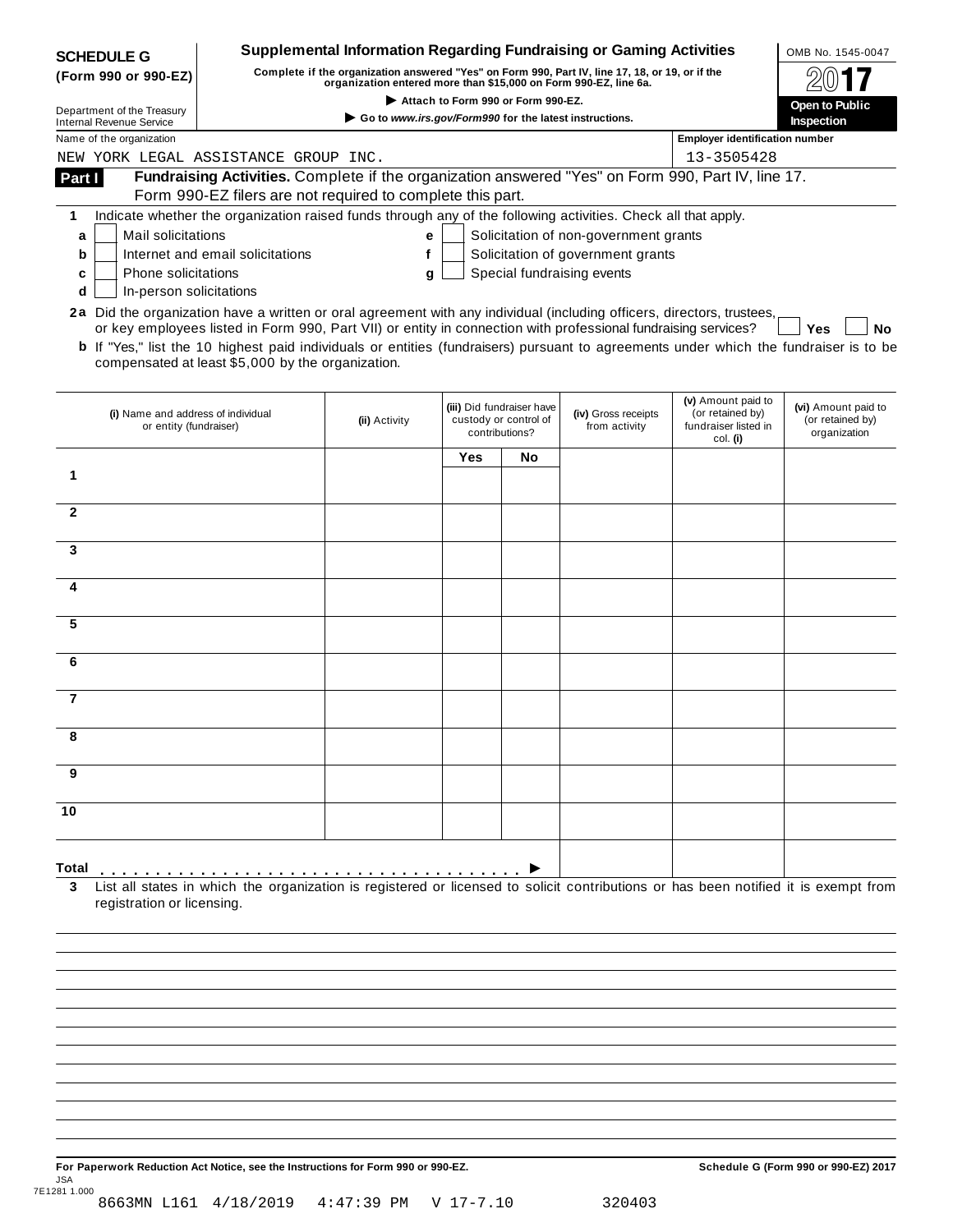## Schedule <sup>G</sup> (Form <sup>990</sup> or 990-EZ) <sup>2017</sup> Page **2**

Fundraising Events. Complete if the organization answered "Yes" on Form 990, Part IV, line 18, or reported more than \$15,000 of fundraising event contributions and gross income on Form 990-EZ, lines 1 and 6b. List events with gross receipts greater than \$5,000. **Part II**

|                 |    |                                                                                                                                                                                                                                     | (a) Event $#1$<br>GALA                                                                                           | (b) Event $#2$                                   | (c) Other events | (d) Total events<br>(add col. (a) through           |
|-----------------|----|-------------------------------------------------------------------------------------------------------------------------------------------------------------------------------------------------------------------------------------|------------------------------------------------------------------------------------------------------------------|--------------------------------------------------|------------------|-----------------------------------------------------|
|                 |    |                                                                                                                                                                                                                                     | (event type)                                                                                                     | (event type)                                     | (total number)   | col. (c)                                            |
| Revenue         |    |                                                                                                                                                                                                                                     | 1,252,195.                                                                                                       |                                                  |                  | 1,252,195.                                          |
|                 |    | 2 Less: Contributions                                                                                                                                                                                                               | 1,046,523.                                                                                                       |                                                  |                  | 1,046,523.                                          |
|                 |    | 3 Gross income (line 1 minus<br>line 2).                                                                                                                                                                                            | 205,672.                                                                                                         |                                                  |                  | 205,672.                                            |
|                 |    | 4 Cash prizes                                                                                                                                                                                                                       |                                                                                                                  |                                                  |                  |                                                     |
|                 |    | 5 Noncash prizes                                                                                                                                                                                                                    |                                                                                                                  |                                                  |                  |                                                     |
|                 | 6  | Rent/facility costs [19] Rent/facility costs                                                                                                                                                                                        | 44,569.                                                                                                          |                                                  |                  | 44,569.                                             |
| Direct Expenses |    | 7 Food and beverages [1, 1, 1, 1, 1]                                                                                                                                                                                                | 120,000.                                                                                                         |                                                  |                  | 120,000.                                            |
|                 | 8  | Entertainment [1, 1, 1, 1, 1, 1, 1, 1]                                                                                                                                                                                              | 300.                                                                                                             |                                                  |                  | 300.                                                |
|                 | 9  | Other direct expenses <b>contained</b>                                                                                                                                                                                              | 40,803.                                                                                                          |                                                  |                  | 40,803.                                             |
|                 | 10 |                                                                                                                                                                                                                                     |                                                                                                                  |                                                  |                  | 205,672.                                            |
| Part III        |    | Gaming. Complete if the organization answered "Yes" on Form 990, Part IV, line 19, or reported more<br>than \$15,000 on Form 990-EZ, line 6a.                                                                                       |                                                                                                                  |                                                  |                  |                                                     |
| Revenue         |    |                                                                                                                                                                                                                                     | (a) Bingo                                                                                                        | (b) Pull tabs/instant<br>bingo/progressive bingo | (c) Other gaming | (d) Total gaming (add<br>col. (a) through col. (c)) |
|                 | 1. | Gross revenue <b>contained</b> contains the contact of the contact of the contact of the contact of the contact of the contact of the contact of the contact of the contact of the contact of the contact of the contact of the con |                                                                                                                  |                                                  |                  |                                                     |
|                 |    | 2 Cash prizes <u>  _ _ _ _ _ _ _ _ _ _ _ _</u>                                                                                                                                                                                      |                                                                                                                  |                                                  |                  |                                                     |
| Direct Expenses |    | 3 Noncash prizes                                                                                                                                                                                                                    |                                                                                                                  |                                                  |                  |                                                     |
|                 |    |                                                                                                                                                                                                                                     |                                                                                                                  |                                                  |                  |                                                     |
|                 |    | 5 Other direct expenses                                                                                                                                                                                                             |                                                                                                                  |                                                  |                  |                                                     |
|                 |    |                                                                                                                                                                                                                                     | %<br>Yes<br>No                                                                                                   | $\%$<br>Yes<br>No                                | %<br>Yes<br>No   |                                                     |
|                 |    |                                                                                                                                                                                                                                     |                                                                                                                  |                                                  |                  |                                                     |
|                 |    | 8 Net gaming income summary. Subtract line 7 from line 1, column (d)                                                                                                                                                                |                                                                                                                  |                                                  |                  |                                                     |
| 9<br>a<br>b     |    | Enter the state(s) in which the organization conducts gaming activities:<br>If "No," explain:                                                                                                                                       |                                                                                                                  |                                                  |                  | Yes<br><b>No</b>                                    |
|                 |    | 10a Were any of the organization's gaming licenses revoked, suspended, or terminated during the tax year?<br><b>b</b> If "Yes," explain:                                                                                            | and the control of the control of the control of the control of the control of the control of the control of the |                                                  |                  | Yes<br>No                                           |

JSA 7E1282 1.000 8663MN L161 4/18/2019 4:47:39 PM V 17-7.10 320403 **Schedule G (Form 990 or 990-EZ) 2017**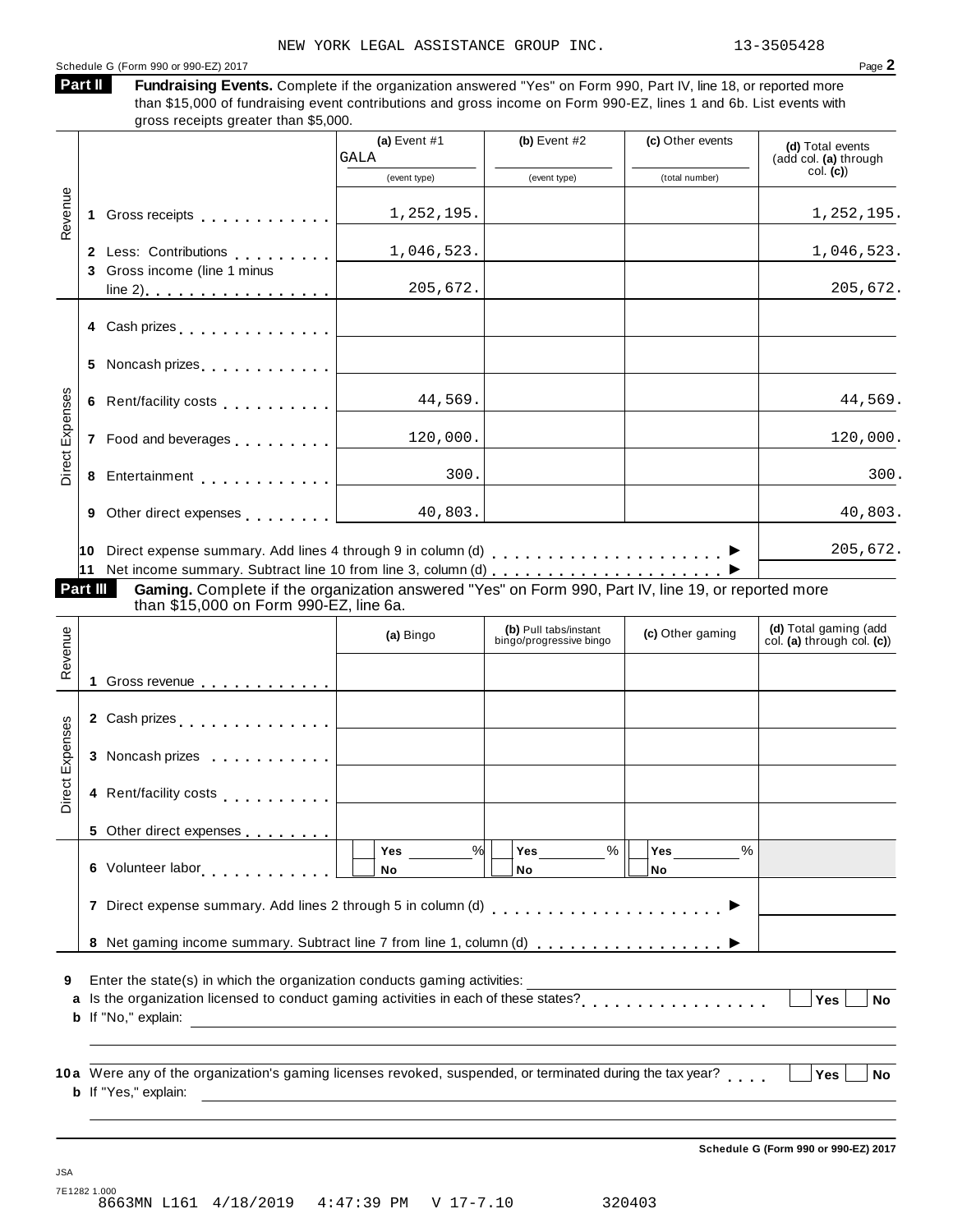| NEW YORK LEGAL ASSISTANCE GROUP INC. |
|--------------------------------------|
|--------------------------------------|

|                | Schedule G (Form 990 or 990-EZ) 2017<br>Page 3                                                                                                                                                                                      |
|----------------|-------------------------------------------------------------------------------------------------------------------------------------------------------------------------------------------------------------------------------------|
| 11             | Yes<br><b>No</b>                                                                                                                                                                                                                    |
| 12             | Is the organization a grantor, beneficiary or trustee of a trust or a member of a partnership or other entity                                                                                                                       |
|                | Yes<br><b>No</b>                                                                                                                                                                                                                    |
| 13             | Indicate the percentage of gaming activity conducted in:                                                                                                                                                                            |
| a              | %                                                                                                                                                                                                                                   |
| b              | %<br>An outside facility enterpreened and the series of the series of the series of the series of the series of the series of the series of the series of the series of the series of the series of the series of the series of the |
| 14             | Enter the name and address of the person who prepares the organization's gaming/special events books and                                                                                                                            |
|                | records:                                                                                                                                                                                                                            |
|                |                                                                                                                                                                                                                                     |
|                |                                                                                                                                                                                                                                     |
|                |                                                                                                                                                                                                                                     |
|                |                                                                                                                                                                                                                                     |
|                | 15a Does the organization have a contract with a third party from whom the organization receives gaming<br>Yes No                                                                                                                   |
|                | <b>b</b> If "Yes," enter the amount of gaming revenue received by the organization $\triangleright$ \$_______________ and the                                                                                                       |
|                | amount of gaming revenue retained by the third party $\triangleright$ \$ _______________.                                                                                                                                           |
|                | c If "Yes," enter name and address of the third party:                                                                                                                                                                              |
|                |                                                                                                                                                                                                                                     |
|                |                                                                                                                                                                                                                                     |
|                |                                                                                                                                                                                                                                     |
| 16             | Gaming manager information:                                                                                                                                                                                                         |
|                | Name $\sum_{-1}^{1}$                                                                                                                                                                                                                |
|                | Gaming manager compensation $\triangleright$ \$ _______________                                                                                                                                                                     |
|                |                                                                                                                                                                                                                                     |
|                | Description of services provided ▶                                                                                                                                                                                                  |
|                | Employee<br>Director/officer<br>Independent contractor                                                                                                                                                                              |
| 17             | Mandatory distributions:                                                                                                                                                                                                            |
|                | a Is the organization required under state law to make charitable distributions from the gaming proceeds to                                                                                                                         |
|                | Yes<br>  No                                                                                                                                                                                                                         |
| b              | Enter the amount of distributions required under state law to be distributed to other exempt organizations                                                                                                                          |
|                | or spent in the organization's own exempt activities during the tax year $\triangleright$ \$                                                                                                                                        |
| <b>Part IV</b> | Supplemental Information. Provide the explanation required by Part I, line 2b, columns (iii) and (v), and                                                                                                                           |
|                | Part III, lines 9, 9b, 10b, 15b, 15c, 16, and 17b, as applicable. Also provide any additional information                                                                                                                           |
|                | (see instructions).                                                                                                                                                                                                                 |
|                |                                                                                                                                                                                                                                     |

**Schedule G (Form 990 or 990-EZ) 2017**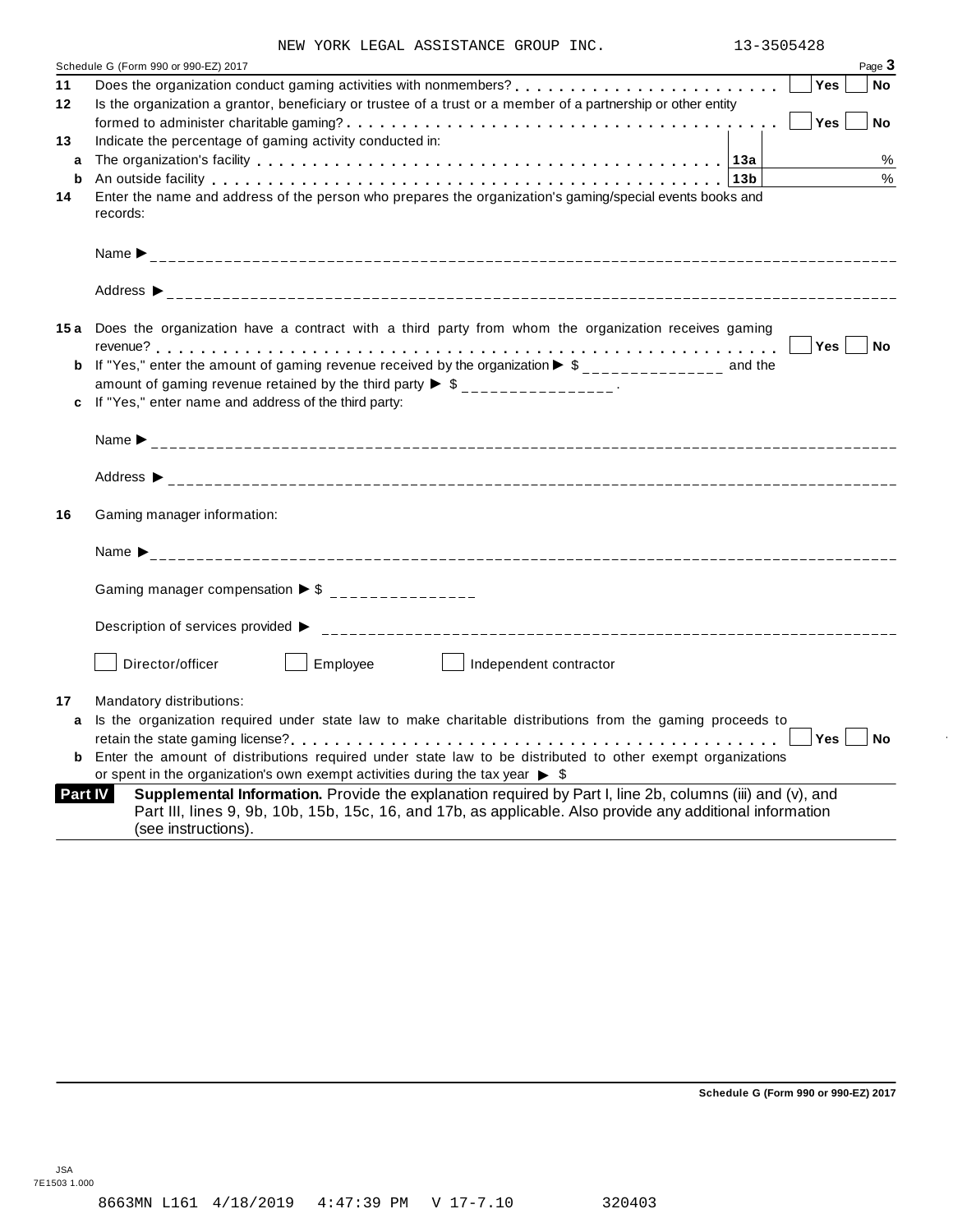| <b>SCHEDULE I</b>                                                                                                                                                |                                       |                                    | <b>Grants and Other Assistance to Organizations,</b> |                                       |                                                             |                                          | OMB No. 1545-0047                     |  |
|------------------------------------------------------------------------------------------------------------------------------------------------------------------|---------------------------------------|------------------------------------|------------------------------------------------------|---------------------------------------|-------------------------------------------------------------|------------------------------------------|---------------------------------------|--|
| (Form 990)                                                                                                                                                       |                                       |                                    | Governments, and Individuals in the United States    |                                       |                                                             |                                          |                                       |  |
| Complete if the organization answered "Yes" on Form 990, Part IV, line 21 or 22.                                                                                 |                                       |                                    |                                                      |                                       |                                                             |                                          |                                       |  |
| Department of the Treasury                                                                                                                                       |                                       | <b>Open to Public</b>              |                                                      |                                       |                                                             |                                          |                                       |  |
| <b>Internal Revenue Service</b>                                                                                                                                  |                                       | Inspection                         |                                                      |                                       |                                                             |                                          |                                       |  |
| Name of the organization                                                                                                                                         | <b>Employer identification number</b> |                                    |                                                      |                                       |                                                             |                                          |                                       |  |
| NEW YORK LEGAL ASSISTANCE GROUP INC.                                                                                                                             |                                       |                                    |                                                      |                                       |                                                             | 13-3505428                               |                                       |  |
| <b>General Information on Grants and Assistance</b><br><b>Part I</b>                                                                                             |                                       |                                    |                                                      |                                       |                                                             |                                          |                                       |  |
| Does the organization maintain records to substantiate the amount of the grants or assistance, the grantees' eligibility for the grants or assistance, and<br>1. |                                       |                                    |                                                      |                                       |                                                             |                                          |                                       |  |
|                                                                                                                                                                  |                                       |                                    |                                                      |                                       |                                                             |                                          | $\mathbf{x}$<br>Yes<br>No             |  |
| Describe in Part IV the organization's procedures for monitoring the use of grant funds in the United States.<br>2                                               |                                       |                                    |                                                      |                                       |                                                             |                                          |                                       |  |
| Grants and Other Assistance to Domestic Organizations and Domestic Governments. Complete if the organization answered "Yes" on Form                              |                                       |                                    |                                                      |                                       |                                                             |                                          |                                       |  |
| <b>Part II</b>                                                                                                                                                   |                                       |                                    |                                                      |                                       |                                                             |                                          |                                       |  |
| 990, Part IV, line 21, for any recipient that received more than \$5,000. Part II can be duplicated if additional space is needed.                               |                                       |                                    |                                                      |                                       |                                                             |                                          |                                       |  |
| 1 (a) Name and address of organization<br>or government                                                                                                          | $(b)$ EIN                             | (c) IRC section<br>(if applicable) | (d) Amount of cash<br>grant                          | (e) Amount of non-<br>cash assistance | (f) Method of valuation<br>(book, FMV, appraisal,<br>other) | (g) Description of<br>noncash assistance | (h) Purpose of grant<br>or assistance |  |
| (1) BROOKLYN VOLUNTEER LAWYERS PROJECT                                                                                                                           |                                       |                                    |                                                      |                                       |                                                             |                                          |                                       |  |
| 44 COURT STREET, SUITE 1206                                                                                                                                      | 11-3155182                            | 501(C)(3)                          | 89,106.                                              |                                       | <b>FMV</b>                                                  |                                          | GRANT SUBCONTRACTS                    |  |
| (2) NEW YORK COUNTY LAWYER'S ASSOCIATION                                                                                                                         |                                       |                                    |                                                      |                                       |                                                             |                                          |                                       |  |
| 14 VESEY STREET NEW YORK, NY 10007                                                                                                                               | 13-3778489                            | 501(C)(3)                          | 89,106.                                              |                                       | <b>FMV</b>                                                  |                                          | GRANT SUBCONTRACTS                    |  |
| (3) CHINESE-AMERICAN PLANNING COUNCIL, INC.                                                                                                                      |                                       |                                    |                                                      |                                       |                                                             |                                          |                                       |  |
| 150 ELIZABETH STREET NEW YORK, NY 10012                                                                                                                          | 13-6202692                            | 501(C)(3)                          | 43,222.                                              |                                       | <b>FMV</b>                                                  |                                          | GRANT SUBCONTRACTS                    |  |
| (4) NEW YORK ASIAN WOMEN'S CENTER                                                                                                                                |                                       |                                    |                                                      |                                       |                                                             |                                          |                                       |  |
| 32 BROADWAY, 10TH FLOOR NEW YORK, NY 10004                                                                                                                       | 13-3286250                            | 501(C)(3)                          | 19,988                                               |                                       | <b>FMV</b>                                                  |                                          | GRANT SUBCONTRACTS                    |  |
| (5) VIOLENCE INTERVENTION PROGRAM, INC                                                                                                                           |                                       |                                    |                                                      |                                       |                                                             |                                          |                                       |  |
| PO BOX 1161, TRIBOROUGH STATION                                                                                                                                  | 13-3540337                            | 501(C)(3)                          | 13,300.                                              |                                       | <b>FMV</b>                                                  |                                          | GRANT SUBCONTRACTS                    |  |
| (6) SAKHI FOR SOUTH ASIAN WOMEN                                                                                                                                  |                                       |                                    |                                                      |                                       |                                                             |                                          |                                       |  |
| PO BOX 1333 CHURCH STREET STATION                                                                                                                                | 13-3593806                            | 501(C)(3)                          | 10,357.                                              |                                       | FMV                                                         |                                          | GRANT SUBCONTRACTS                    |  |
| (7)                                                                                                                                                              |                                       |                                    |                                                      |                                       |                                                             |                                          |                                       |  |
| (8)                                                                                                                                                              |                                       |                                    |                                                      |                                       |                                                             |                                          |                                       |  |
| (9)                                                                                                                                                              |                                       |                                    |                                                      |                                       |                                                             |                                          |                                       |  |
| (10)                                                                                                                                                             |                                       |                                    |                                                      |                                       |                                                             |                                          |                                       |  |
|                                                                                                                                                                  |                                       |                                    |                                                      |                                       |                                                             |                                          |                                       |  |
| (11)                                                                                                                                                             |                                       |                                    |                                                      |                                       |                                                             |                                          |                                       |  |
| (12)                                                                                                                                                             |                                       |                                    |                                                      |                                       |                                                             |                                          |                                       |  |
| $\mathbf{2}$<br>3                                                                                                                                                |                                       |                                    |                                                      |                                       |                                                             |                                          | б.                                    |  |
| For Paperwork Reduction Act Notice, see the Instructions for Form 990.                                                                                           |                                       |                                    |                                                      |                                       |                                                             |                                          | Schedule I (Form 990) (2017)          |  |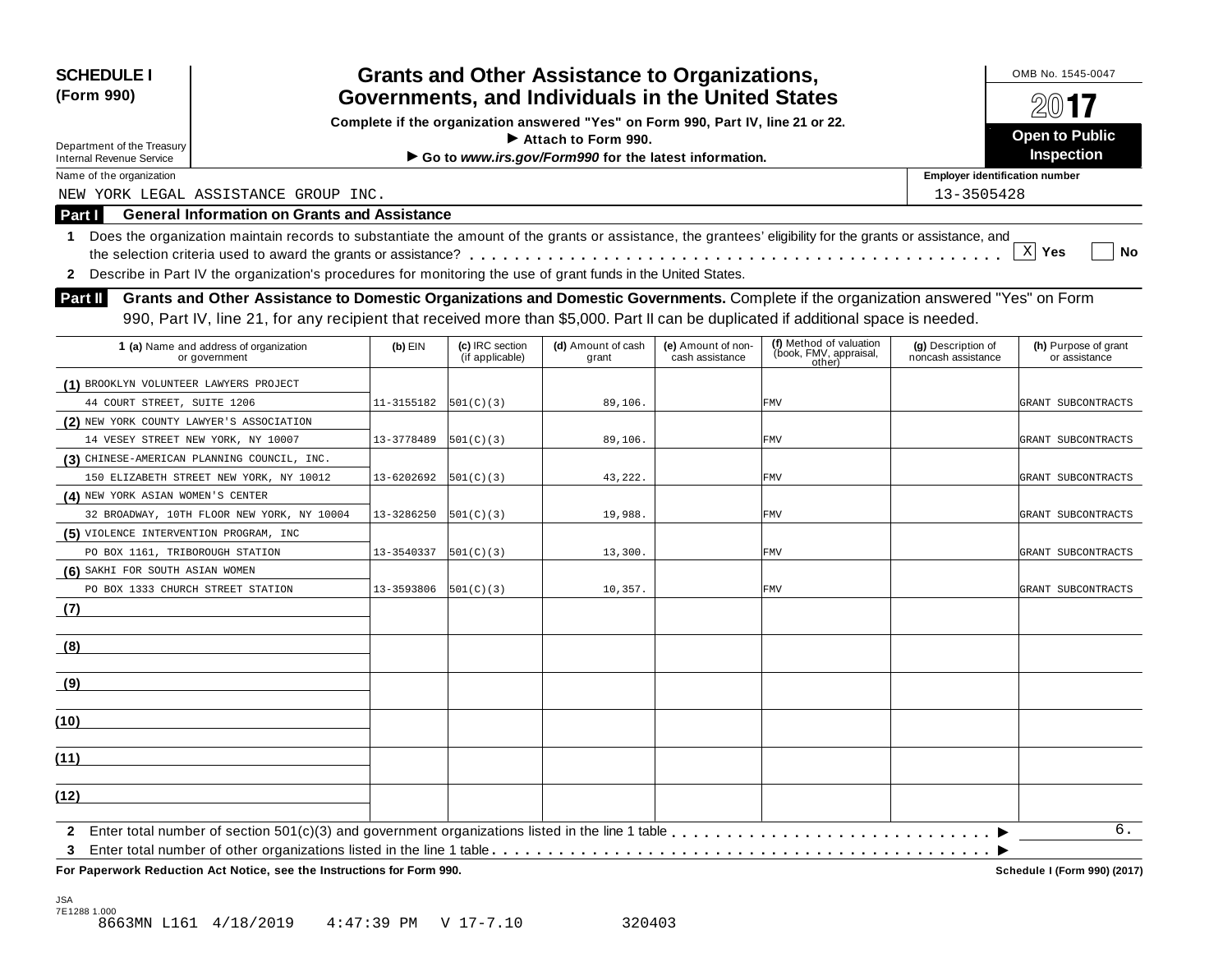## Grants and Other Assistance to Domestic Individuals. Complete if the organization answered "Yes" on Form 990, Part IV, line 22. **Part III** Grants and Other Assistance to Domestic Individuals<br>Part III can be duplicated if additional space is needed.

| (a) Type of grant or assistance                                                                                                                                | (b) Number of<br>recipients | (c) Amount of<br>cash grant | (d) Amount of<br>non-cash assistance | (e) Method of valuation (book,<br>FMV, appraisal, other) | (f) Description of non-cash assistance |
|----------------------------------------------------------------------------------------------------------------------------------------------------------------|-----------------------------|-----------------------------|--------------------------------------|----------------------------------------------------------|----------------------------------------|
| INDIVIDUAL ASSISTANCE                                                                                                                                          | 150.                        | 14,642.                     |                                      | FMV                                                      |                                        |
| $\mathbf{2}$                                                                                                                                                   |                             |                             |                                      |                                                          |                                        |
| 3                                                                                                                                                              |                             |                             |                                      |                                                          |                                        |
| 4                                                                                                                                                              |                             |                             |                                      |                                                          |                                        |
| 5                                                                                                                                                              |                             |                             |                                      |                                                          |                                        |
| 6                                                                                                                                                              |                             |                             |                                      |                                                          |                                        |
|                                                                                                                                                                |                             |                             |                                      |                                                          |                                        |
| <b>Part IV</b><br>Supplemental Information. Provide the information required in Part I, line 2, Part III, column (b); and any other additional<br>information. |                             |                             |                                      |                                                          |                                        |

SCHEDULE I, PART I, LINE 2:

NEW YORK LEGAL ASSISTANCE GROUP (NYLAG) MONITORS THE USE OF GRANTS FOR

ORGANIZATIONS AND INDIVIDUALS BY REVIEWING THE DETAILED APPLICATIONS FOR

CASH ASSISTANCE AND MAKING SURE THEY COMPLY WITH THE REQUIREMENTS OF THE

FUNDING.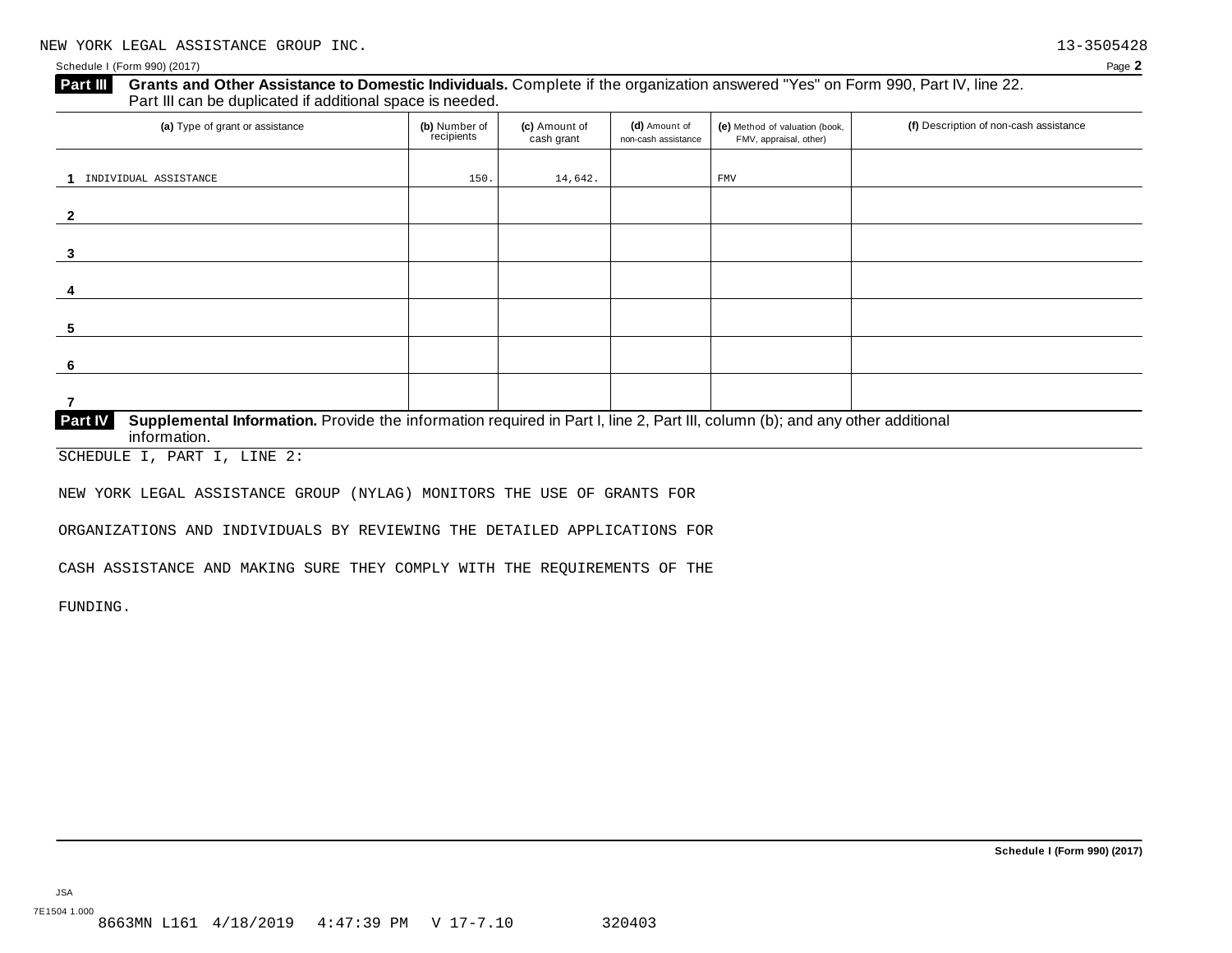|              | <b>SCHEDULE J</b>                                    |                                                                                          | <b>Compensation Information</b>                                                                                                                                                                                         |                                       | OMB No. 1545-0047     |                         |
|--------------|------------------------------------------------------|------------------------------------------------------------------------------------------|-------------------------------------------------------------------------------------------------------------------------------------------------------------------------------------------------------------------------|---------------------------------------|-----------------------|-------------------------|
|              | (Form 990)                                           |                                                                                          | For certain Officers, Directors, Trustees, Key Employees, and Highest                                                                                                                                                   |                                       |                       |                         |
|              |                                                      |                                                                                          | <b>Compensated Employees</b><br>Complete if the organization answered "Yes" on Form 990, Part IV, line 23.                                                                                                              |                                       |                       |                         |
|              | Department of the Treasury                           |                                                                                          | Attach to Form 990.                                                                                                                                                                                                     |                                       | <b>Open to Public</b> |                         |
|              | Internal Revenue Service<br>Name of the organization |                                                                                          | Go to www.irs.gov/Form990 for instructions and the latest information.                                                                                                                                                  | <b>Employer identification number</b> | <b>Inspection</b>     |                         |
|              |                                                      |                                                                                          |                                                                                                                                                                                                                         |                                       |                       |                         |
|              |                                                      | NEW YORK LEGAL ASSISTANCE GROUP INC.                                                     |                                                                                                                                                                                                                         | 13-3505428                            |                       |                         |
| Part I       |                                                      | <b>Questions Regarding Compensation</b>                                                  |                                                                                                                                                                                                                         |                                       | Yes                   | No                      |
|              |                                                      |                                                                                          | 1a Check the appropriate box(es) if the organization provided any of the following to or for a person listed on Form                                                                                                    |                                       |                       |                         |
|              |                                                      |                                                                                          | 990, Part VII, Section A, line 1a. Complete Part III to provide any relevant information regarding these items.                                                                                                         |                                       |                       |                         |
|              |                                                      | First-class or charter travel                                                            | Housing allowance or residence for personal use                                                                                                                                                                         |                                       |                       |                         |
|              |                                                      | Travel for companions                                                                    | Payments for business use of personal residence                                                                                                                                                                         |                                       |                       |                         |
|              |                                                      | Tax indemnification and gross-up payments                                                | Health or social club dues or initiation fees                                                                                                                                                                           |                                       |                       |                         |
|              |                                                      | Discretionary spending account                                                           | Personal services (such as, maid, chauffeur, chef)                                                                                                                                                                      |                                       |                       |                         |
|              |                                                      |                                                                                          |                                                                                                                                                                                                                         |                                       |                       |                         |
| b            |                                                      |                                                                                          | If any of the boxes on line 1a are checked, did the organization follow a written policy regarding payment                                                                                                              |                                       |                       |                         |
|              |                                                      |                                                                                          | or reimbursement or provision of all of the expenses described above? If "No," complete Part III to                                                                                                                     |                                       | 1 <sub>b</sub>        |                         |
| $\mathbf{2}$ |                                                      |                                                                                          | Did the organization require substantiation prior to reimbursing or allowing expenses incurred by all                                                                                                                   |                                       |                       |                         |
|              |                                                      |                                                                                          | directors, trustees, and officers, including the CEO/Executive Director, regarding the items checked on line                                                                                                            |                                       |                       |                         |
|              |                                                      |                                                                                          |                                                                                                                                                                                                                         |                                       | $\mathbf{2}$          |                         |
|              |                                                      |                                                                                          |                                                                                                                                                                                                                         |                                       |                       |                         |
| 3            |                                                      |                                                                                          | Indicate which, if any, of the following the filing organization used to establish the compensation of the<br>organization's CEO/Executive Director. Check all that apply. Do not check any boxes for methods used by a |                                       |                       |                         |
|              |                                                      |                                                                                          | related organization to establish compensation of the CEO/Executive Director, but explain in Part III.                                                                                                                  |                                       |                       |                         |
|              | Χ                                                    | X<br>Compensation committee                                                              | Written employment contract                                                                                                                                                                                             |                                       |                       |                         |
|              |                                                      | $\mathbf X$<br>Independent compensation consultant                                       | Compensation survey or study                                                                                                                                                                                            |                                       |                       |                         |
|              |                                                      | $\overline{\mathbf{x}}$<br>Form 990 of other organizations                               | Approval by the board or compensation committee                                                                                                                                                                         |                                       |                       |                         |
|              |                                                      |                                                                                          |                                                                                                                                                                                                                         |                                       |                       |                         |
| 4            |                                                      | organization or a related organization:                                                  | During the year, did any person listed on Form 990, Part VII, Section A, line 1a, with respect to the filing                                                                                                            |                                       |                       |                         |
| a            |                                                      |                                                                                          | Receive a severance payment or change-of-control payment?                                                                                                                                                               |                                       | 4a                    | Χ                       |
| b            |                                                      |                                                                                          | Participate in, or receive payment from, a supplemental nonqualified retirement plan?.                                                                                                                                  |                                       | 4b                    | $\overline{\textbf{X}}$ |
| c            |                                                      |                                                                                          |                                                                                                                                                                                                                         |                                       | 4c                    | $\overline{\mathbf{x}}$ |
|              |                                                      |                                                                                          | If "Yes" to any of lines 4a-c, list the persons and provide the applicable amounts for each item in Part III.                                                                                                           |                                       |                       |                         |
|              |                                                      |                                                                                          |                                                                                                                                                                                                                         |                                       |                       |                         |
|              |                                                      | Only section 501(c)(3), 501(c)(4), and 501(c)(29) organizations must complete lines 5-9. |                                                                                                                                                                                                                         |                                       |                       |                         |
| 5            |                                                      |                                                                                          | For persons listed on Form 990, Part VII, Section A, line 1a, did the organization pay or accrue any                                                                                                                    |                                       |                       |                         |
|              |                                                      | compensation contingent on the revenues of:                                              |                                                                                                                                                                                                                         |                                       |                       |                         |
| a            |                                                      |                                                                                          |                                                                                                                                                                                                                         |                                       | 5a                    | Χ                       |
| b            |                                                      |                                                                                          |                                                                                                                                                                                                                         |                                       | 5b                    | $\mathbf X$             |
|              |                                                      | If "Yes" on line 5a or 5b, describe in Part III.                                         |                                                                                                                                                                                                                         |                                       |                       |                         |
| 6            |                                                      |                                                                                          | For persons listed on Form 990, Part VII, Section A, line 1a, did the organization pay or accrue any                                                                                                                    |                                       |                       |                         |
|              |                                                      | compensation contingent on the net earnings of:                                          |                                                                                                                                                                                                                         |                                       |                       |                         |
| a            |                                                      |                                                                                          |                                                                                                                                                                                                                         |                                       | 6a                    | Χ                       |
| b            |                                                      |                                                                                          |                                                                                                                                                                                                                         |                                       | 6b                    | Χ                       |
|              |                                                      | If "Yes" on line 6a or 6b, describe in Part III.                                         |                                                                                                                                                                                                                         |                                       |                       |                         |
| 7            |                                                      |                                                                                          | For persons listed on Form 990, Part VII, Section A, line 1a, did the organization provide any nonfixed                                                                                                                 |                                       |                       |                         |
|              |                                                      |                                                                                          |                                                                                                                                                                                                                         |                                       | 7                     | Χ                       |
| 8            |                                                      |                                                                                          | Were any amounts reported on Form 990, Part VII, paid or accrued pursuant to a contract that was subject                                                                                                                |                                       |                       |                         |
|              |                                                      |                                                                                          | to the initial contract exception described in Regulations section 53.4958-4(a)(3)? If "Yes," describe                                                                                                                  |                                       |                       |                         |
|              |                                                      |                                                                                          |                                                                                                                                                                                                                         |                                       | 8                     | X                       |
| 9            |                                                      |                                                                                          | If "Yes" on line 8, did the organization also follow the rebuttable presumption procedure described in                                                                                                                  |                                       |                       |                         |
|              |                                                      |                                                                                          |                                                                                                                                                                                                                         |                                       | 9                     |                         |
|              |                                                      | For Paperwork Reduction Act Notice, see the Instructions for Form 990.                   |                                                                                                                                                                                                                         | Schedule J (Form 990) 2017            |                       |                         |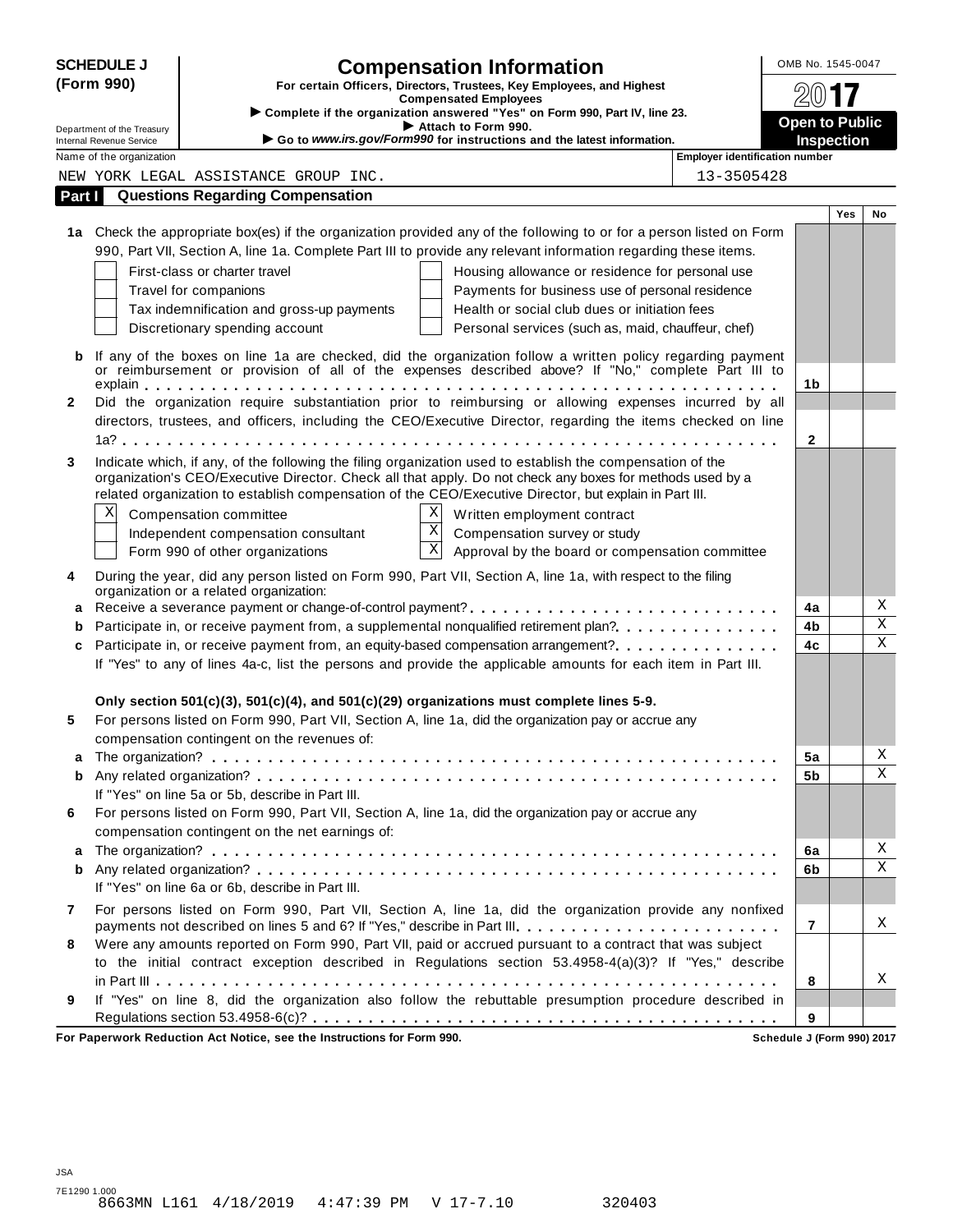## **Part II Officers, Directors, Trustees, Key Employees, and Highest Compensated Employees.** Use duplicate copies ifadditional space is needed.

For each individual whose compensation must be reported on Schedule J, report compensation from the organization on row (i) and from related organizations, described in the instructions, on row (ii). Do not list any individuals that aren't listed on Form 990, Part VII.

Note: The sum of columns (B)(i)-(iii) for each listed individual must equal the total amount of Form 990, Part VII, Section A, line 1a, applicable column (D) and (E) amounts for that individual.

| (A) Name and Title                          |                              | (B) Breakdown of W-2 and/or 1099-MISC compensation |                                        |                                           | (C) Retirement and             | (D) Nontaxable   | (E) Total of columns | (F) Compensation                                           |
|---------------------------------------------|------------------------------|----------------------------------------------------|----------------------------------------|-------------------------------------------|--------------------------------|------------------|----------------------|------------------------------------------------------------|
|                                             |                              | (i) Base<br>compensation                           | (ii) Bonus & incentive<br>compensation | (iii) Other<br>reportable<br>compensation | other deferred<br>compensation | benefits         | $(B)(i)-(D)$         | in column (B) reported<br>as deferred on prior<br>Form 990 |
| BETH GOLDMAN, ESQ.                          | (i)                          | 223,731                                            | $\mathsf{O}$ .                         | $\mathsf 0$ .                             | 15,750.                        | 1,118.           | 240,599              | 0.                                                         |
| PRESIDENT & ATTORNEY-IN-CHARGE              | (i)                          | $\mathbf 0$                                        | $\mathsf{O}$                           | 0.                                        | $\overline{0}$ .               | 0.               | $\Omega$ .           | $\overline{0}$ .                                           |
| SARA MEYERS                                 | (i)                          | 174,282                                            | $\mathsf{O}$                           | 0.                                        | 4,412.                         | 8,327            | 187,021              | $\overline{0}$ .                                           |
| 2 <sup>CHIEF</sup> OPERATING OFFICER        | (i)                          | 0                                                  | $\mathsf{0}$ .                         | $\mathbf 0$ .                             | $\mathbf{0}$ .                 | 0.               | $\mathbf{0}$ .       | $\overline{0}$ .                                           |
| ANNA M. GROSS                               | (i)                          | 170,100                                            | $\mathsf{0}$ .                         | $\overline{0}$ .                          | 8,757                          | 15,910           | 194,767.             | $\mathsf 0$ .                                              |
| $\boldsymbol{3}^{\mathrm{CFO}}$             | (i)                          | $\mathbf 0$                                        | $\mathsf{O}$ .                         | $\mathsf{O}$ .                            | $\mathbf{0}$ .                 | $\overline{0}$ . | $\mathbf{0}$ .       | $0$ .                                                      |
| RANDYE RETKIN                               | (i)                          | 181,146                                            | 0                                      | $\mathbf 0$                               | 8,982.                         | 22, 242.         | 212,370              | $\overline{0}$ .                                           |
| A <sup>DIRECTOR, LEGAL HEALTH</sup>         | (i)                          | $\mathbf 0$                                        | 0                                      | $\mathbf{0}$ .                            | $\mathbf{0}$ .                 | 0.               | $\mathbf{0}$ .       | $\overline{0}$ .                                           |
| IRINA MATIYCHENKO                           | (i)                          | 155,616                                            | $\mathsf{O}$                           | 0.                                        | 7,596.                         | 15,978.          | 179,190.             | $\overline{0}$ .                                           |
| 5 <sup>DIRECTOR, IMMIGRANT PROTECTION</sup> | (i)                          | 0                                                  | 0                                      | $\mathbf 0$                               | $\mathbf{0}$ .                 | 0.               | $\mathbf{0}$ .       | $\overline{0}$ .                                           |
| RANDAL JEFFREY                              | $\qquad \qquad \textbf{(i)}$ | 148,736.                                           | $\mathsf{O}$ .                         | $\mathsf{O}$ .                            | 7,866.                         | 22,836.          | 179,438.             | $\overline{0}$ .                                           |
| 6 <sup>GENERAL</sup> COUNSEL                | (i)                          | $\mathsf{O}$                                       | $\mathsf{O}$ .                         | 0                                         | 0                              | 0.               | $\mathbf 0$          | $\overline{0}$ .                                           |
| VALERIE BOGART                              | (i)                          | 136,057.                                           | $\mathbf{0}$ .                         | $\mathbf{0}$ .                            | 7,062.                         | 13,575.          | 156,694.             | $\overline{0}$ .                                           |
| DIRECTOR, EVELYN FRANK LEGAL                | (ii)                         | $\Omega$                                           | $\mathbf 0$                            | $\overline{0}$ .                          | $\Omega$ .                     | 0.               | $\mathbf{0}$ .       | $0$ .                                                      |
| LISA RIVERA                                 | (i)                          | 123,292                                            | $\mathsf{O}$ .                         | 0.                                        | 6,404.                         | 22,862.          | 152,558.             | 0.                                                         |
| 8 <sup>DIR OF</sup> STRATEGIC INITIATIVE    | (i)                          | 0                                                  | $\mathsf{O}$                           | $\overline{0}$ .                          |                                |                  |                      |                                                            |
|                                             | (i)                          |                                                    |                                        |                                           |                                |                  |                      |                                                            |
| 9                                           | (i)                          |                                                    |                                        |                                           |                                |                  |                      |                                                            |
|                                             | (i)                          |                                                    |                                        |                                           |                                |                  |                      |                                                            |
| 10                                          | (i)                          |                                                    |                                        |                                           |                                |                  |                      |                                                            |
|                                             | (i)                          |                                                    |                                        |                                           |                                |                  |                      |                                                            |
| 11                                          | (ii)                         |                                                    |                                        |                                           |                                |                  |                      |                                                            |
|                                             | (i)                          |                                                    |                                        |                                           |                                |                  |                      |                                                            |
| 12                                          | (i)                          |                                                    |                                        |                                           |                                |                  |                      |                                                            |
|                                             | $\qquad \qquad \textbf{(i)}$ |                                                    |                                        |                                           |                                |                  |                      |                                                            |
| 13                                          | (i)                          |                                                    |                                        |                                           |                                |                  |                      |                                                            |
|                                             | $\qquad \qquad \textbf{(i)}$ |                                                    |                                        |                                           |                                |                  |                      |                                                            |
| 14                                          | (i)                          |                                                    |                                        |                                           |                                |                  |                      |                                                            |
|                                             | (i)                          |                                                    |                                        |                                           |                                |                  |                      |                                                            |
| 15                                          | (i)                          |                                                    |                                        |                                           |                                |                  |                      |                                                            |
|                                             | (i)                          |                                                    |                                        |                                           |                                |                  |                      |                                                            |
| 16                                          | (i)                          |                                                    |                                        |                                           |                                |                  |                      |                                                            |

**Schedule J (Form 990) 2017**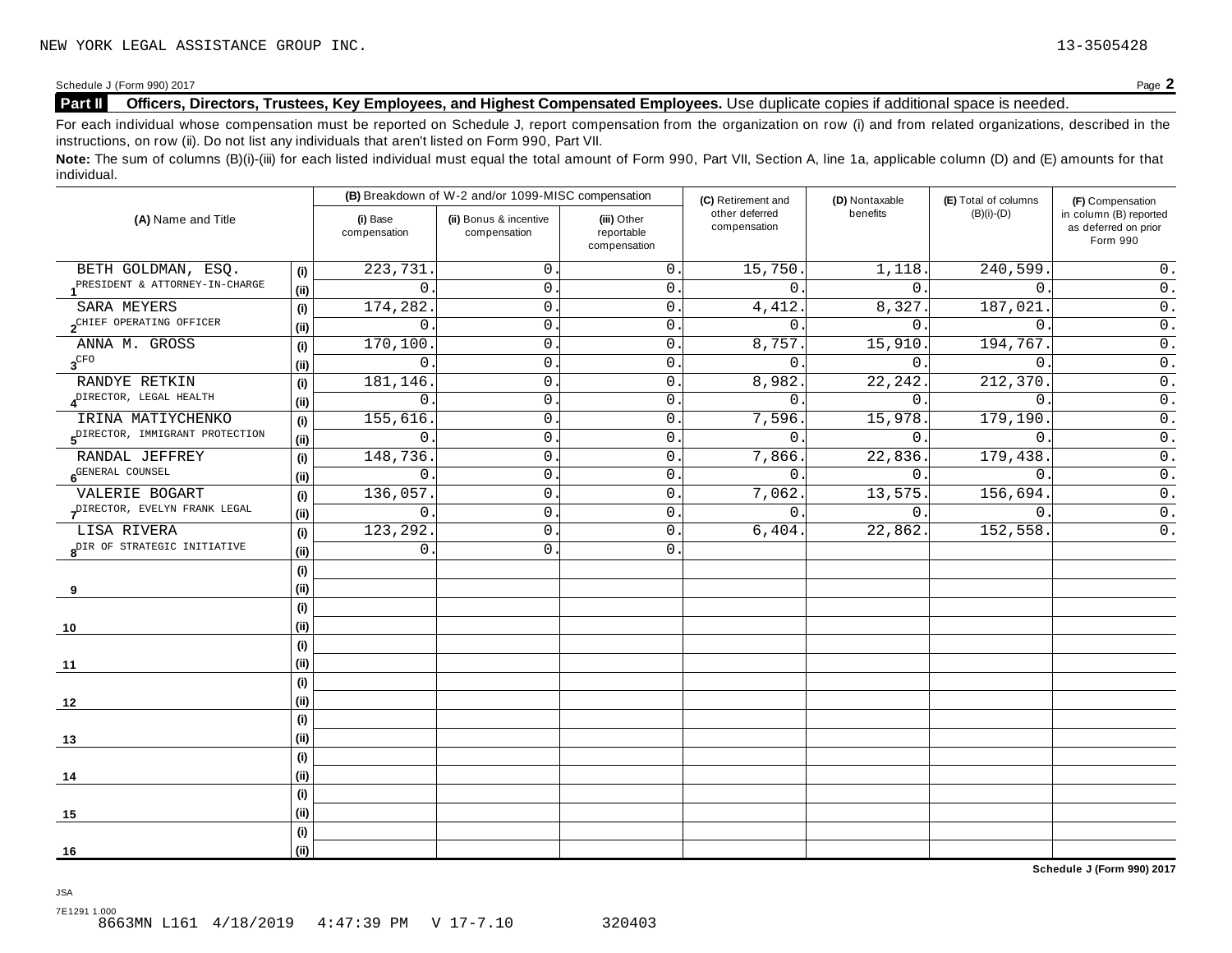## **Part III Supplemental Information**

Provide the information, explanation, or descriptions required for Part I, lines 1a, 1b, 3, 4a, 4b, 4c, 5a, 5b, 6a, 6b, 7, and 8, and for Part II. Also complete this part for any additional information.

SCHEDULE J, PART I, LINE 3 - DETERMINATION OF COMPENSATION:

THE FULL BOARD APPROVES THE COMPENSATION OF THE PRESIDENT BASED UPON THE

RECOMMENDATION OF THE EXECUTIVE COMPENSATION COMMITTEE OF THE BOARD. THE

EXECUTIVE COMPENSATION COMMITTEE ANALYZES AND REVIEWS INDUSTRY DATA TO

DETERMINE ITS COMPENSATION RECOMMENDATION. THE EXECUTIVE COMPENSATION

COMMITTEE REVIEWS AND APPROVES THE COMPENSATION FOR THE CHIEF OPERATIONS

OFFICER AND CHIEF FINANCIAL OFFICER BASED ON A COMBINATION OF INDUSTRY

DATA AND RECOMMENDATIONS BY THE PRESIDENT. THE LAST REVIEW TOOK PLACE IN

FISCAL-YEAR 2018.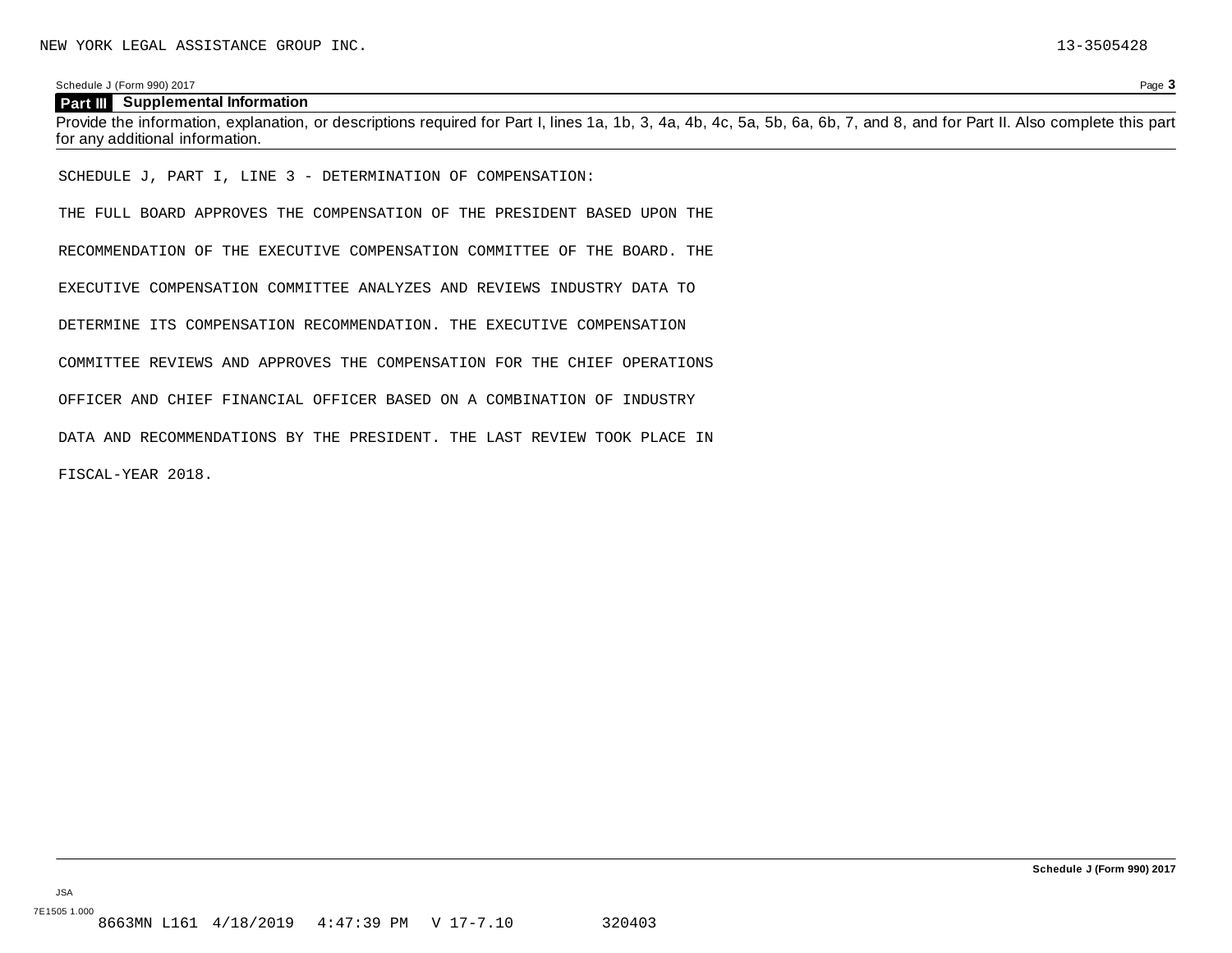## **SCHEDULE O** Supplemental Information to Form 990 or 990-EZ DMB No. 1545-0047

**(Form 990 or 990-EZ) Complete to provide information for responses to specific questions on Form 990 or 990-EZ** or to provide any additional information. **iAttach to Form 990 or 990-EZ. Consumer to Open to** 



| PAUSULU FUHII 990 UL 990-EZ.<br>Department of the Treasury<br>Information about Schedule O (Form 990 or 990-EZ) and its instructions is at www.irs.gov/form990.<br>Internal Revenue Service |                                  |  |  |                                       |  |  |
|---------------------------------------------------------------------------------------------------------------------------------------------------------------------------------------------|----------------------------------|--|--|---------------------------------------|--|--|
| Name of the organization                                                                                                                                                                    |                                  |  |  | <b>Employer identification number</b> |  |  |
| NEW                                                                                                                                                                                         | YORK LEGAL ASSISTANCE GROUP INC. |  |  | 13-3505428                            |  |  |

FORM 990, PART I, LINE I: CONTINUATION OF MISSION STATEMENT WE ADDRESS EMERGING AND URGENT LEGAL NEEDS WITH COMPREHENSIVE, FREE CIVIL LEGAL SERVICES, IMPACT LITIGATION, POLICY ADVOCACY, AND COMMUNITY EDUCATION.

FORM 990, PART V, LINES 3A & 3B: DUE TO THE TAX CUTS AND JOBS ACT, NYLAG WAS SUBJECT TO UBIT ON THE DISALLOWED TRANSIT AND QUALIFIED PARKING BENEFITS AND ACCORDINGLY FILED THE FORM 990-T.

FORM 990, PART VI, SECTION B, LINE 11: THE 990 IS REVIEWED BY THE BOARD PRIOR TO FILING. IF THE BOARD OF DIRECTORS HAS ANY QUESTIONS, THEY ARE ADDRESSED.

FORM 990, SECTION VI, SECTION B, LINE 12C: NYLAG HAS A CONFLICT OF INTEREST POLICY WHICH APPLIES TO THE ORGANIZATION'S DIRECTORS, OFFICERS, KEY EMPLOYEES, SUBSTANTIAL CONTRIBUTORS, AND RELATIVES OF ALL SUCH PARTIES. EACH YEAR, BOARD MEMBERS AND KEY EMPLOYEES FILL OUT A QUESTIONNAIRE DISCLOSING THAT THEY DID NOT ENGAGE IN AND ANY CONFLICT OF INTEREST TRANSACTIONS, OR DISCLOSING ANY CONFLICT OF INTEREST TRANSACTIONS THEY MAY HAVE ENGAGED IN. THE PRESIDENT OF THE BOARD REVIEWED THE QUESTIONNAIRES, AND FOUND NO CONFLICT OF INTEREST TRANSACTIONS THAT REQUIRED DISCLOSURE.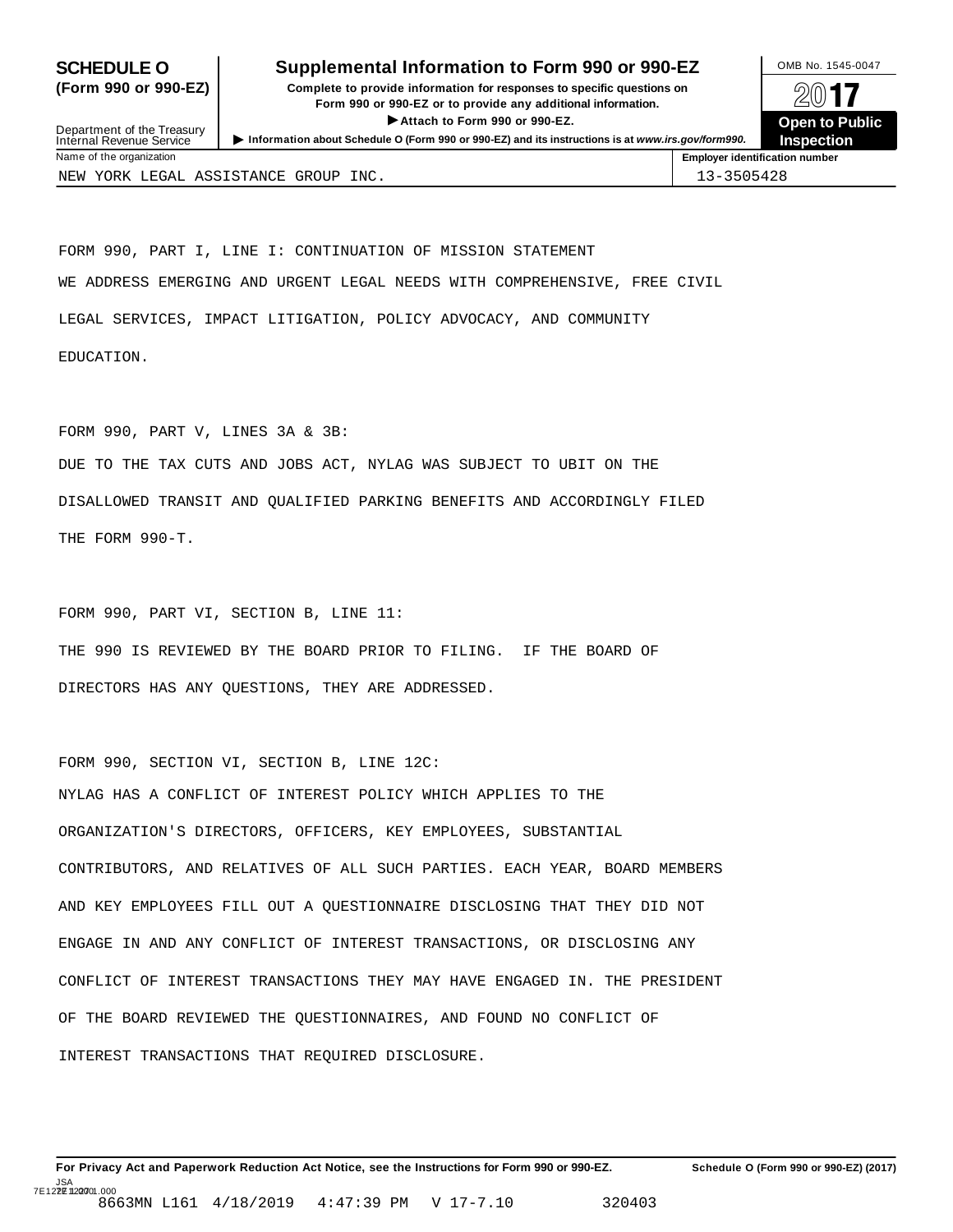<span id="page-44-0"></span>

| Schedule O (Form 990 or 990-EZ) 2017    |                                       |  |
|-----------------------------------------|---------------------------------------|--|
| Name of the organization                | <b>Employer identification number</b> |  |
| INC.<br>NEW YORK LEGAL ASSISTANCE GROUP | 13-3505428                            |  |

FORM 990, PART VI, SECTION B, LINE 15:

THE FULL BOARD APPROVES THE COMPENSATION OF THE PRESIDENT BASED UPON THE RECOMMENDATION OF THE EXECUTIVE COMPENSATION COMMITTEE OF THE BOARD. THE EXECUTIVE COMPENSATION COMMITTEE ANALYZES AND REVIEWS INDUSTRY DATA TO DETERMINE ITS COMPENSATION RECOMMENDATION. THE EXECUTIVE COMPENSATION COMMITTEE REVIEWS AND APPROVES THE COMPENSATION FOR THE CHIEF OPERATIONS OFFICER AND CHIEF FINANCIAL OFFICER BASED ON A COMBINATION OF INDUSTRY DATA AND RECOMMENDATIONS BY THE PRESIDENT. THE LAST REVIEW TOOK PLACE IN FISCAL-YEAR 2018.

FORM 990, PART VI, SECTION C, LINE 19:

NYLAG MAKES ITS GOVERNING DOCUMENTS, THE FINANCIAL STATEMENTS AND

CONFLICT OF INTEREST POLICY AVAILABLE TO THE PUBLIC UPON REQUEST.

FORM 990, PART III, LINE 1 - ORGANIZATION'S MISSION

THE NEW YORK LEGAL ASSISTANCE GROUP USES THE POWER OF THE LAW TO HELP NEW YORKERS IN NEED COMBAT SOCIAL AND ECONOMIC INJUSTICE. WE ADDRESS EMERGING AND URGENT LEGAL NEEDS WITH COMPREHENSIVE, FREE CIVIL LEGAL SERVICES, IMPACT LITIGATION, POLICY ADVOCACY, AND COMMUNITY EDUCATION.

ATTACHMENT 2

## FORM 990, PART III - PROGRAM SERVICE, LINE 4B

IMMIGRANT PROTECTION:

DEDICATED TO SOCIAL JUSTICE, NYLAG'S IMMIGRANT PROTECTION UNIT (IPU) PROVIDES NEW YORK'S LOW-INCOME IMMIGRANT COMMUNITIES WITH COMPREHENSIVE LEGAL SERVICES THROUGH CONSULTATION AND DIRECT

ATTACHMENT 1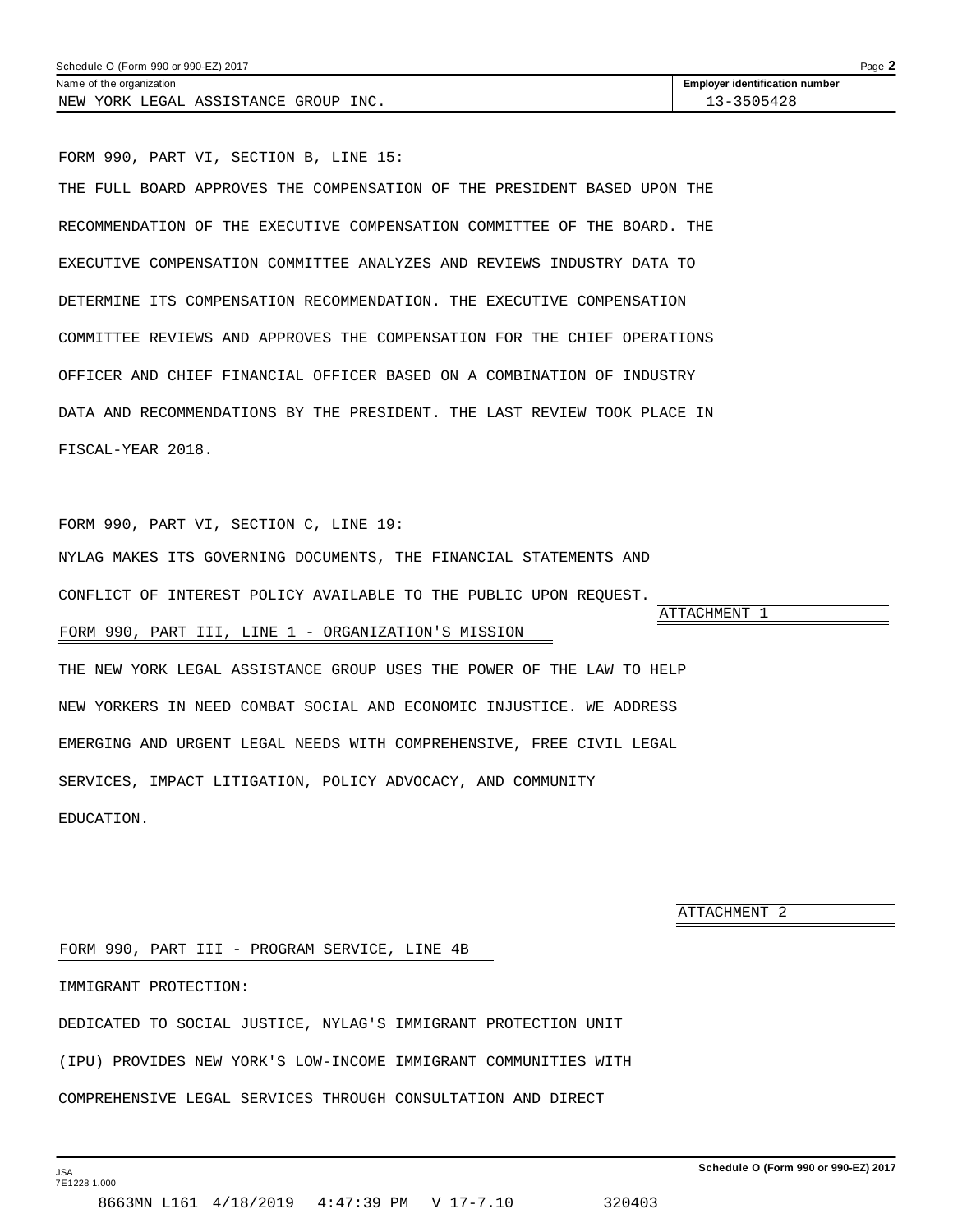<span id="page-45-0"></span>Name of the organization **intervalsion Employer identification number Employer identification number** NEW YORK LEGAL ASSISTANCE GROUP INC. 13-3505428

ATTACHMENT 2 (CONT'D)

REPRESENTATION. IPU ASSISTS INDIVIDUALS IN SECURING OR CONTINUING LAWFUL STATUS IN THE UNITED STATES THROUGH ADJUSTMENT OF STATUS AND OTHER COMPLEX LEGAL REMEDIES THAT MAY BE AVAILABLE TO THEM. IPU ALSO AIMS TO FACILITATE FAMILY REUNIFICATION THROUGH FAMILY-BASED IMMIGRANT PETITIONS, HUMANITARIAN PAROLE AND OTHER FORMS OF RELIEF. AS ONE OF THE LARGEST IMMIGRANT SERVICES PROVIDERS IN THE STATE OF NEW YORK, IPU EDUCATES IMMIGRANT COMMUNITIES ABOUT THE DANGERS OF FRAUDULENT IMMIGRATION LAW PRACTITIONERS AND OTHER BARRIERS TO ATTAINING CITIZENSHIP. THROUGH ITS COMPREHENSIVE APPROACH, IPU SEEKS TO BROADEN AND IMPROVE ACCESS TO QUALITY LEGAL REPRESENTATION AND ADDRESS THE SOCIAL WELFARE NEEDS OF NEW YORK'S LOW-INCOME IMMIGRANT COMMUNITY. SERVICES INCLUDE: NATURALIZATION, ADJUSTMENT OF STATUS, VIOLENCE AGAINST WOMEN ACT (VAWA) SELF PETITIONS, U-VISAS FOR CRIME VICTIMS, ASYLUM, REMOVAL DEFENSE, PUBLIC BENEFITS AND ENTITLEMENTS.

ATTACHMENT 3

## FORM 990, PART III - PROGRAM SERVICE, LINE 4C

TENANT'S RIGHTS:

JSA 7E1228 1.000

NYLAG ATTORNEYS FIGHT TO ENSURE FAIR HOUSING PRACTICES AND FOR THE RIGHTS OF NEW YORKERS TO REMAIN IN SAFE, AFFORDABLE HOUSING. THIS PAST YEAR, NEW YORK CITY ENACTED A GROUNDBREAKING LAW THAT, AT FULL IMPLEMENTATION, WILL GUARANTEE A RIGHT TO COUNSEL TO HOUSEHOLDS UNDER 200% THE OF FEDERAL POVERTY LINE WHO ARE FACING

8663MN L161 4/18/2019 4:47:39 PM V 17-7.10 320403